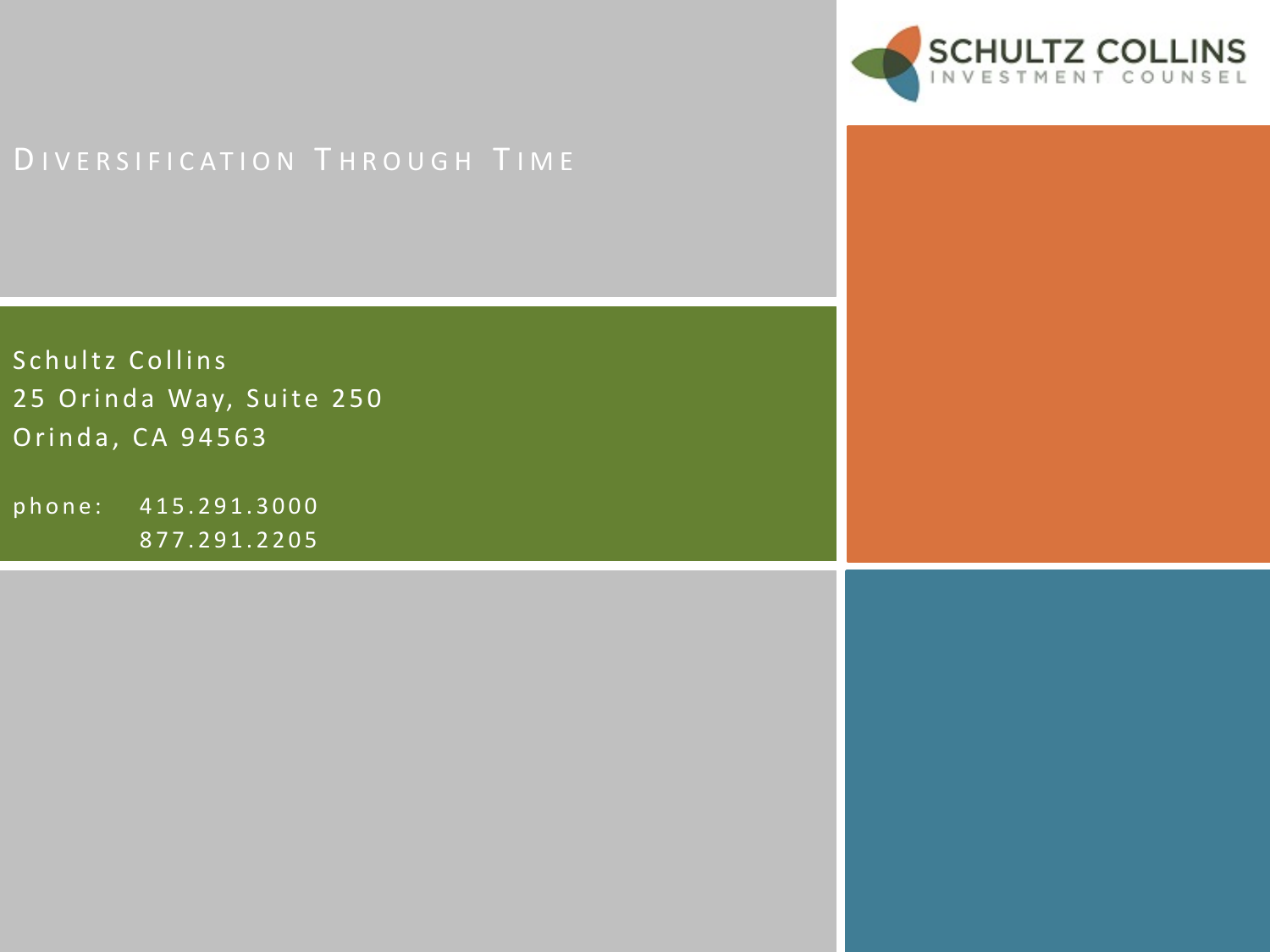The following graphs reveal the interaction of three key dimensions: return, risk, and time. It plots a 70-30 Model Portfolio performance in risk/return space starting on January 1, 1995. The 70-30 Model Portfolio is comprised of 70% equity indices and 30% fixed income indices. Please view the appendix on the final page for a complete breakdown of the indices that make-up the 70-30 Model Portfolio. The horizontal axis [risk] measures the standard deviation of returns, the vertical axis [geometric return] measures the compound annual return for the period under consideration.

A solid black line connects the point of zero risk (the risk-free rate of a T-Bill) with the Portfolio. The steeper the positive slope of the line, the better the reward to risk tradeoff (Reward to Risk Ratio) for the Portfolio. During the period under evaluation, asset classes plotting above the line had better risk-adjusted returns, while assets plotting below the line had worse.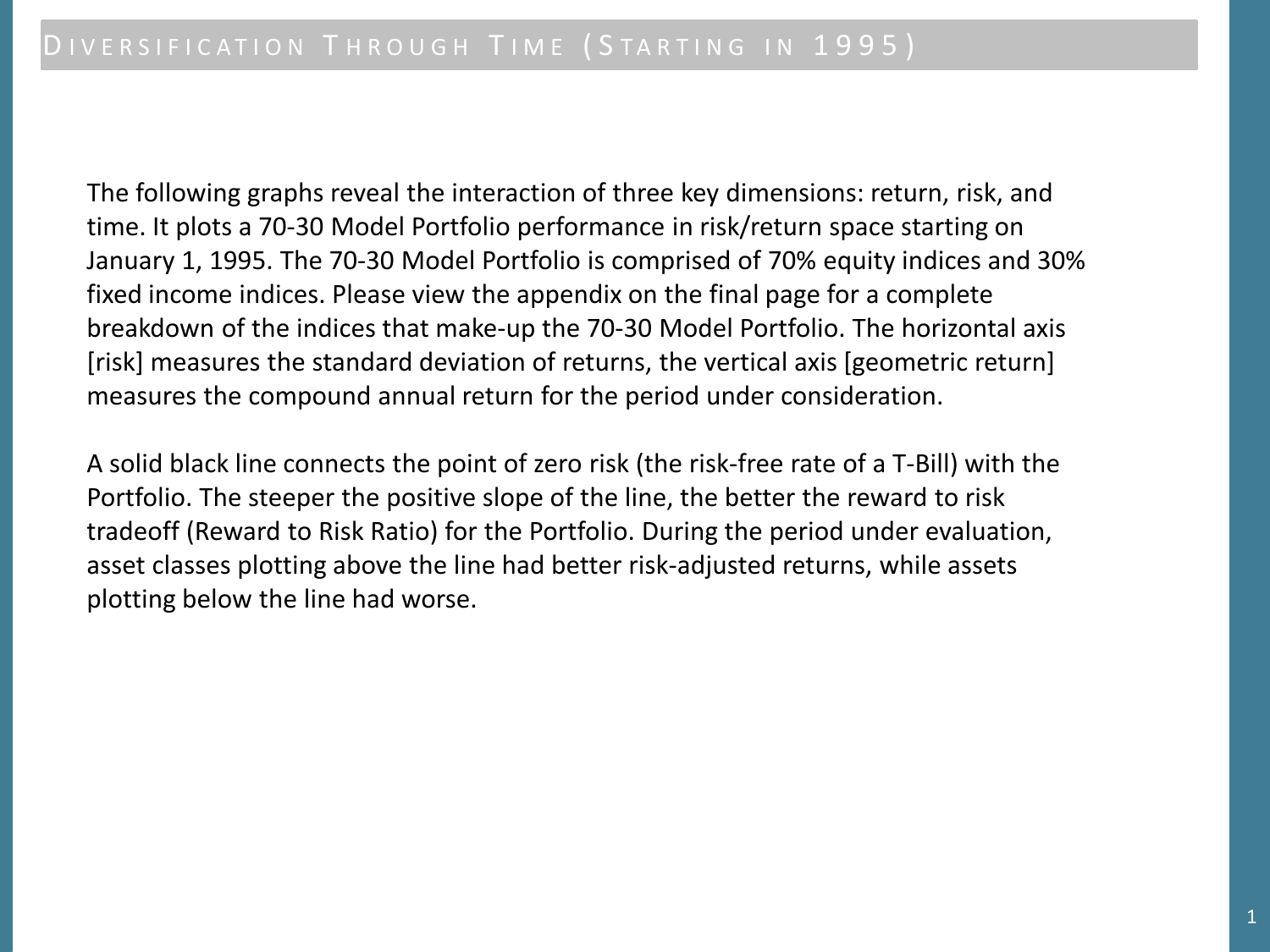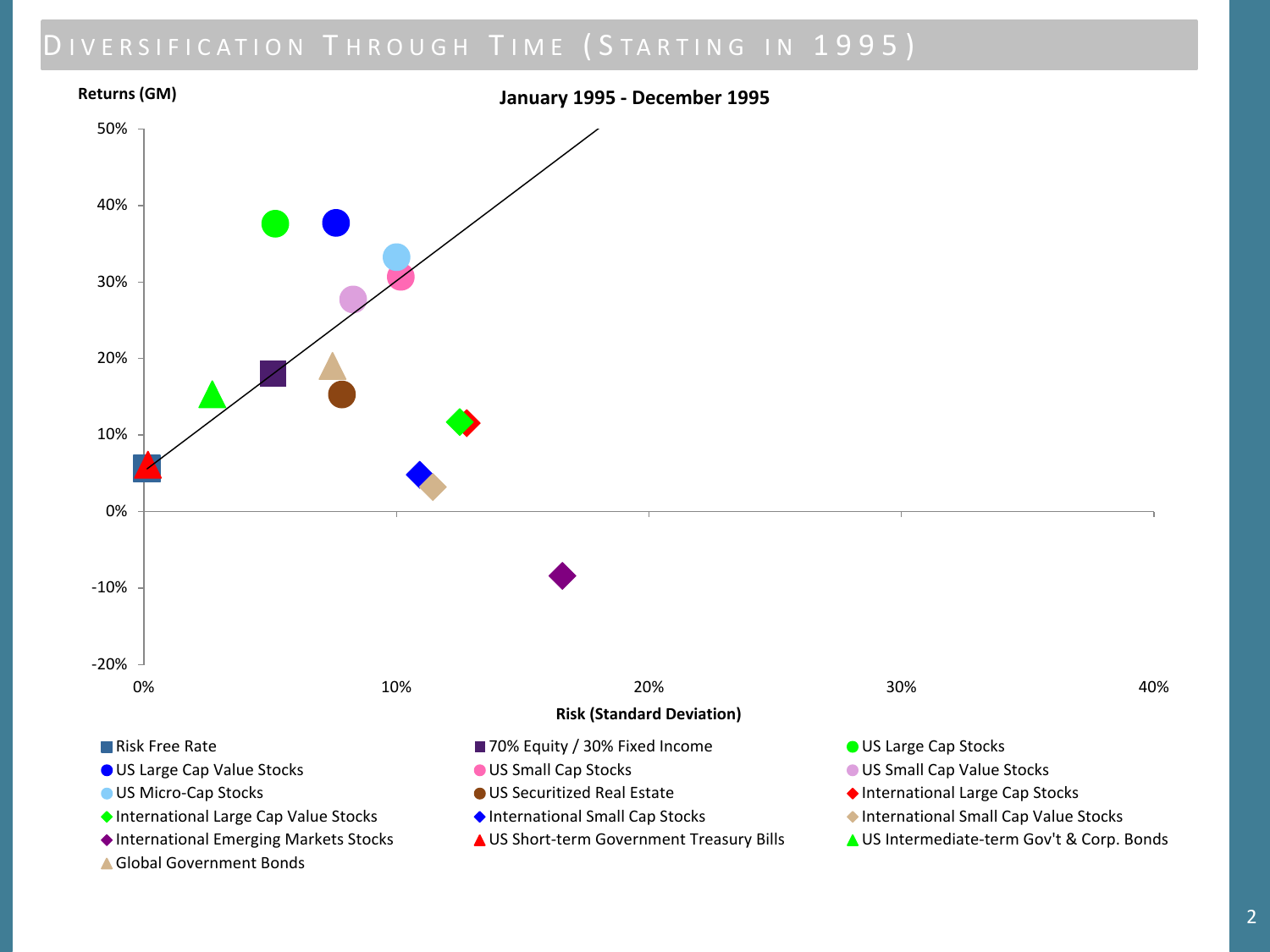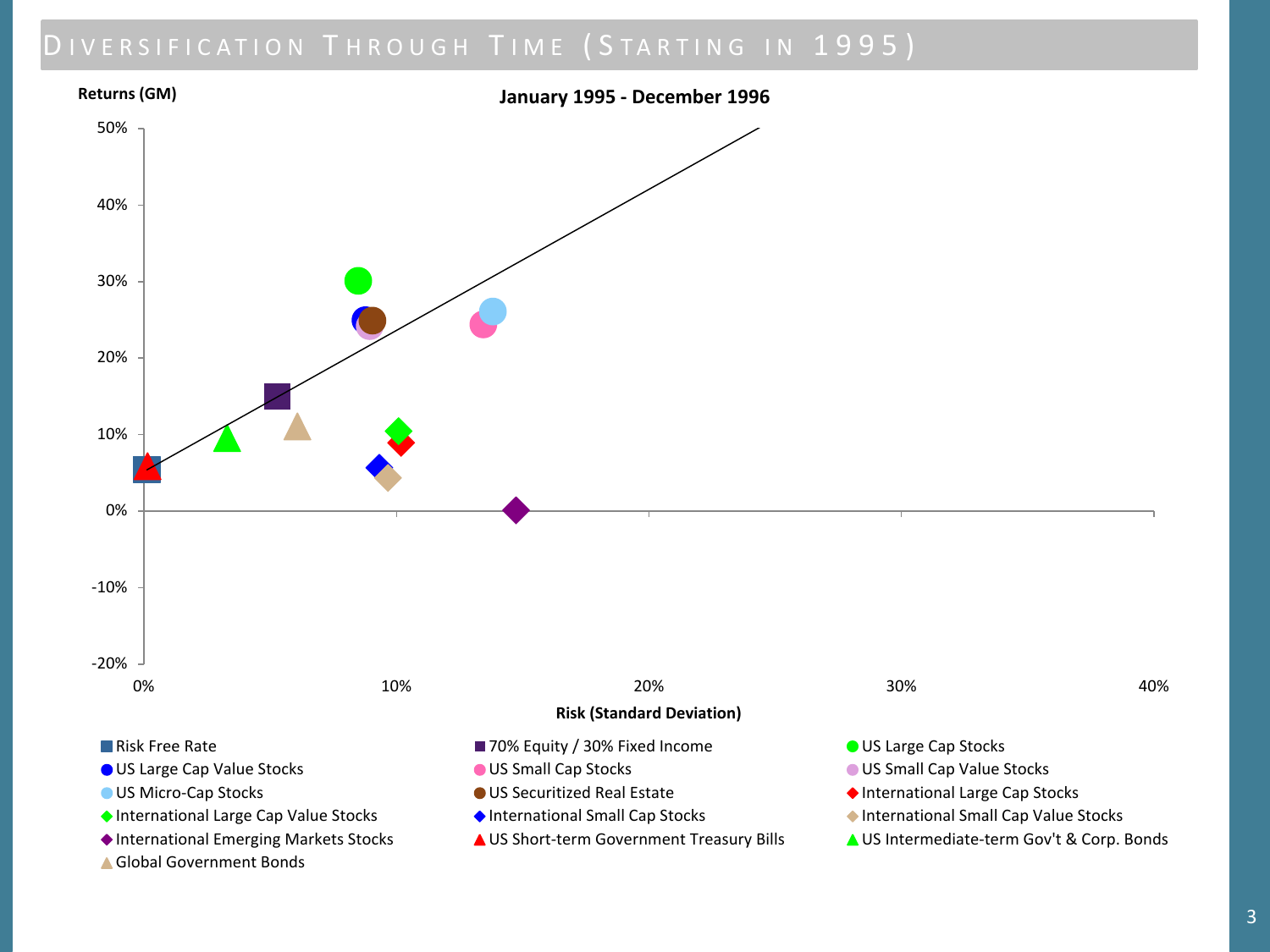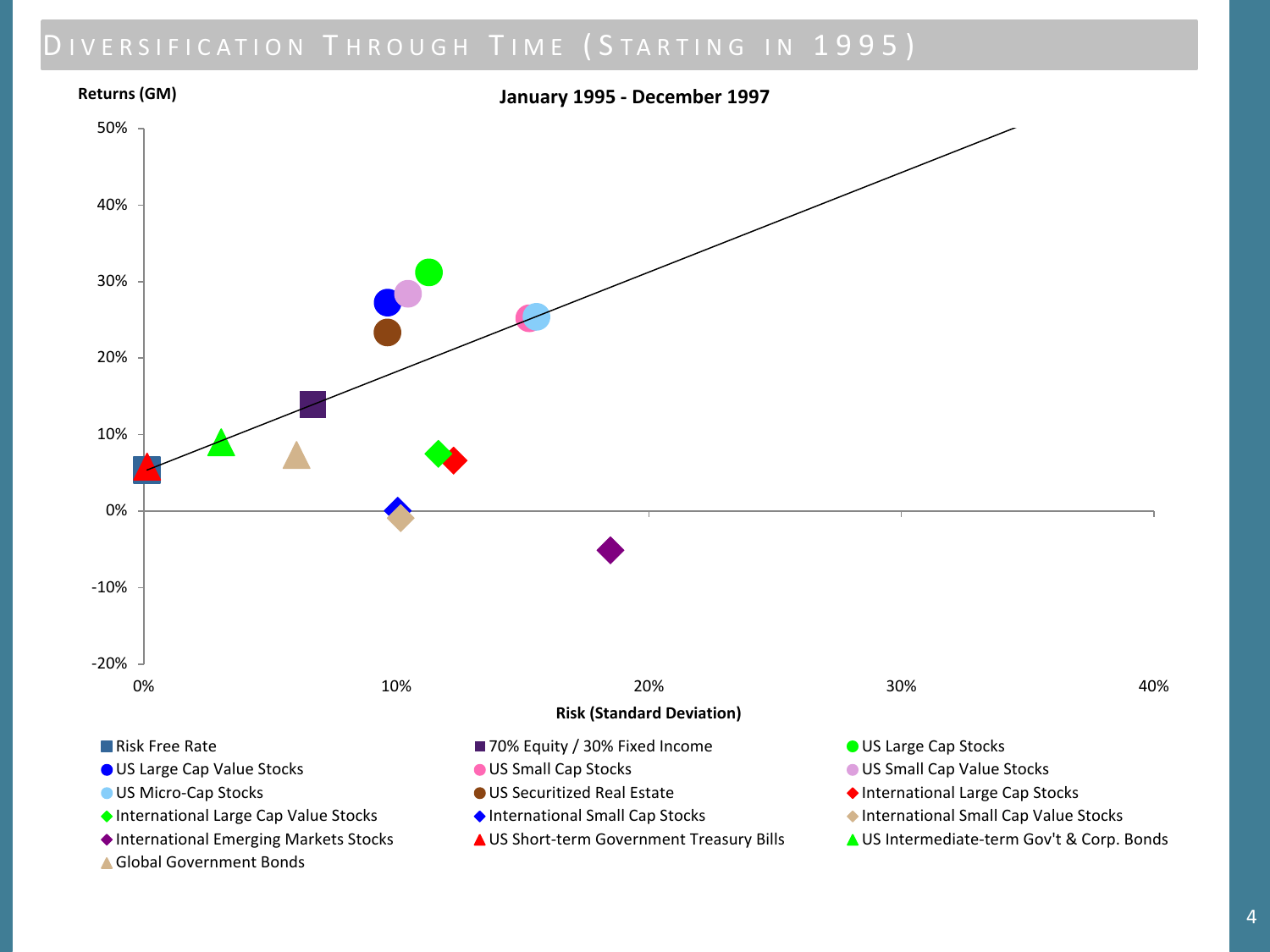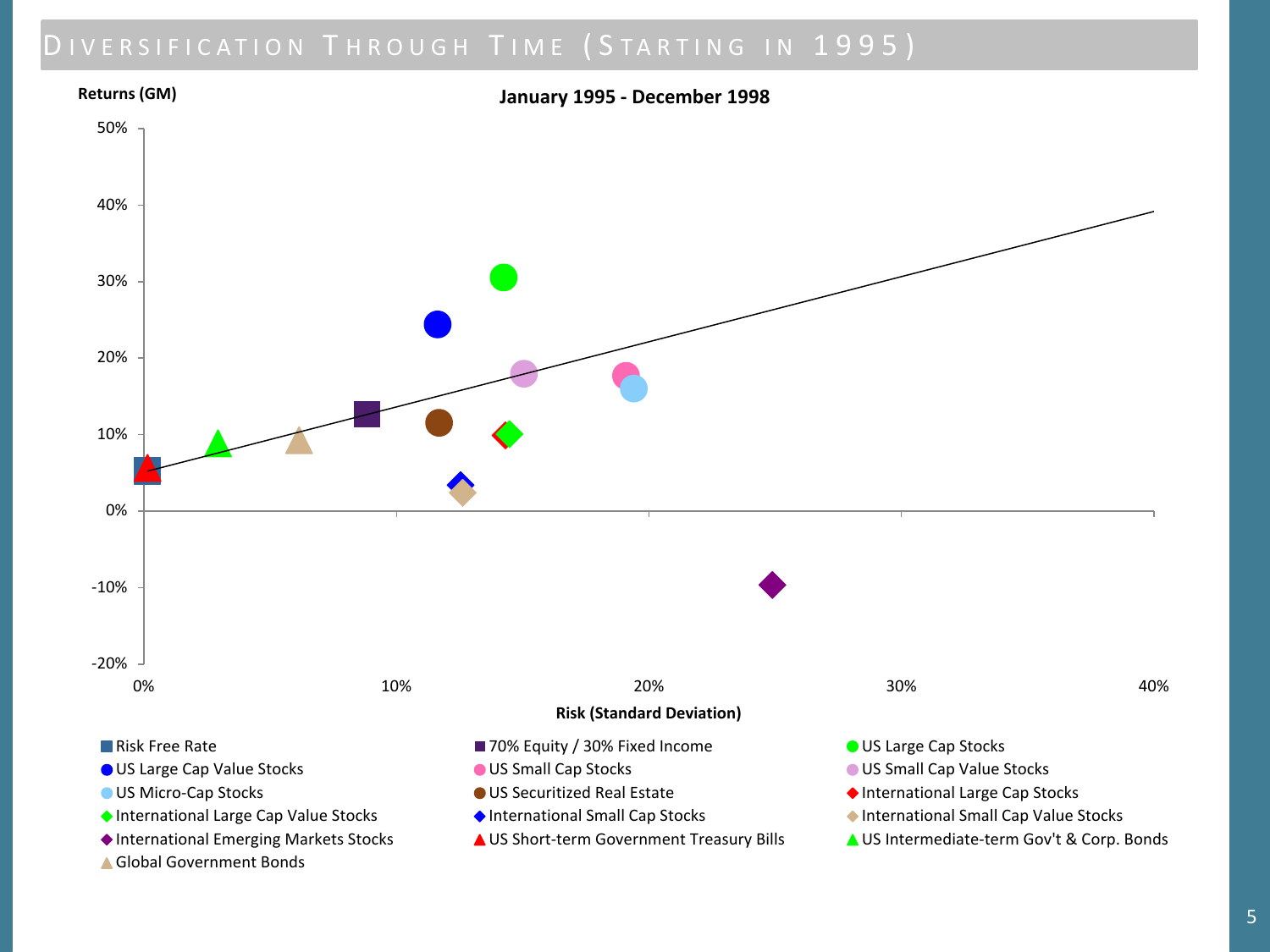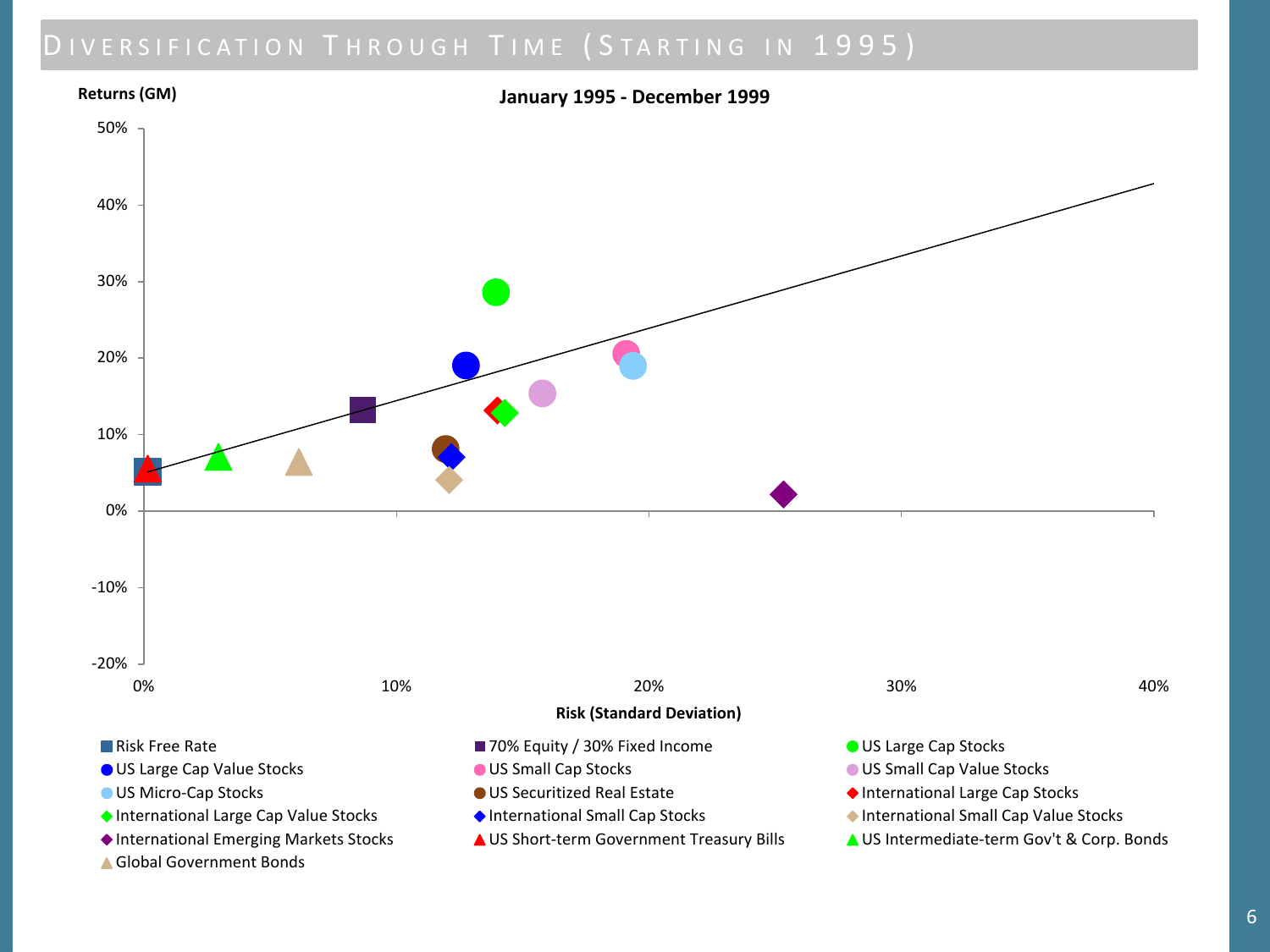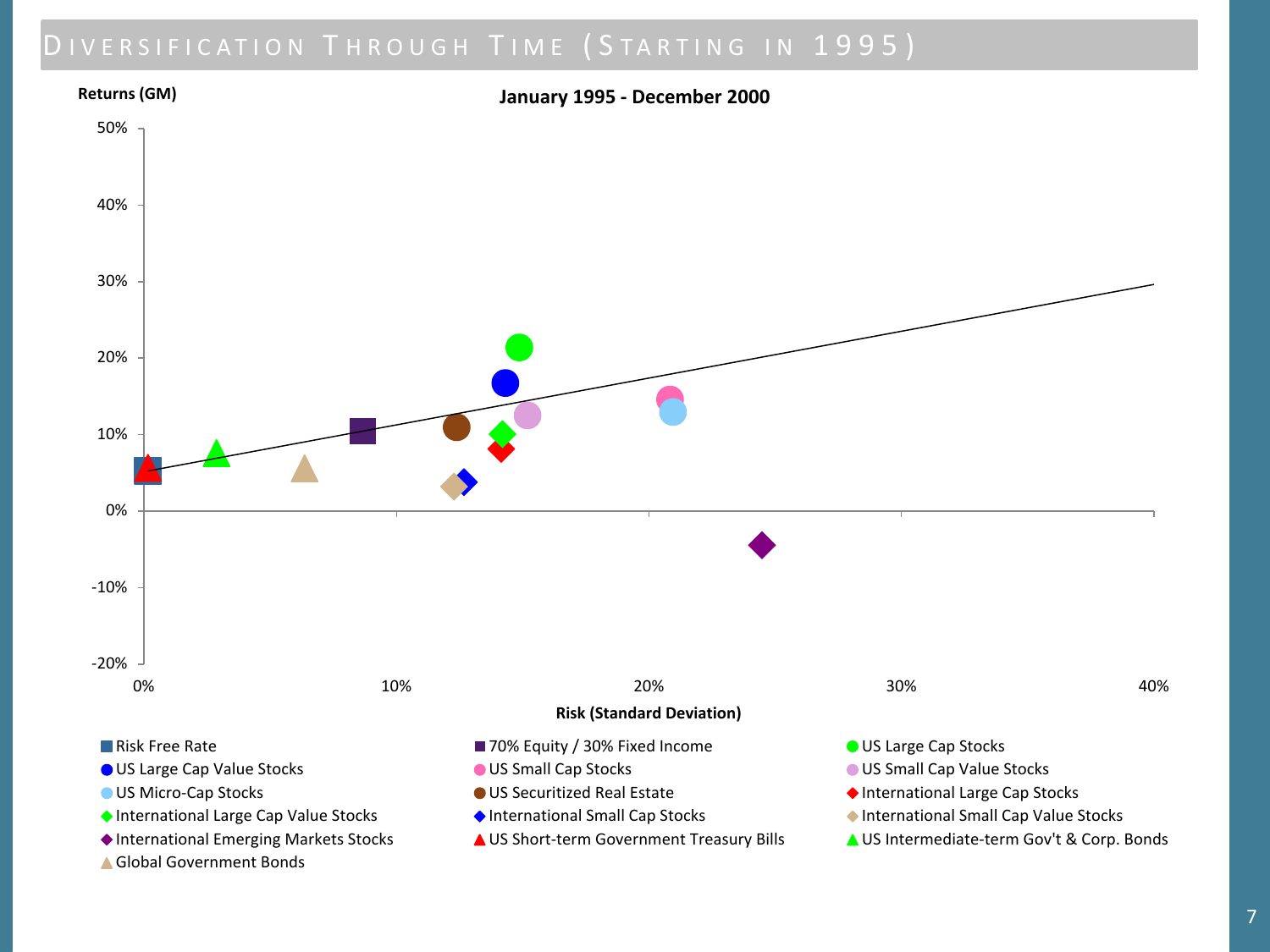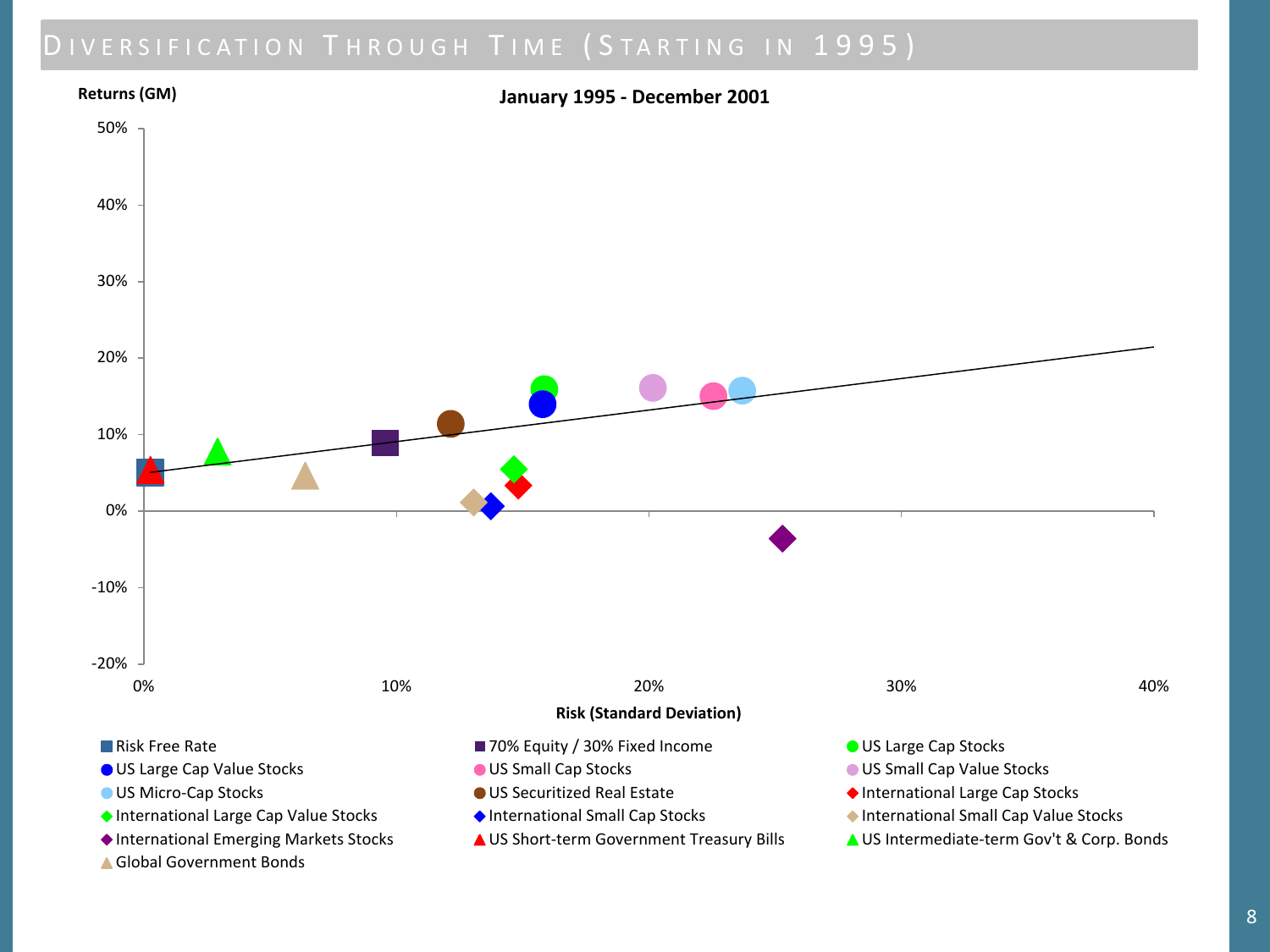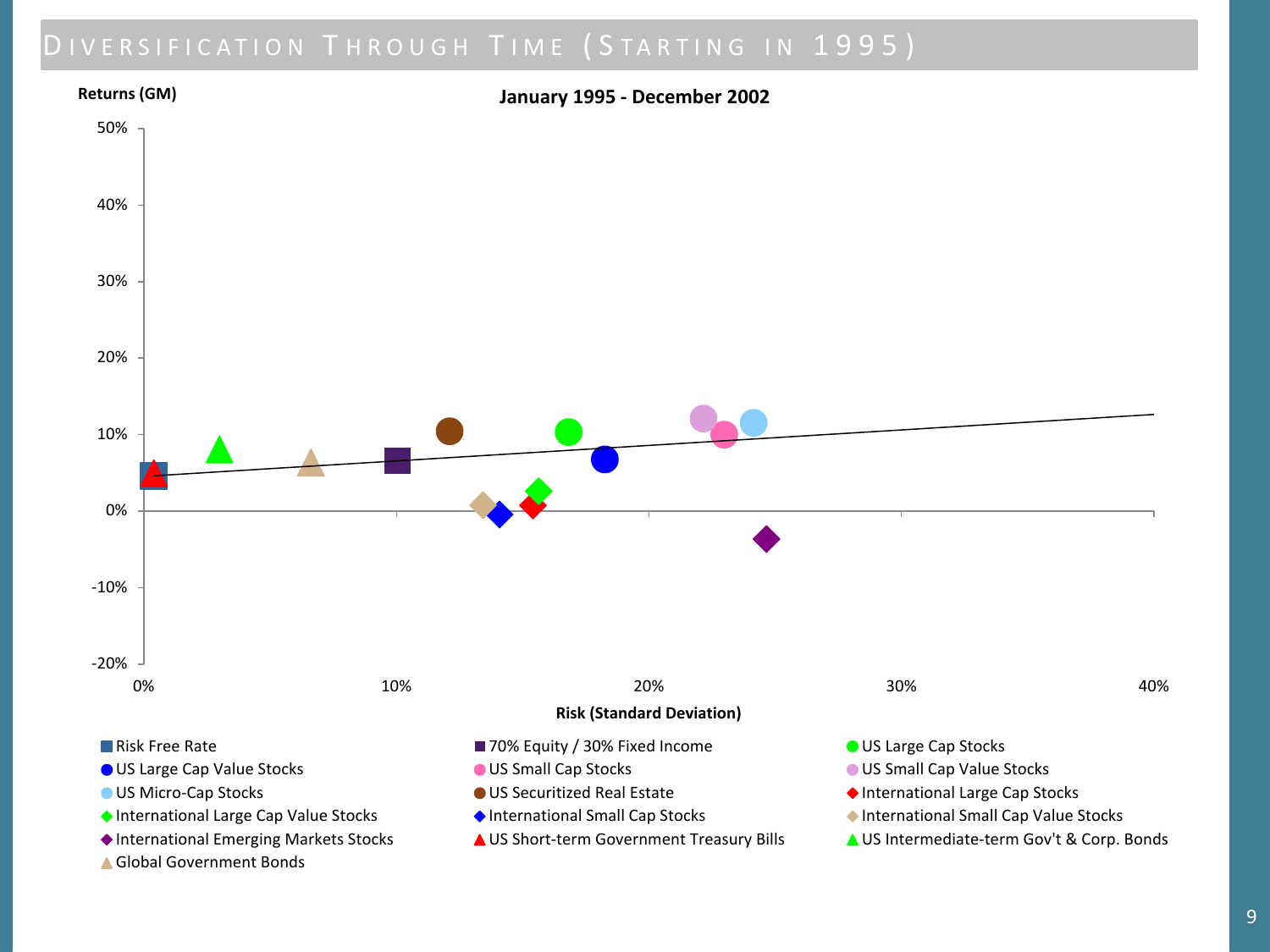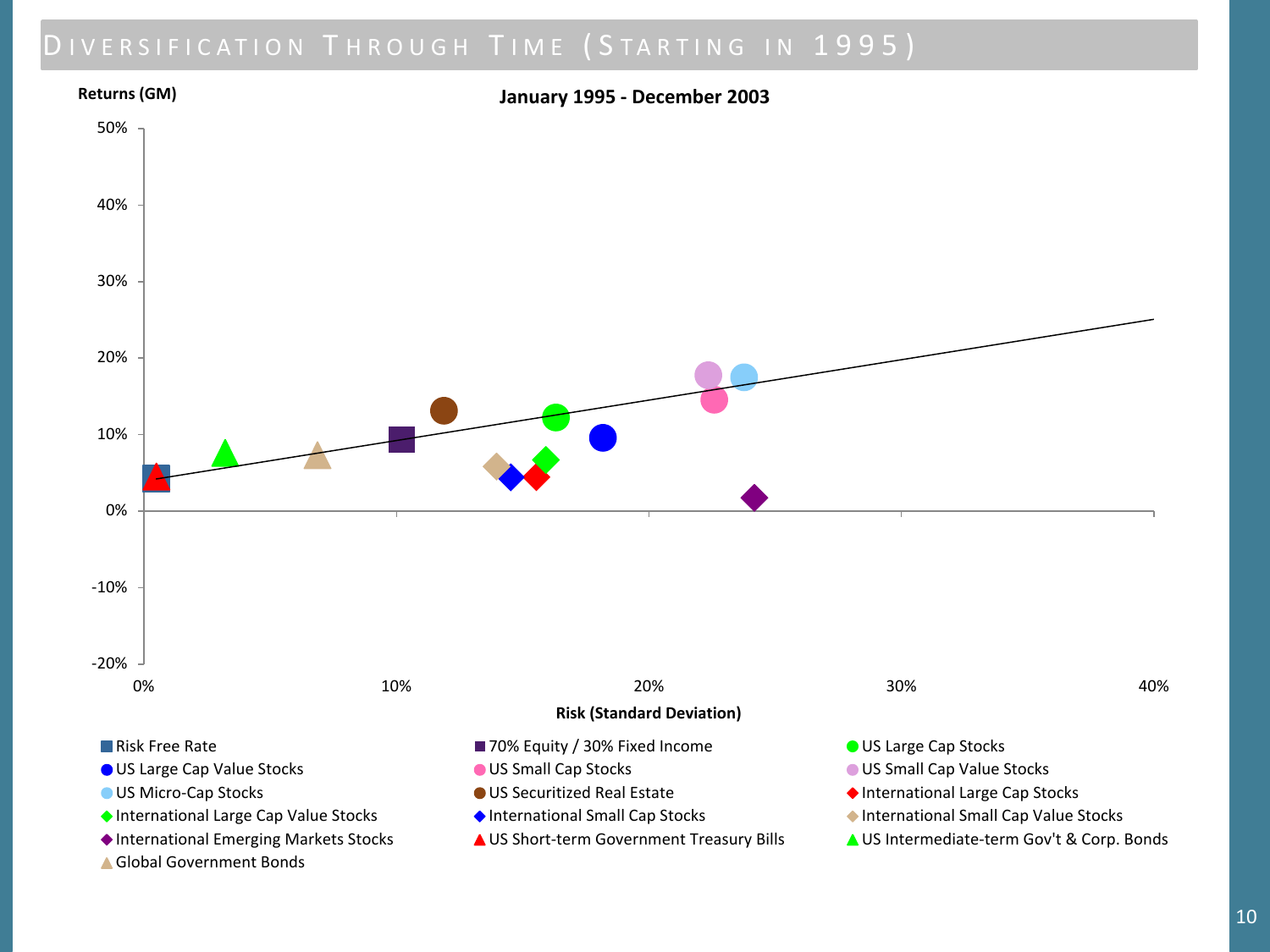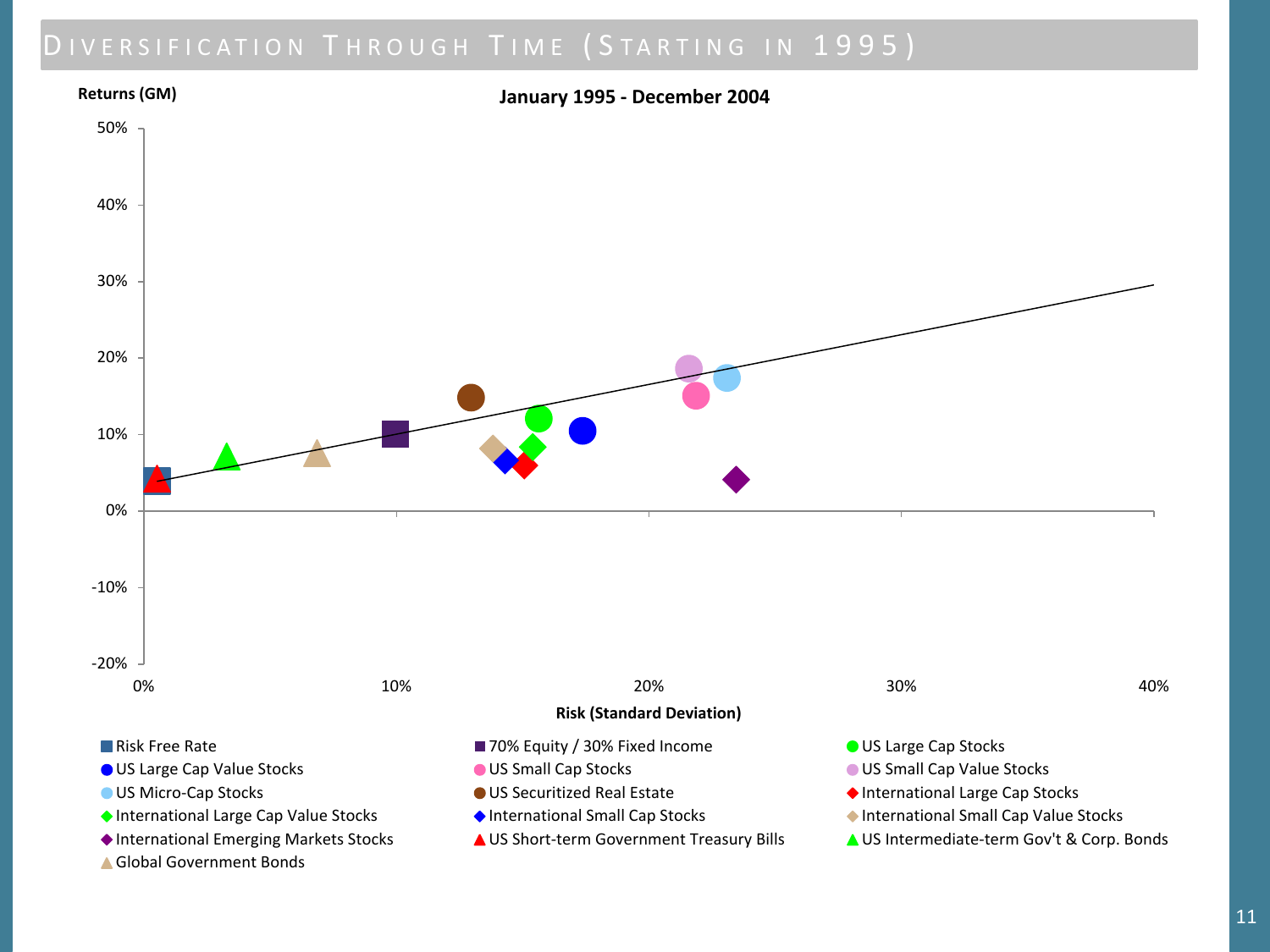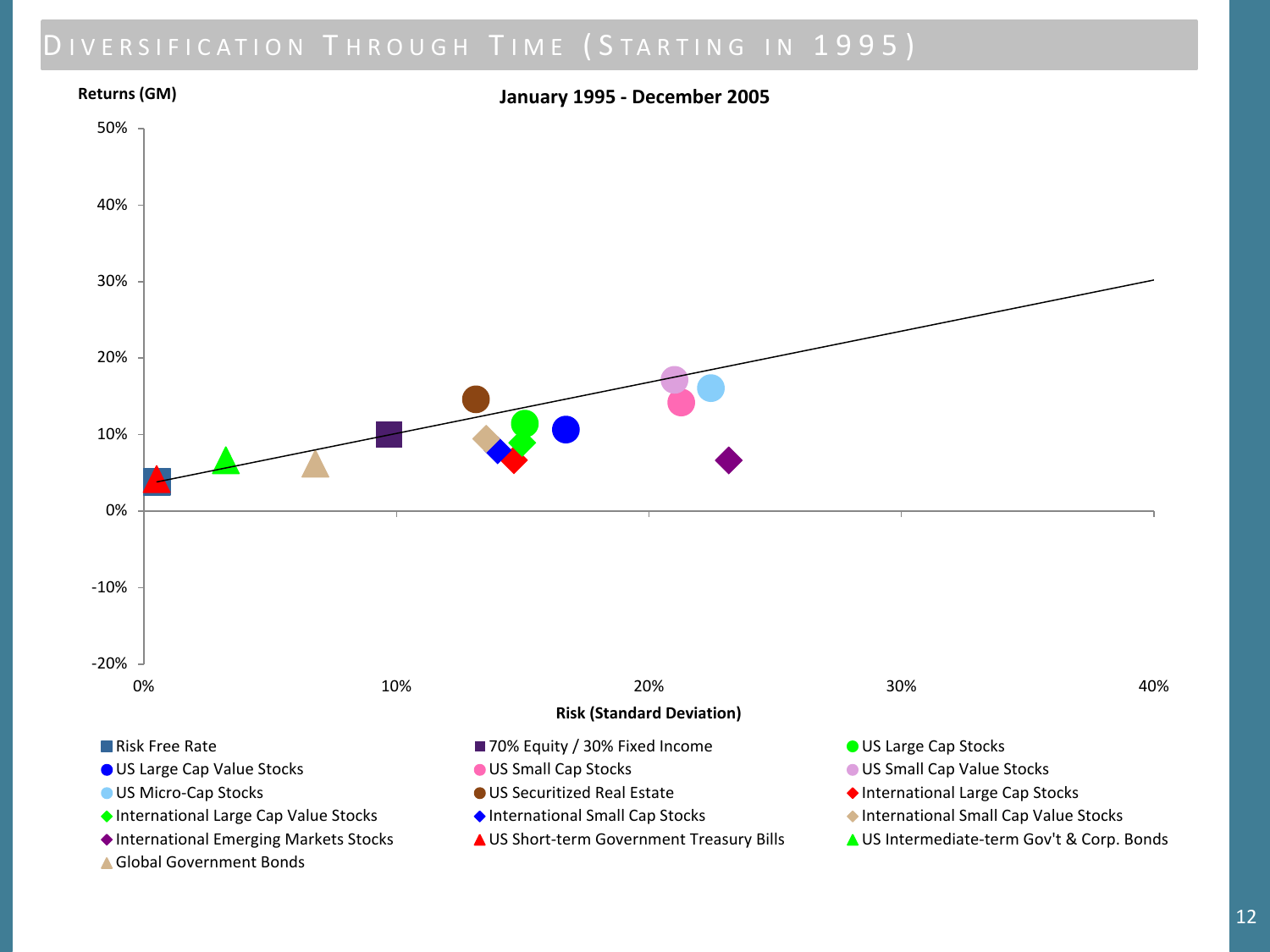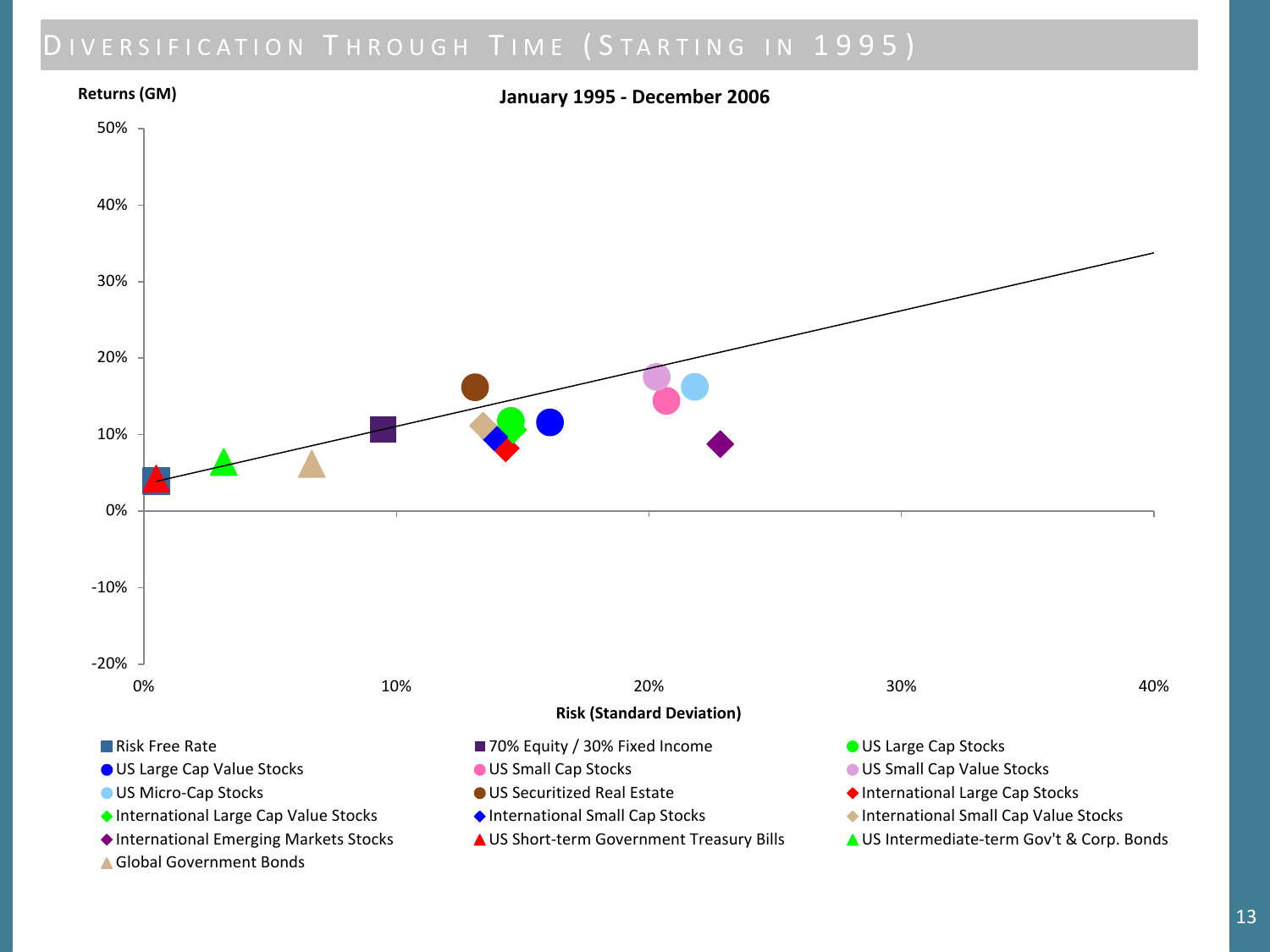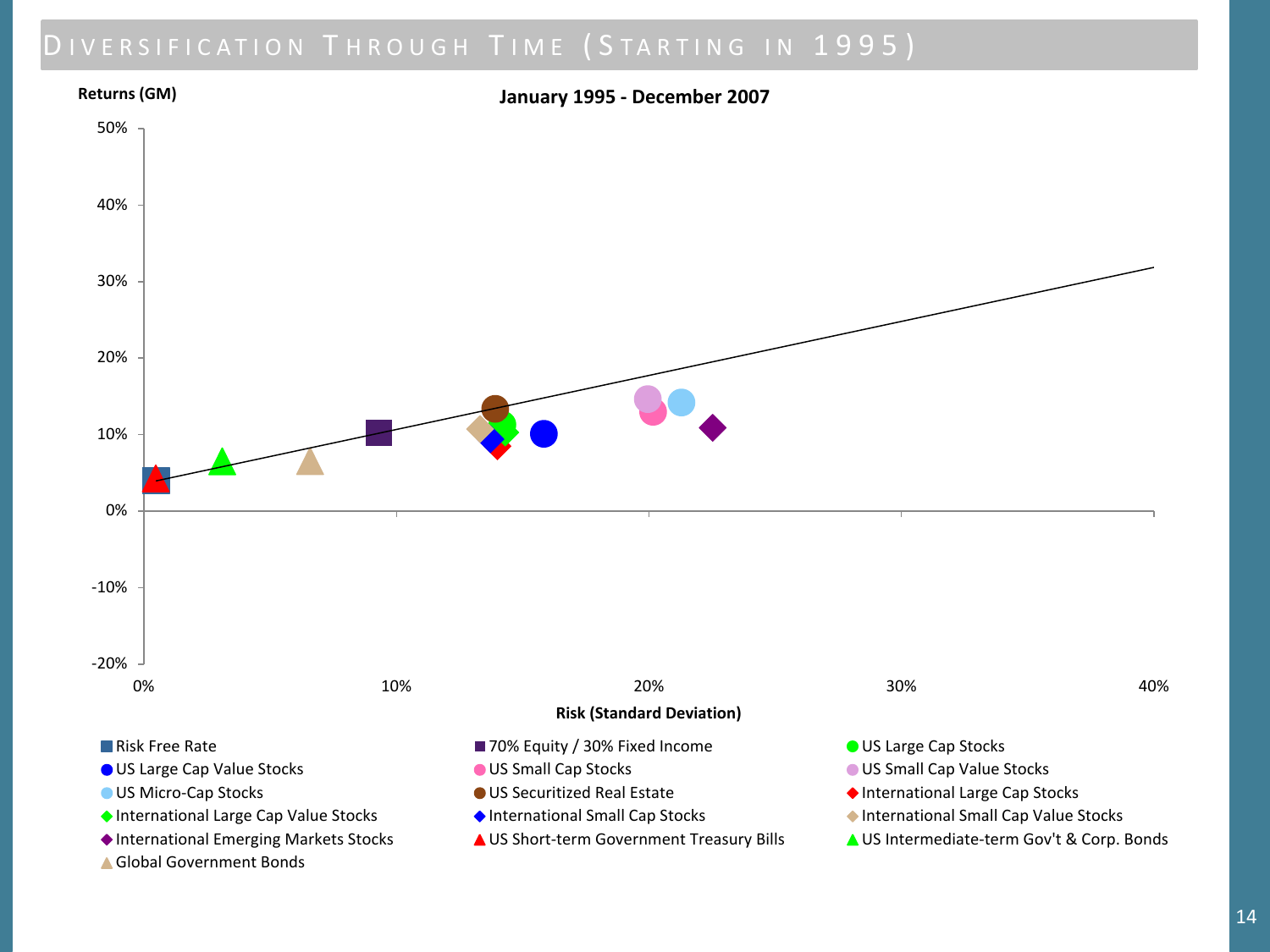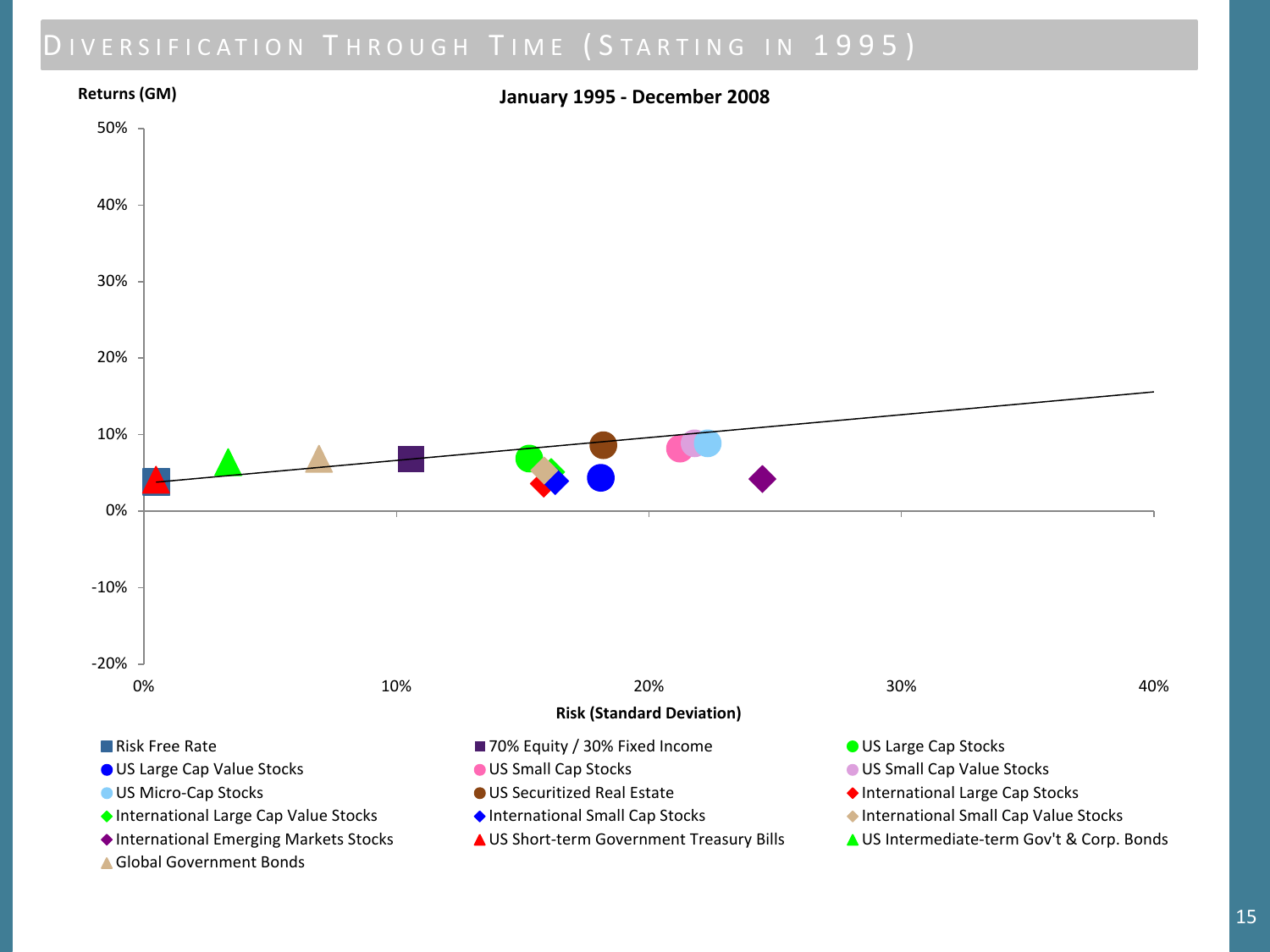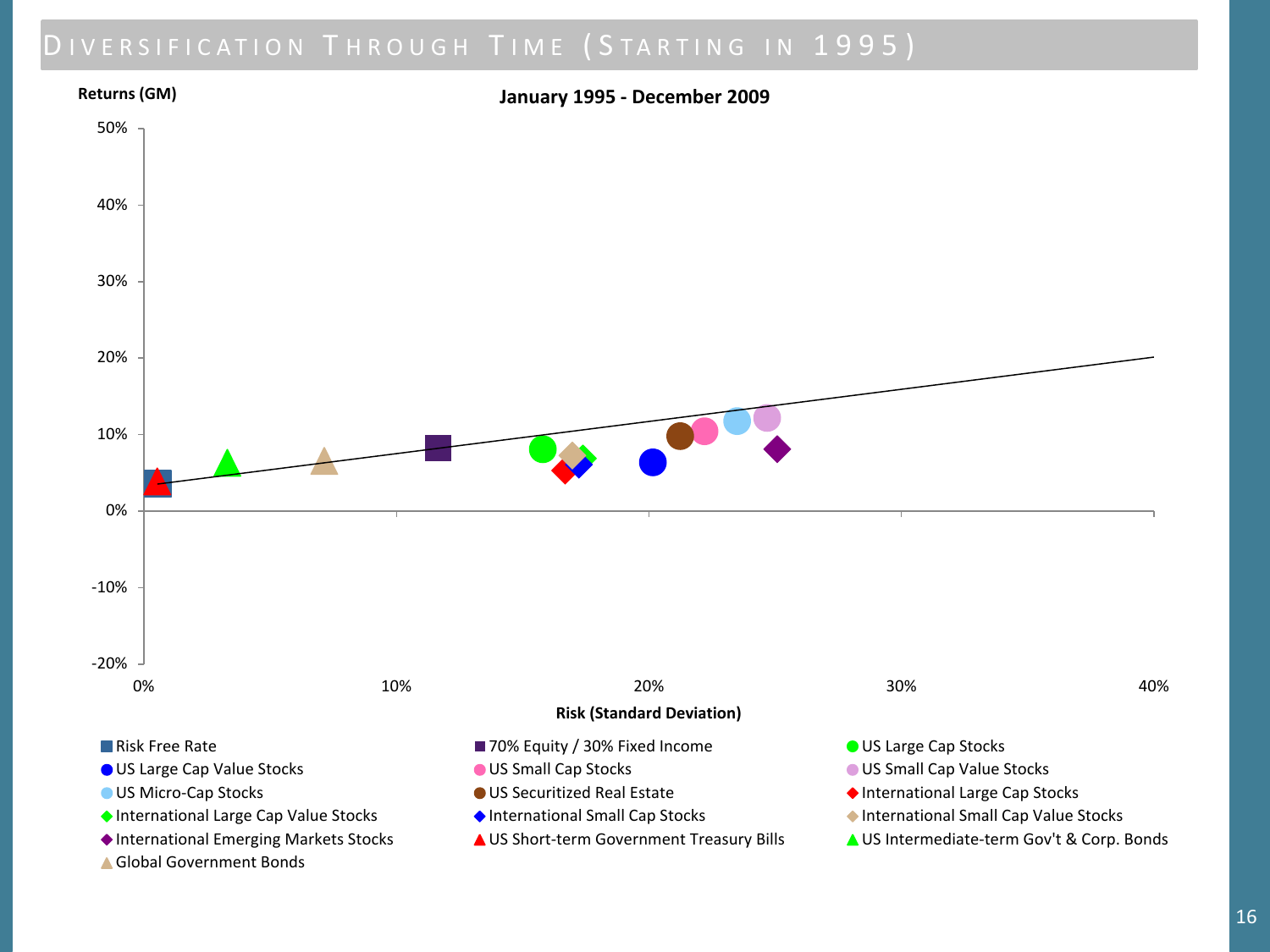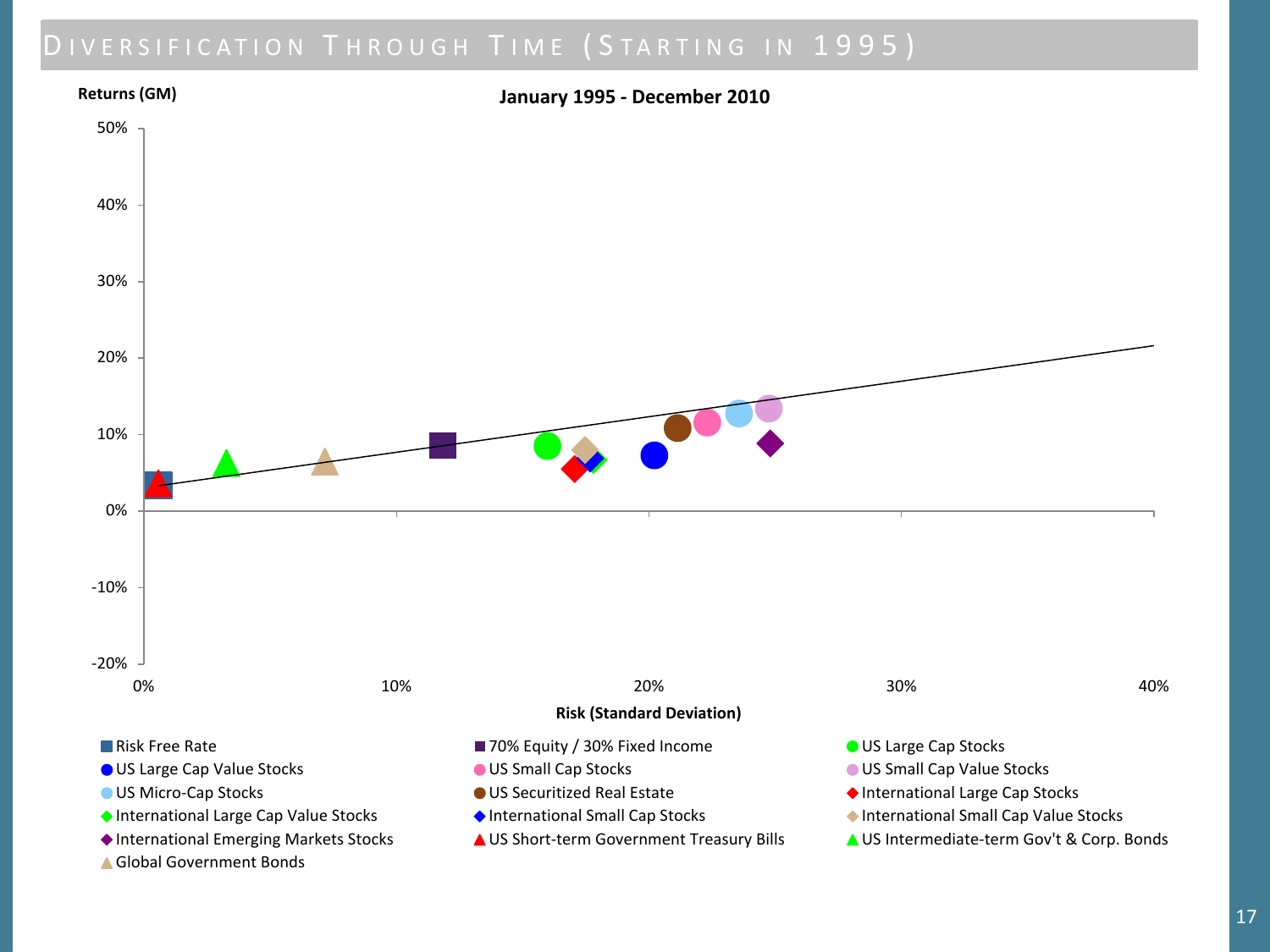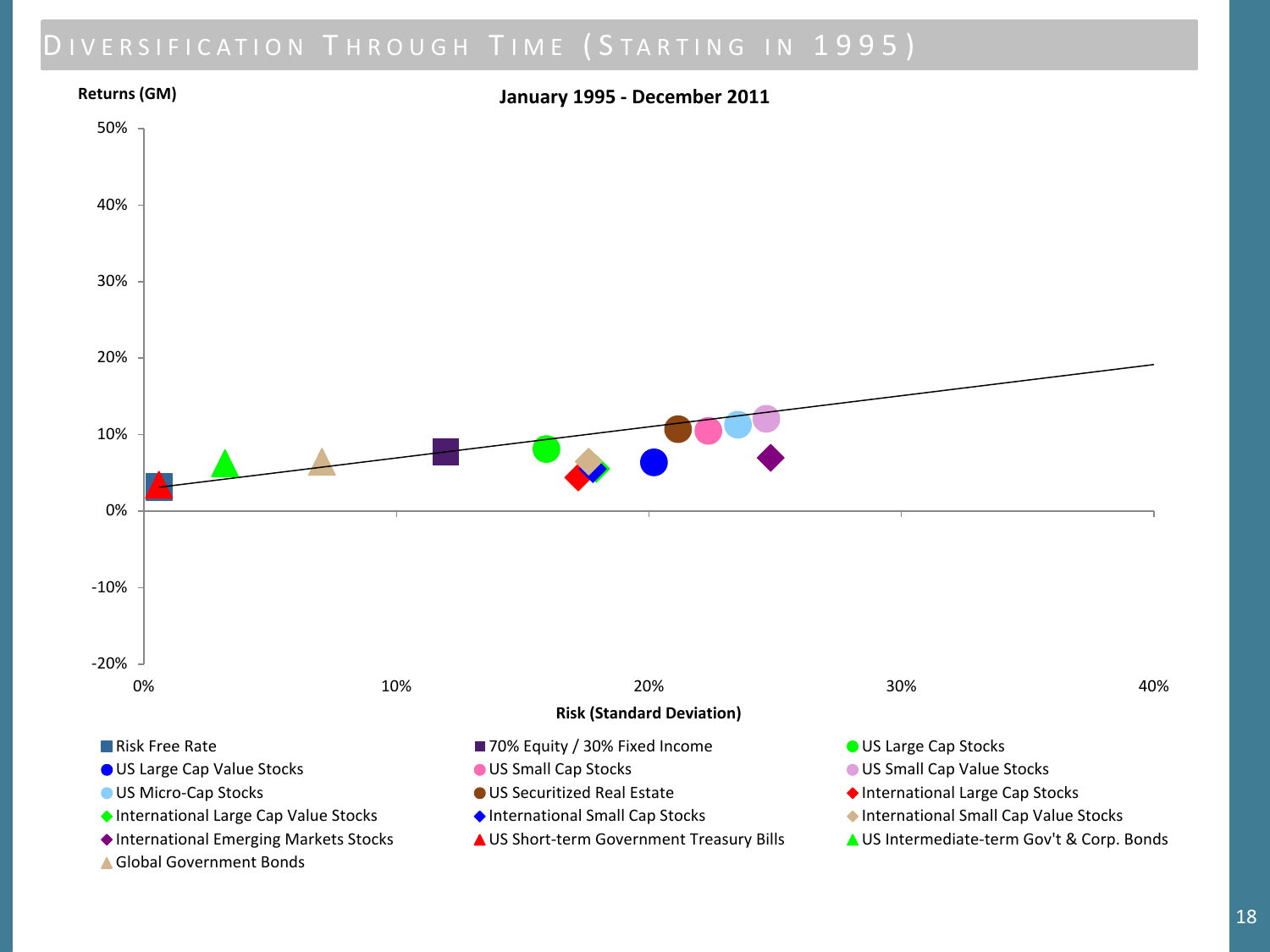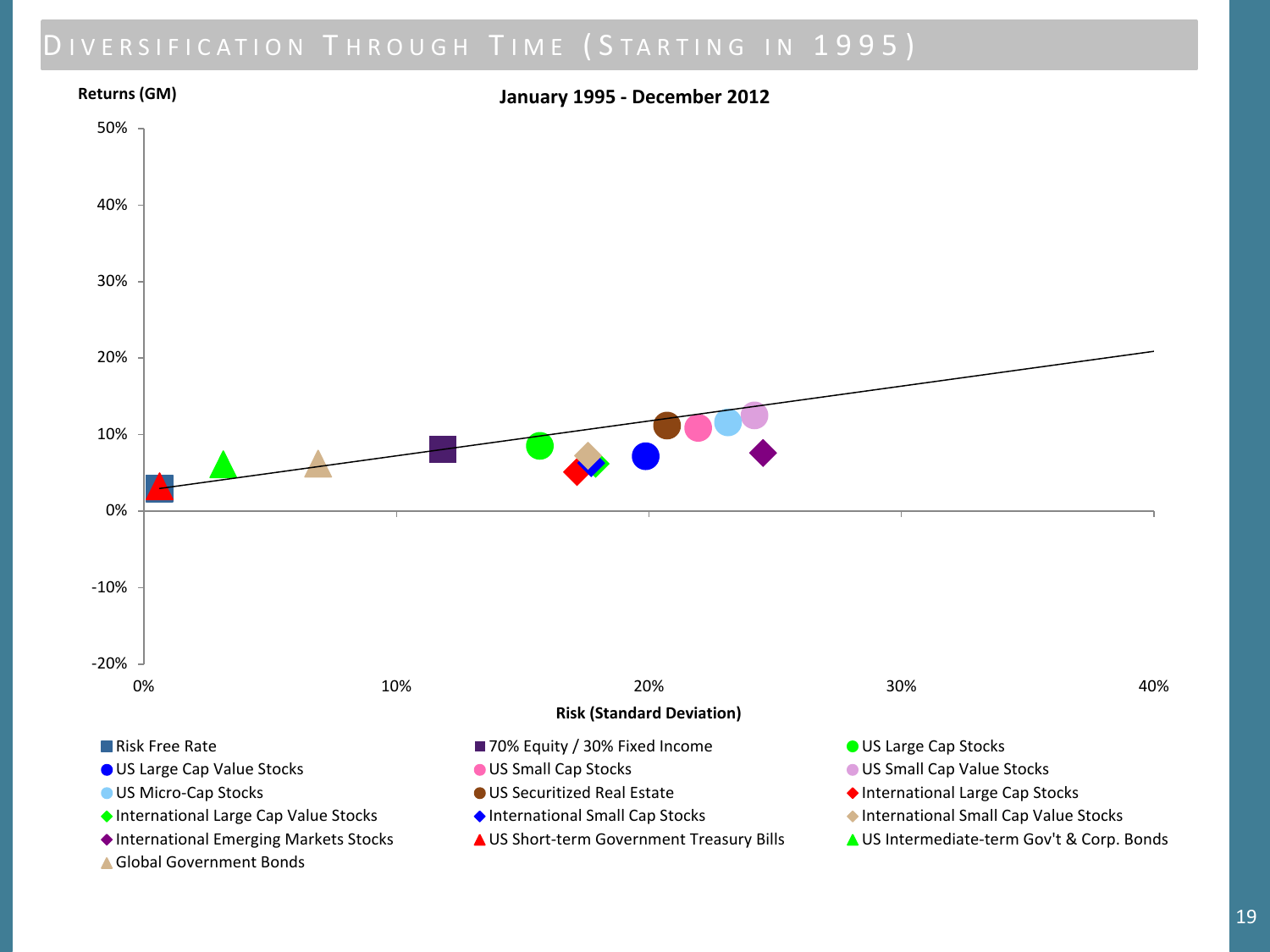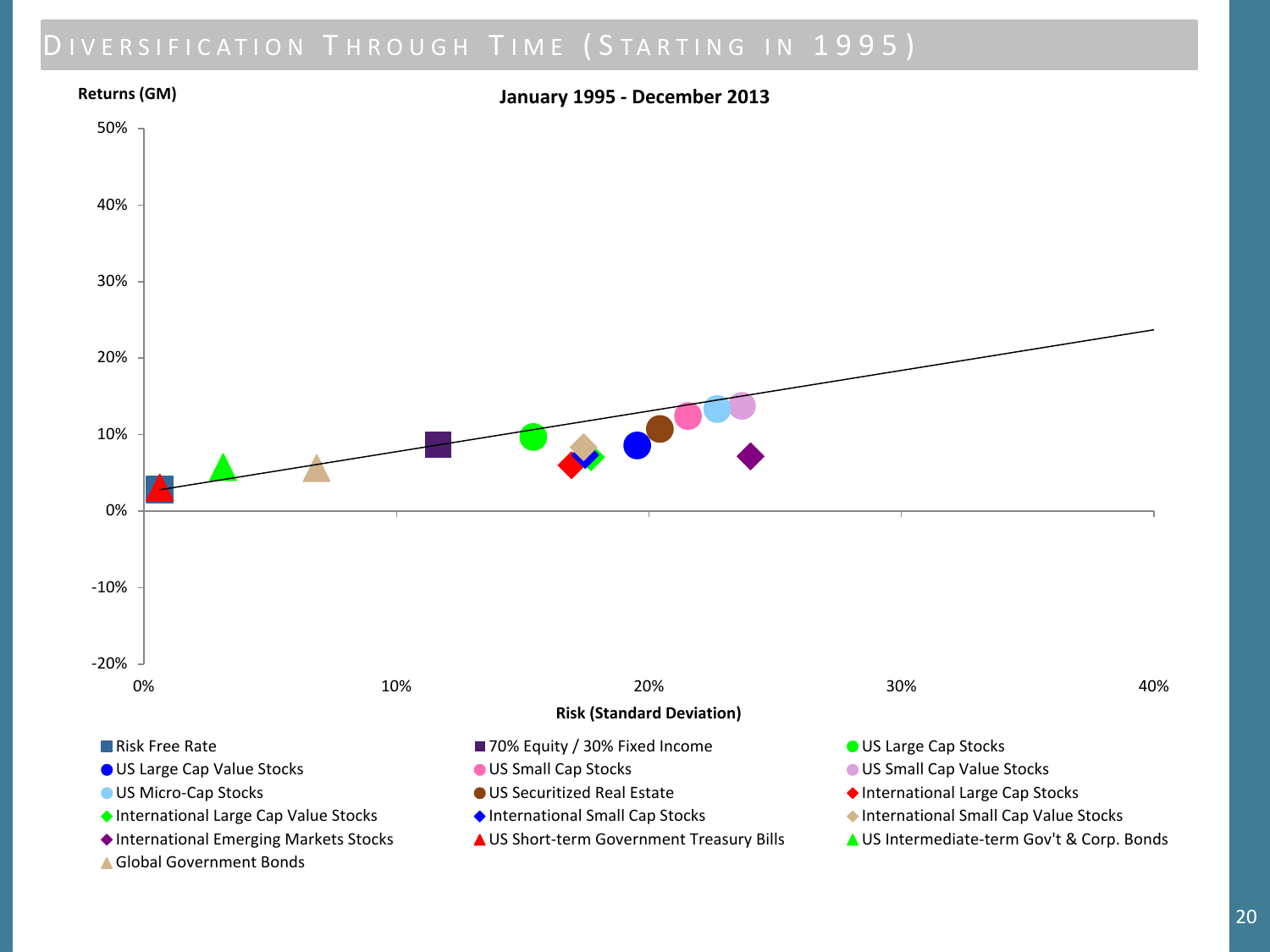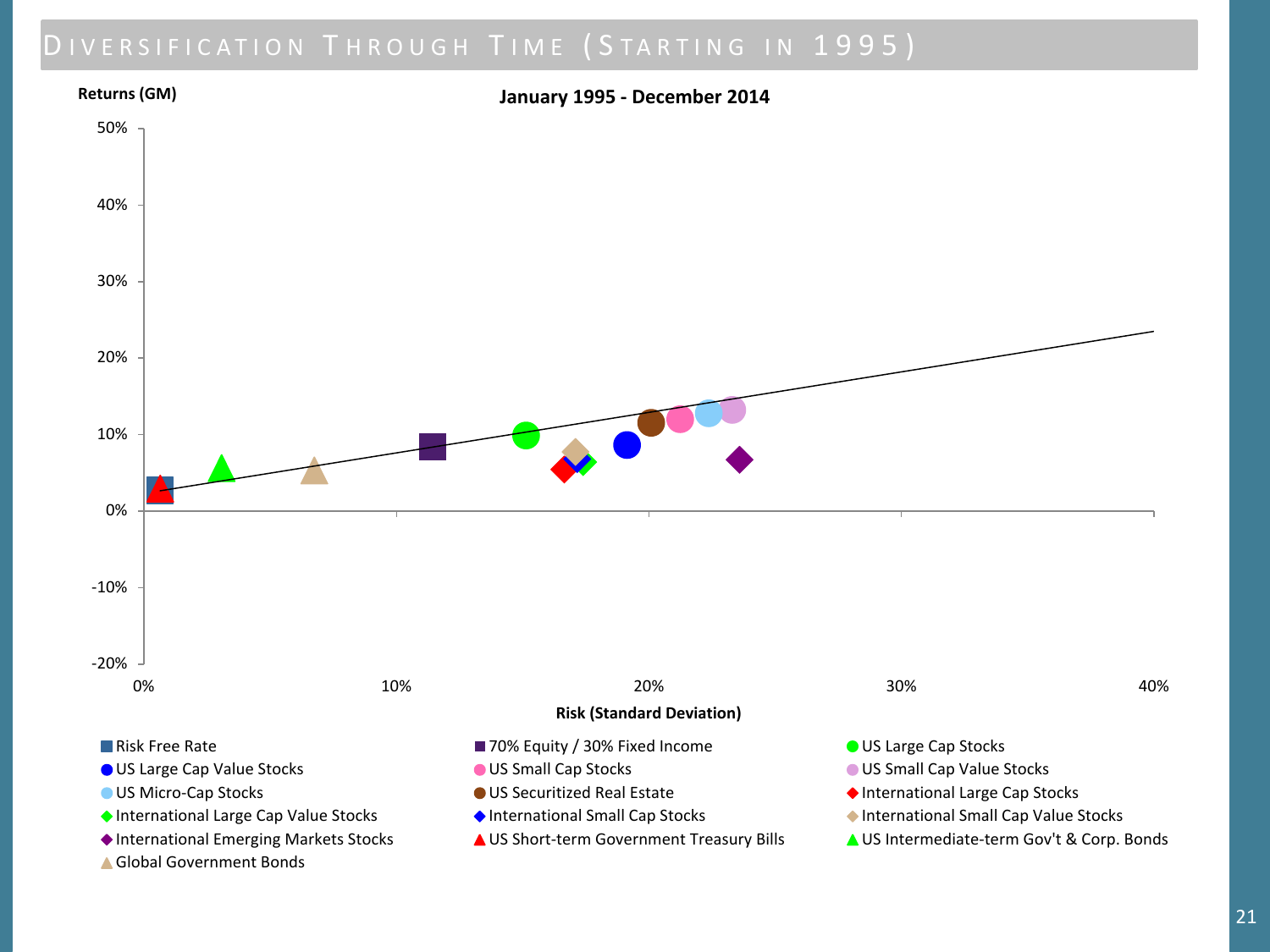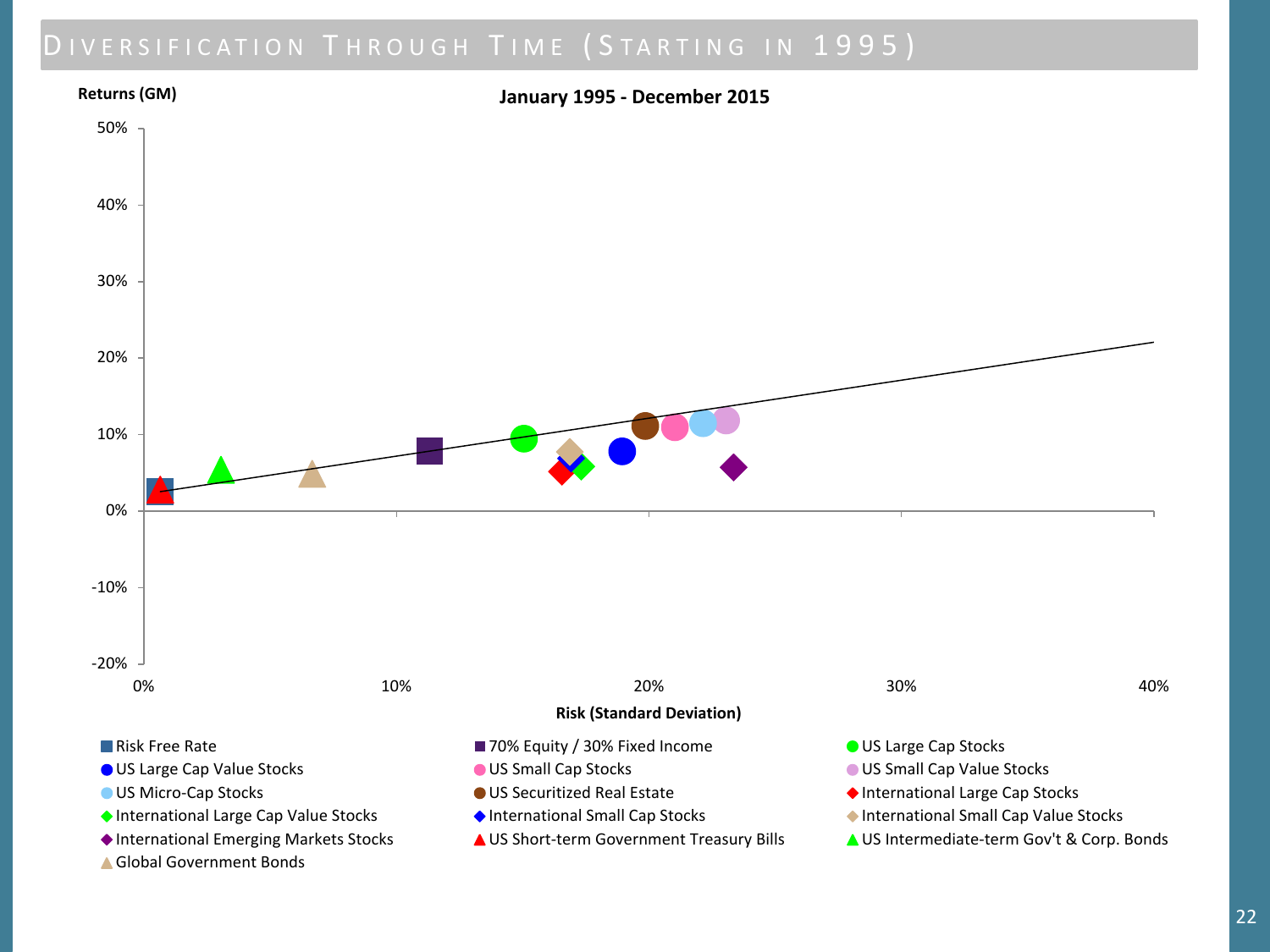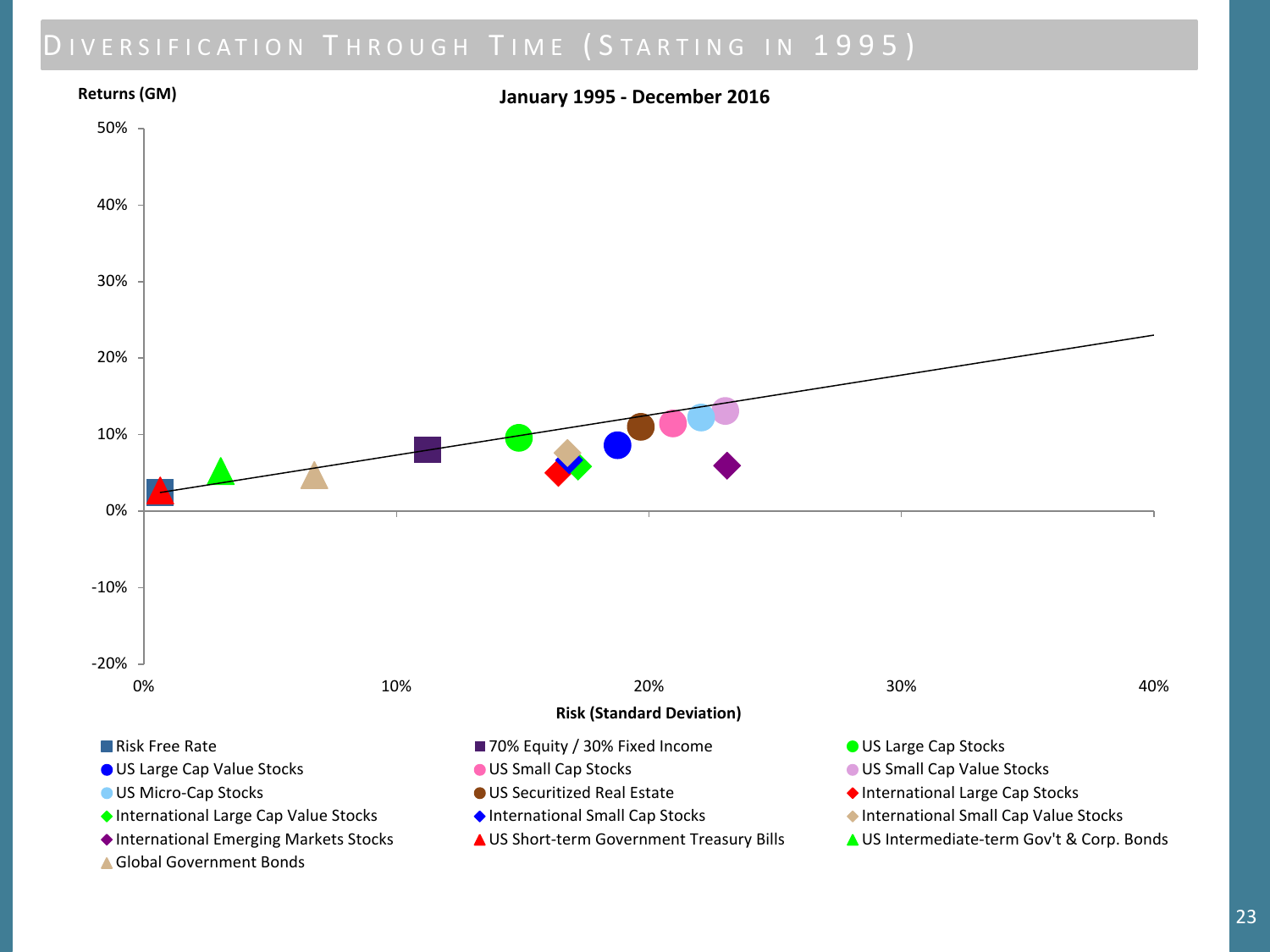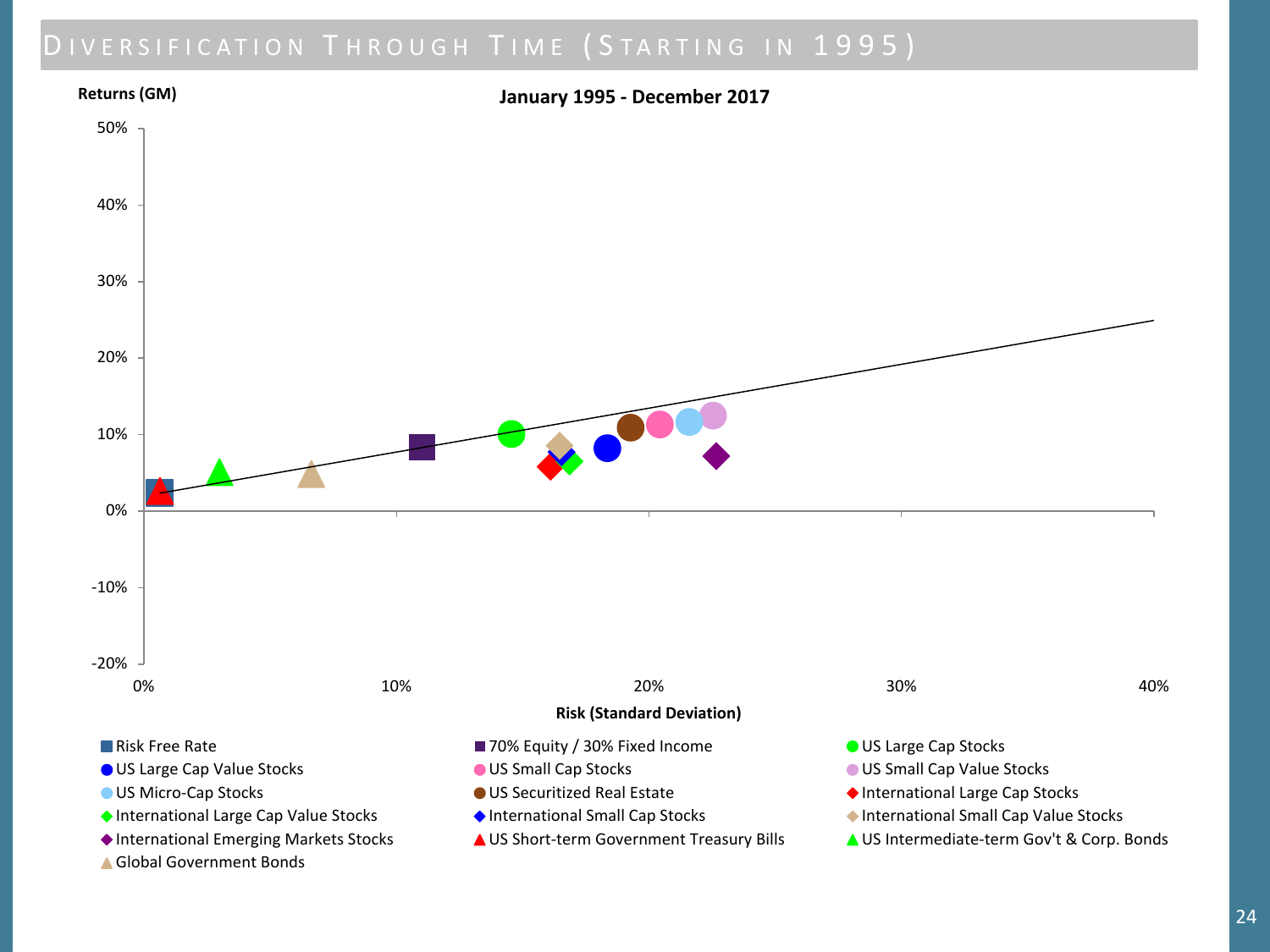

25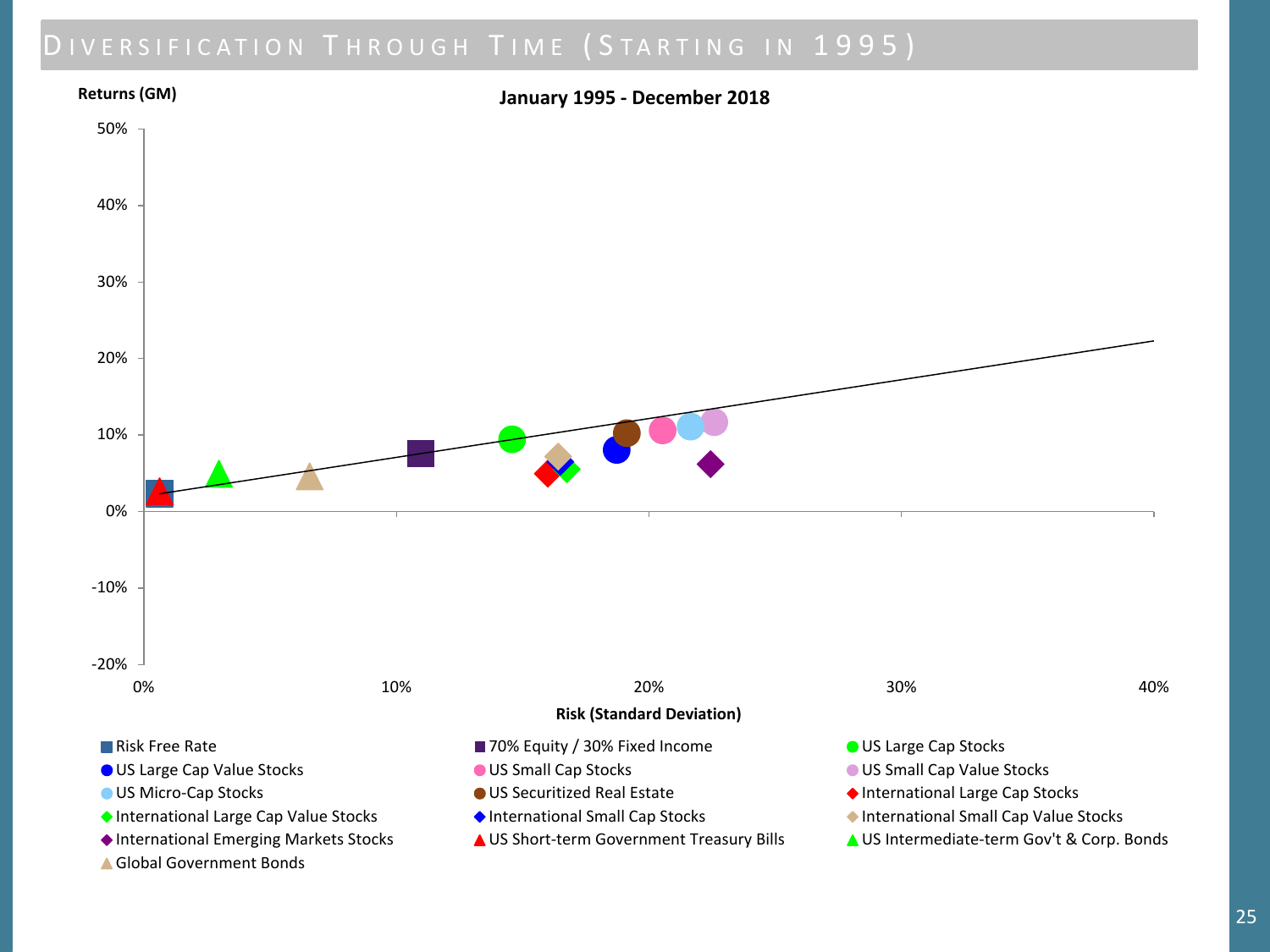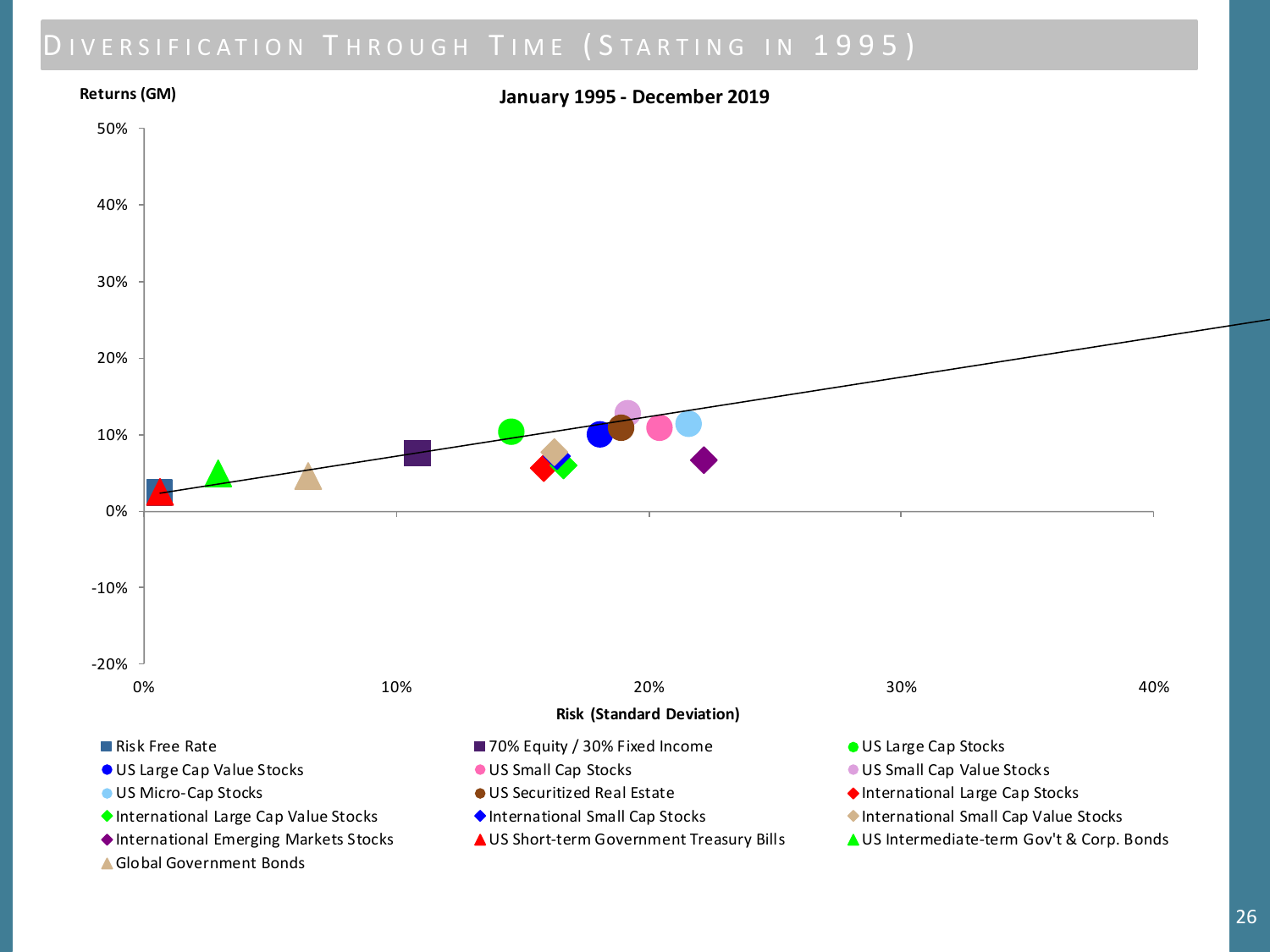

27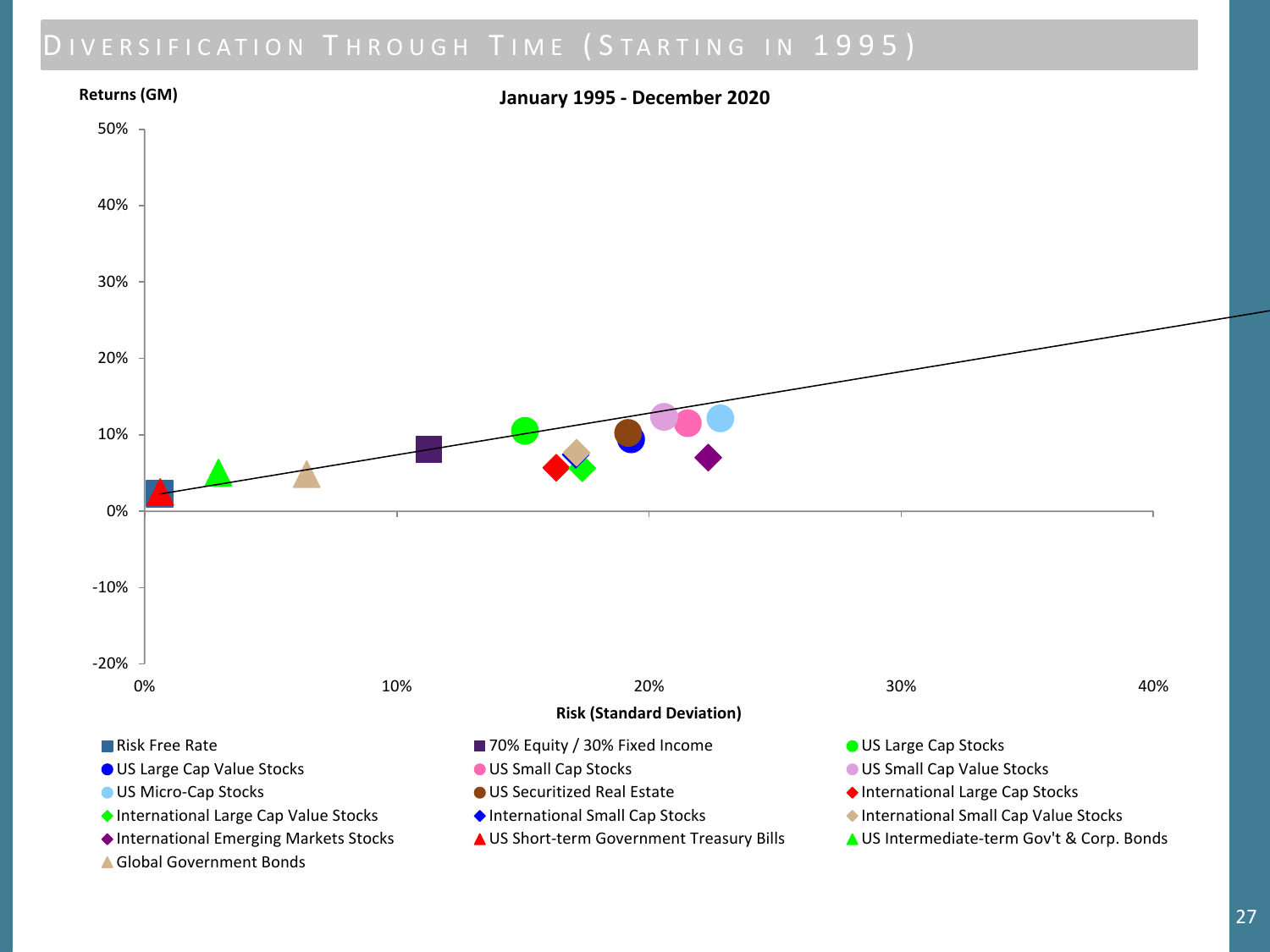

Global Government Bonds

28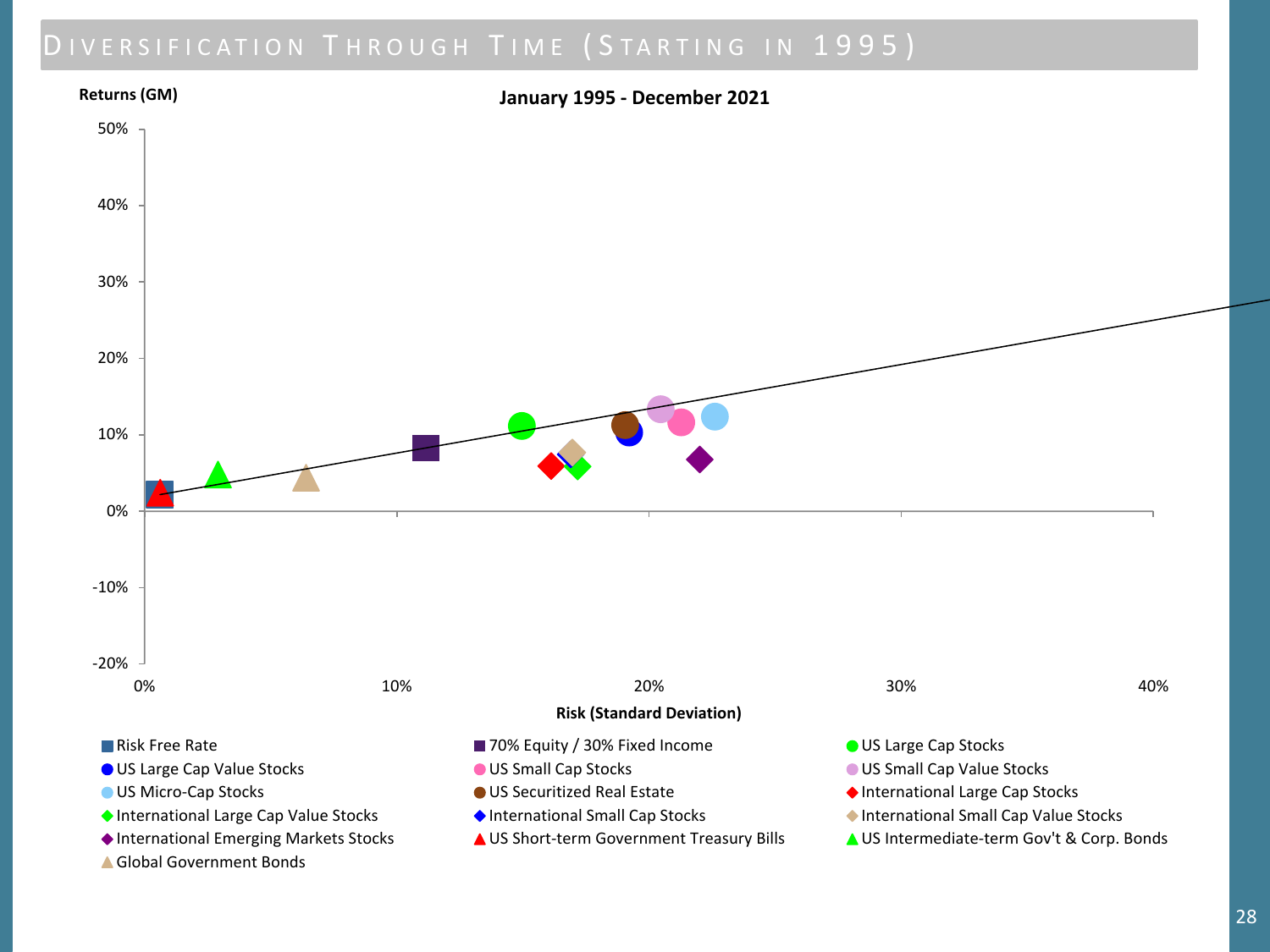The following graphs reveal the interaction of three key dimensions: return, risk, and time. It plots a 70-30 Model Portfolio performance in risk/return space starting on January 1, 2000. The 70-30 Model Portfolio is comprised of 70% equity indices and 30% fixed income indices. Please view the appendix on the final page for a complete breakdown of the indices that make-up the 70-30 Model Portfolio. The horizontal axis [risk] measures the standard deviation of returns, the vertical axis [geometric return] measures the compound annual return for the period under consideration.

A solid black line connects the point of zero risk (the risk-free rate of a T-Bill) with the Portfolio. The steeper the positive slope of the line, the better the reward to risk tradeoff (Reward to Risk Ratio) for the Portfolio. During the period under evaluation, asset classes plotting above the line had better risk-adjusted returns, while assets plotting below the line had worse.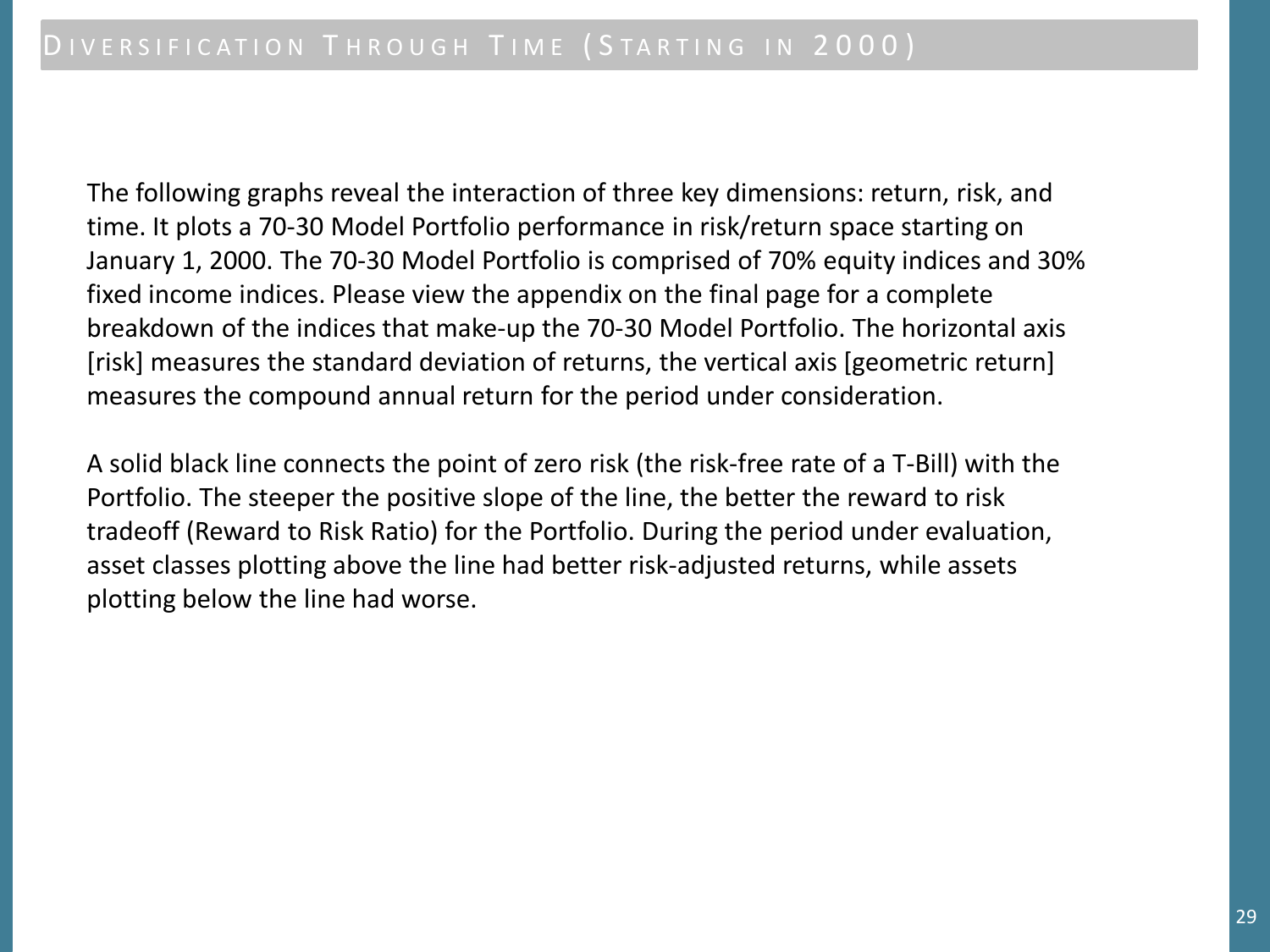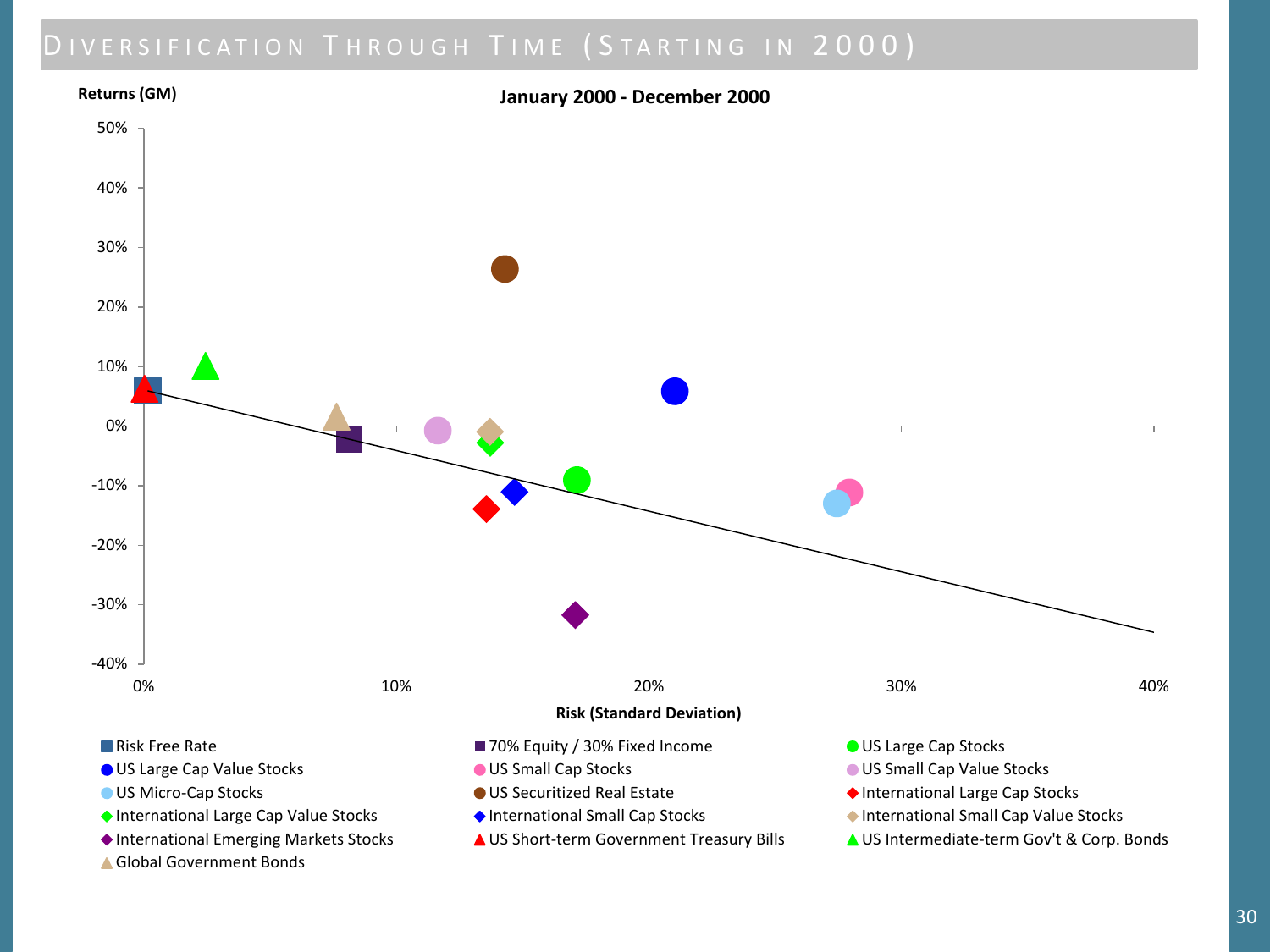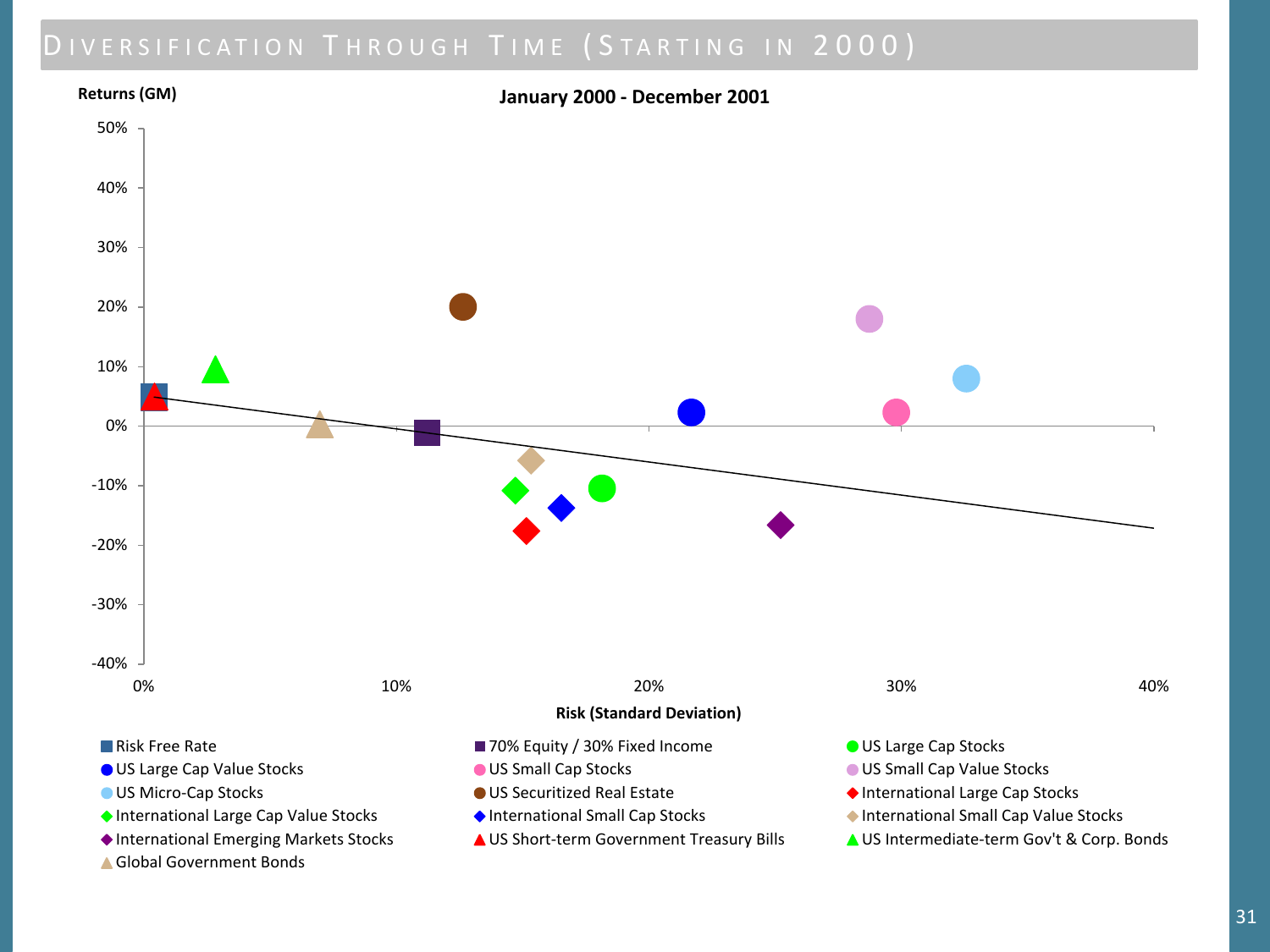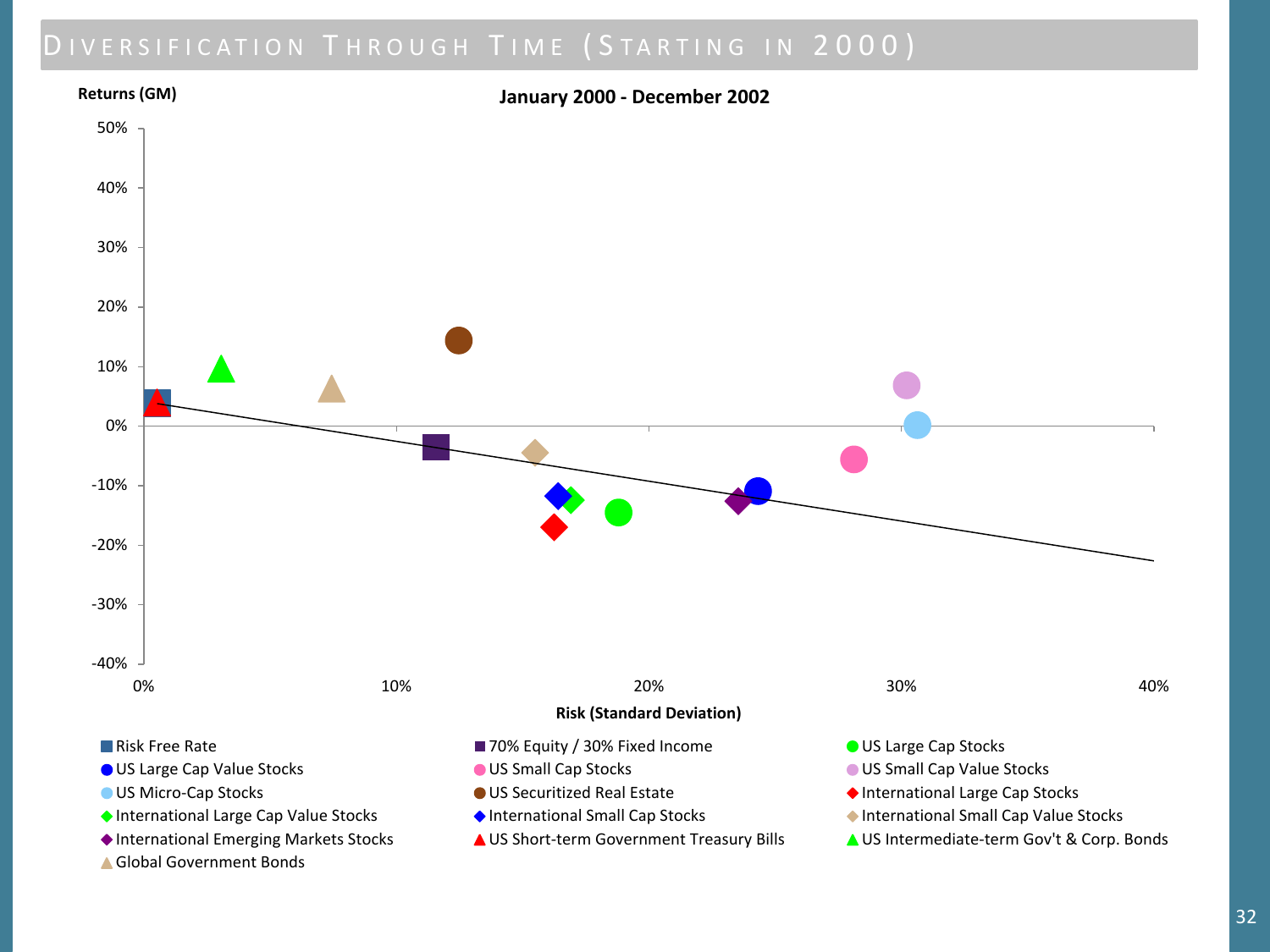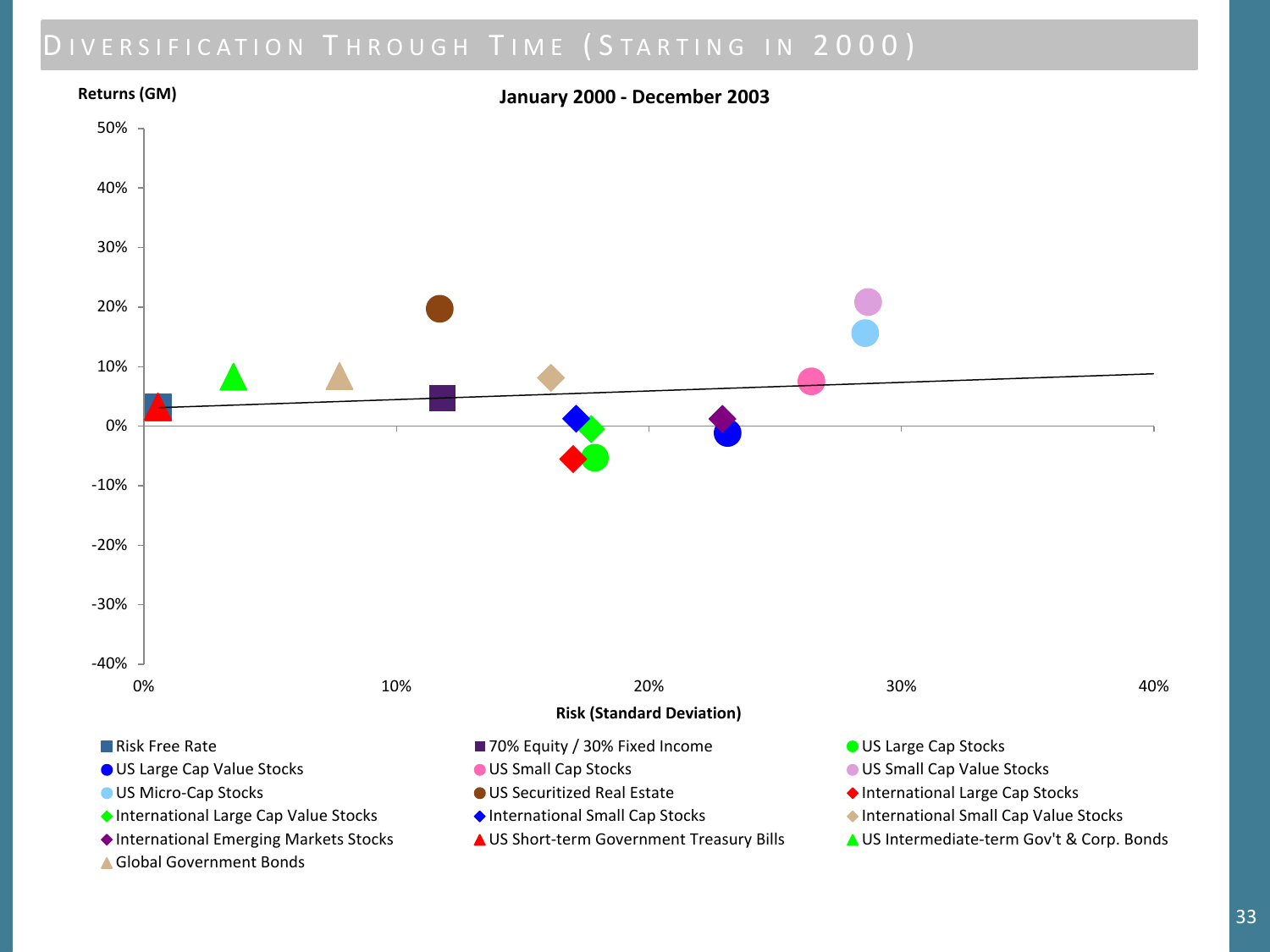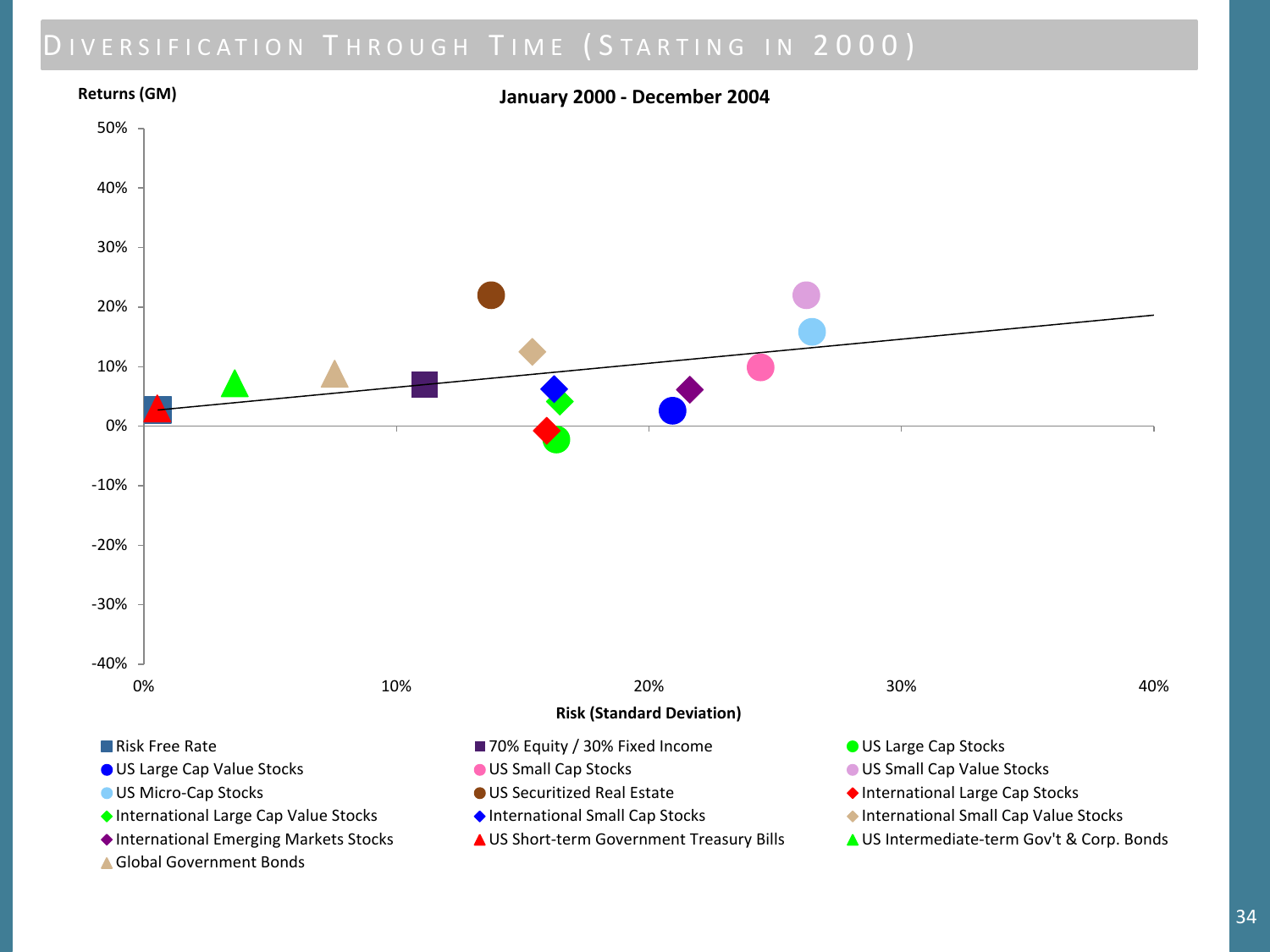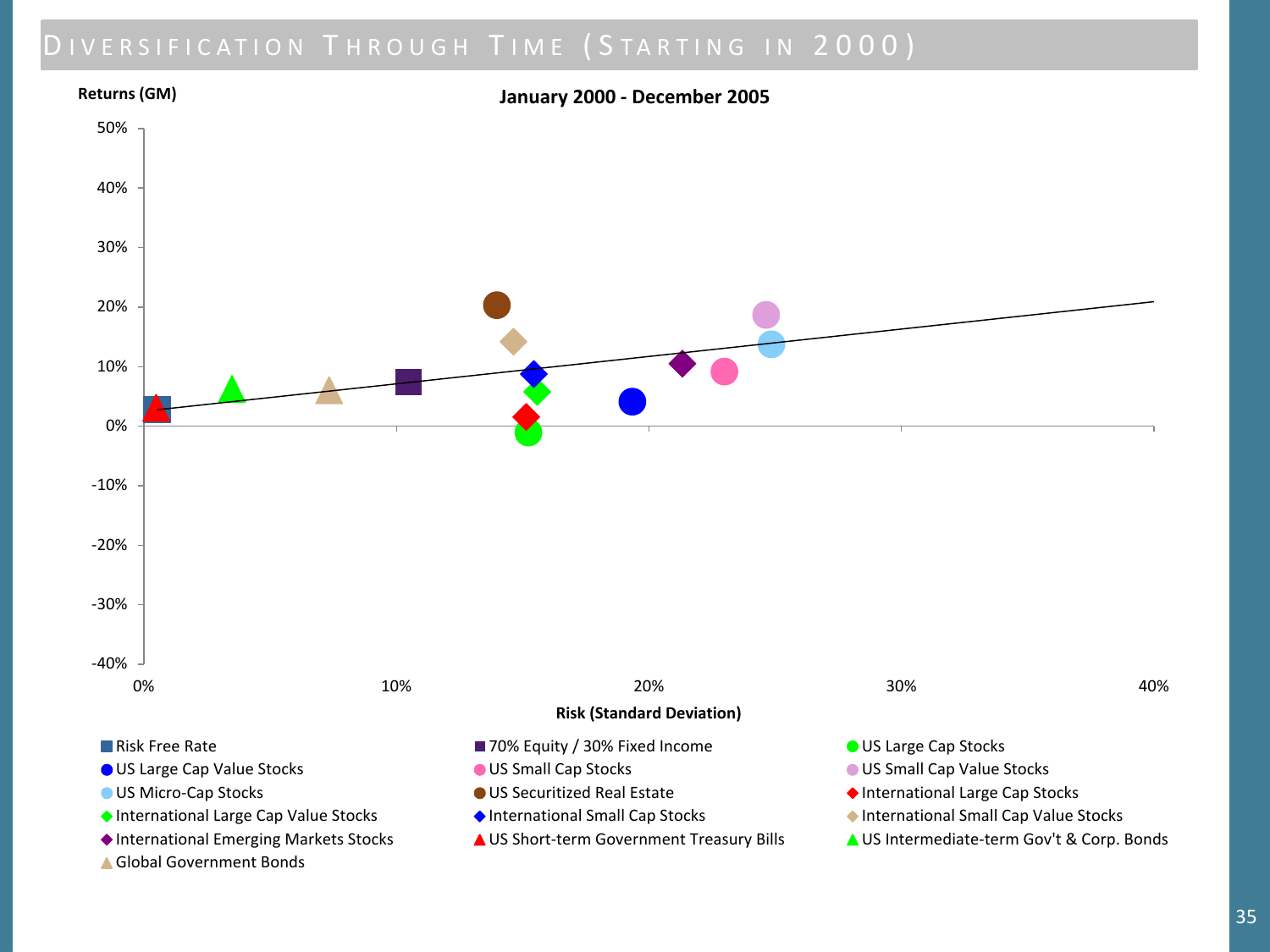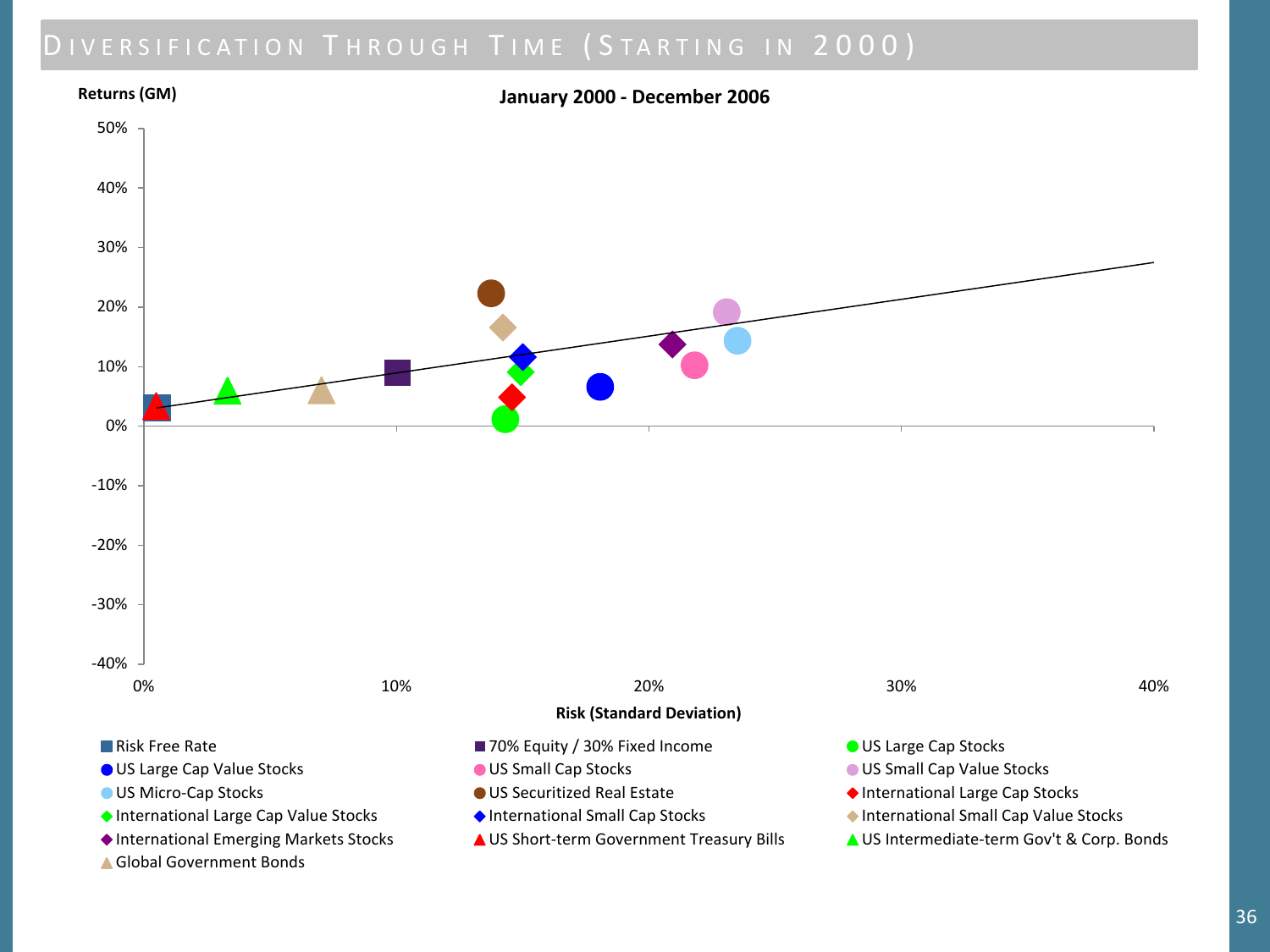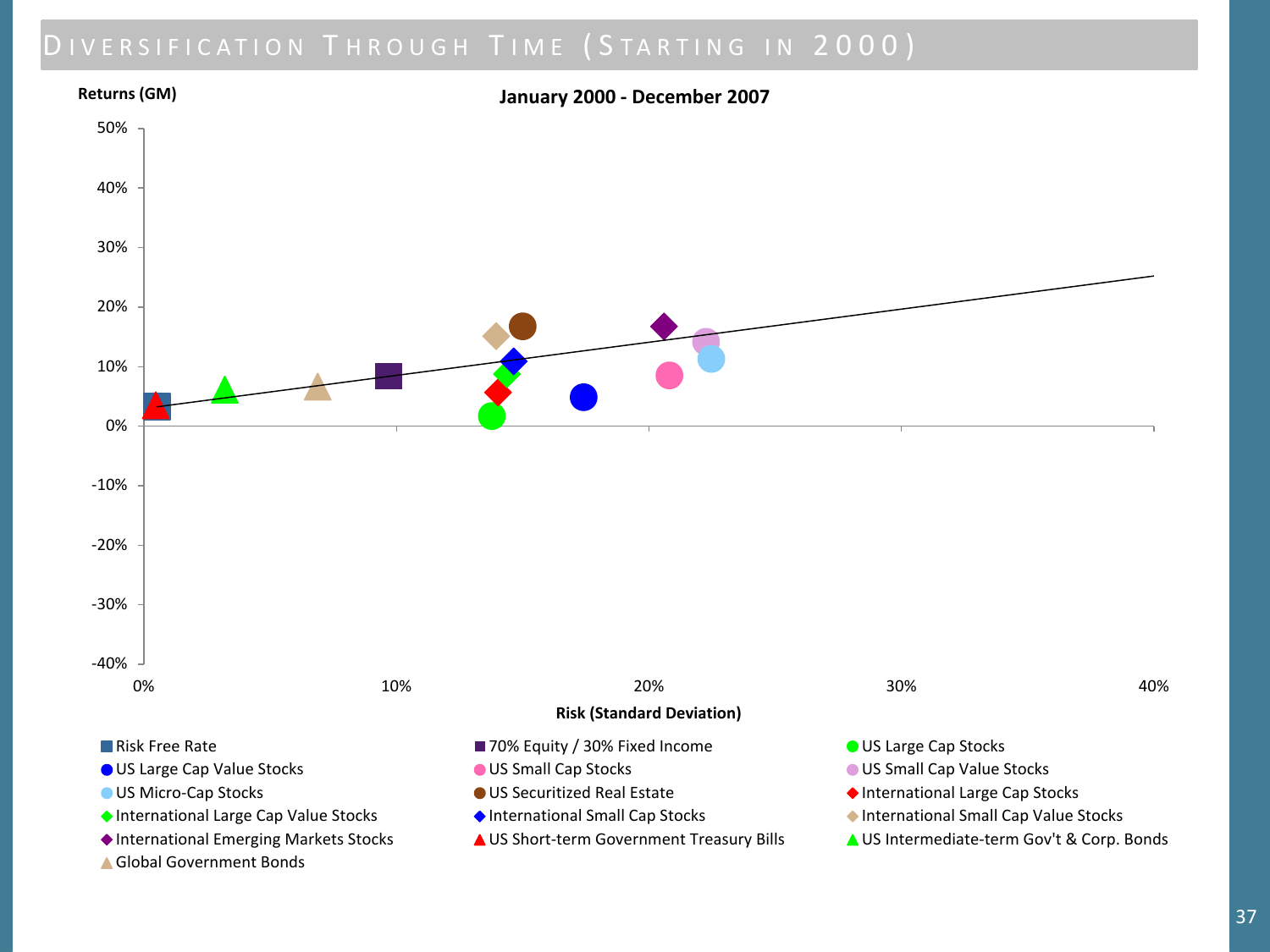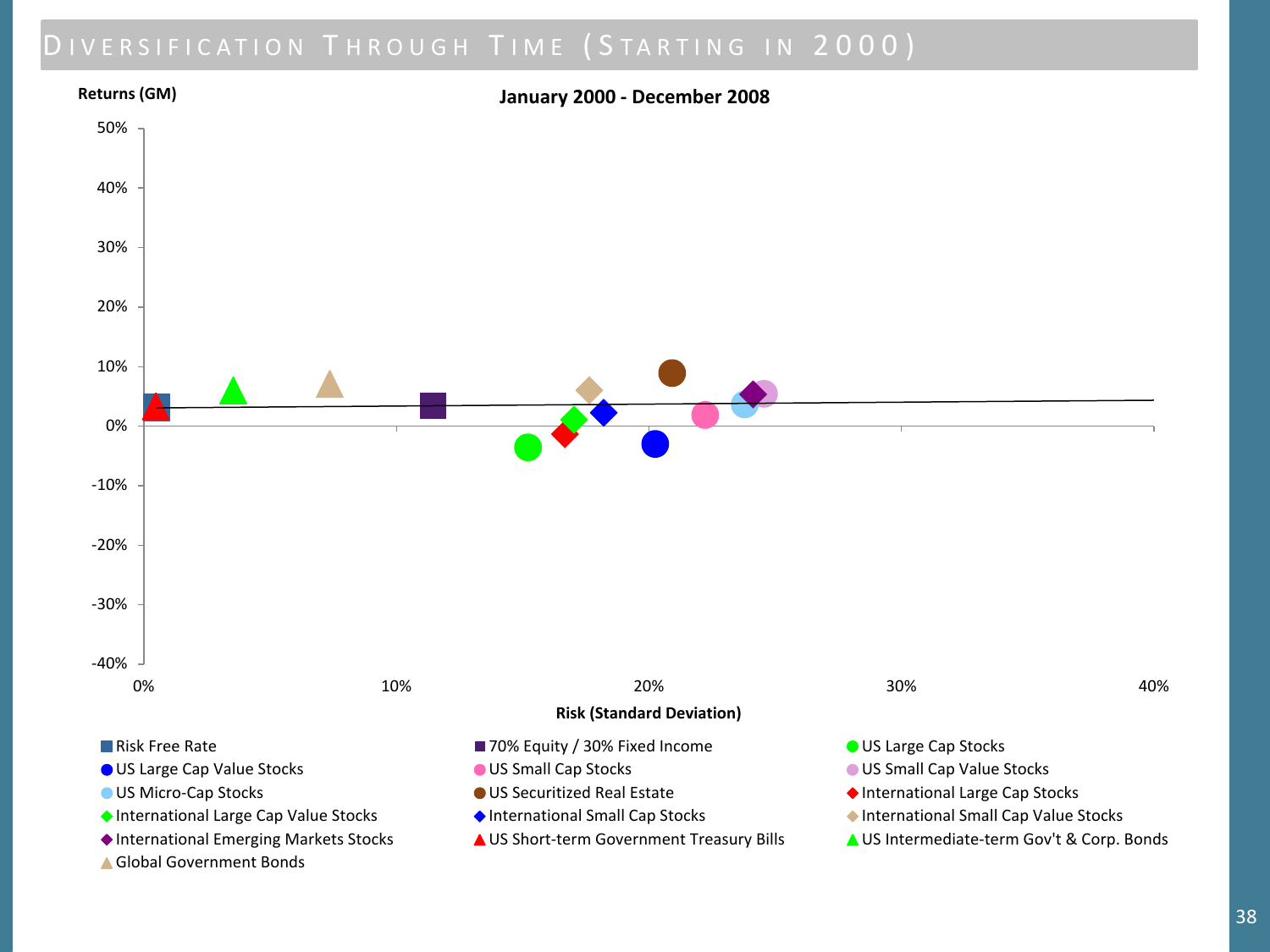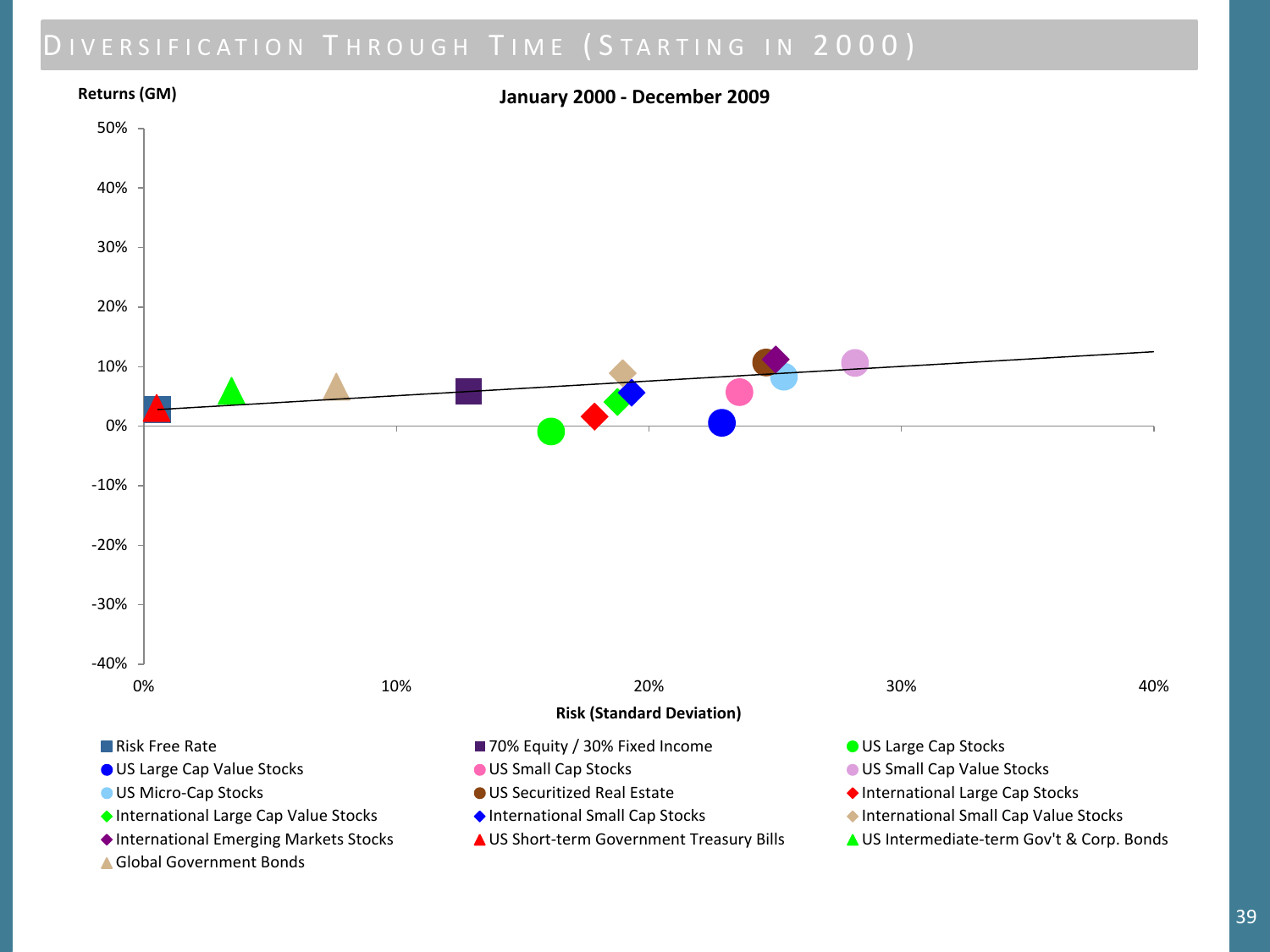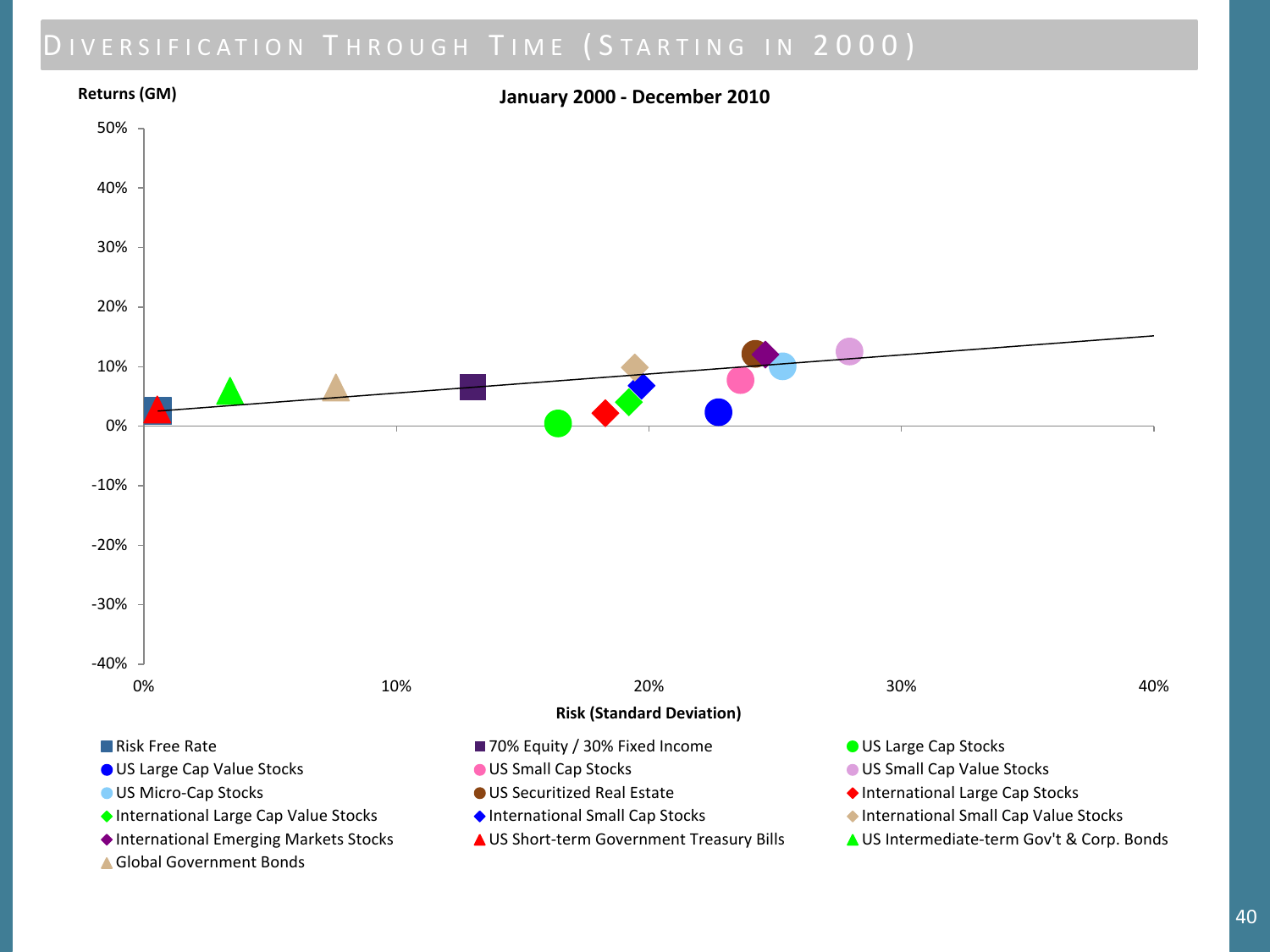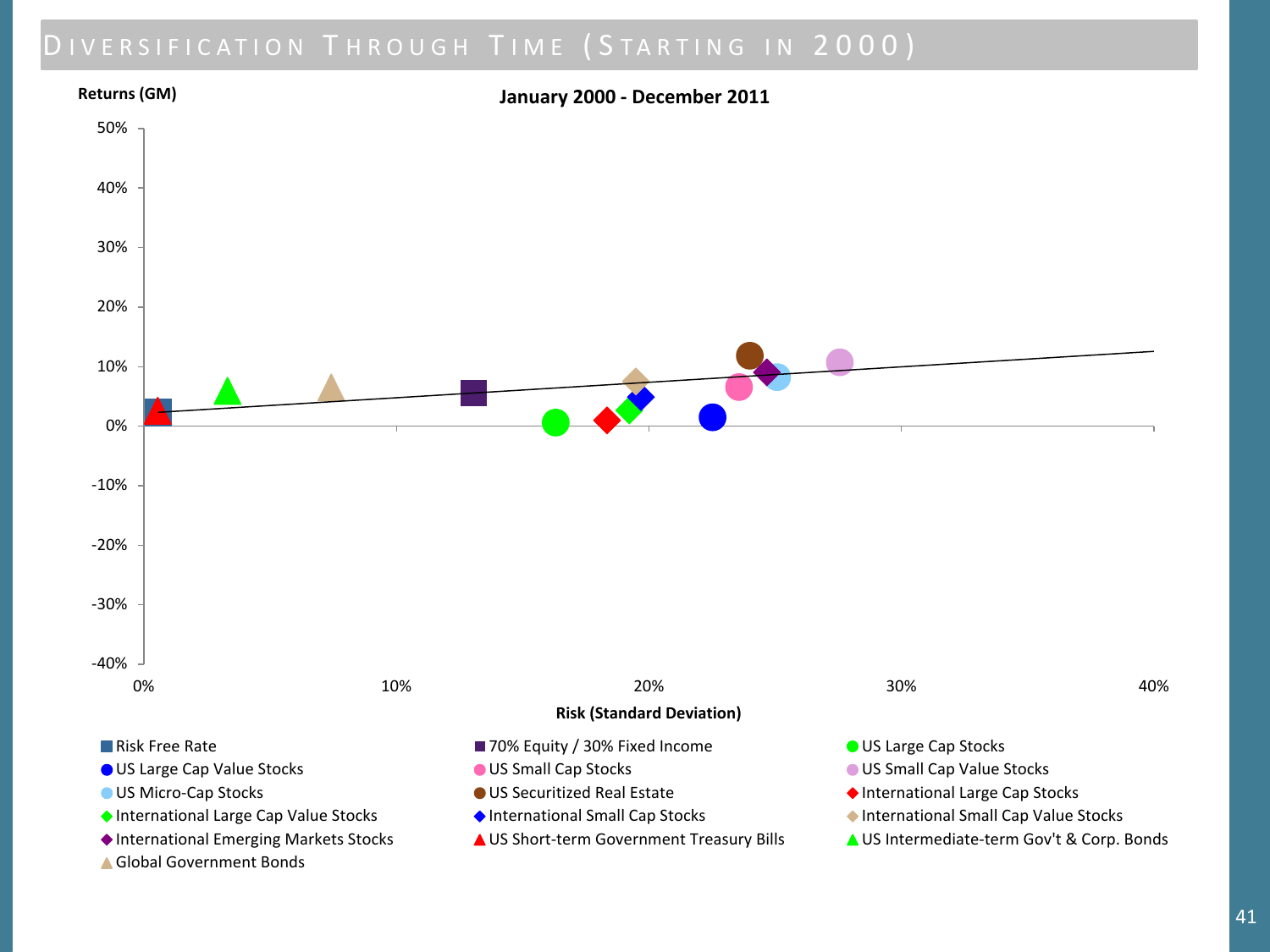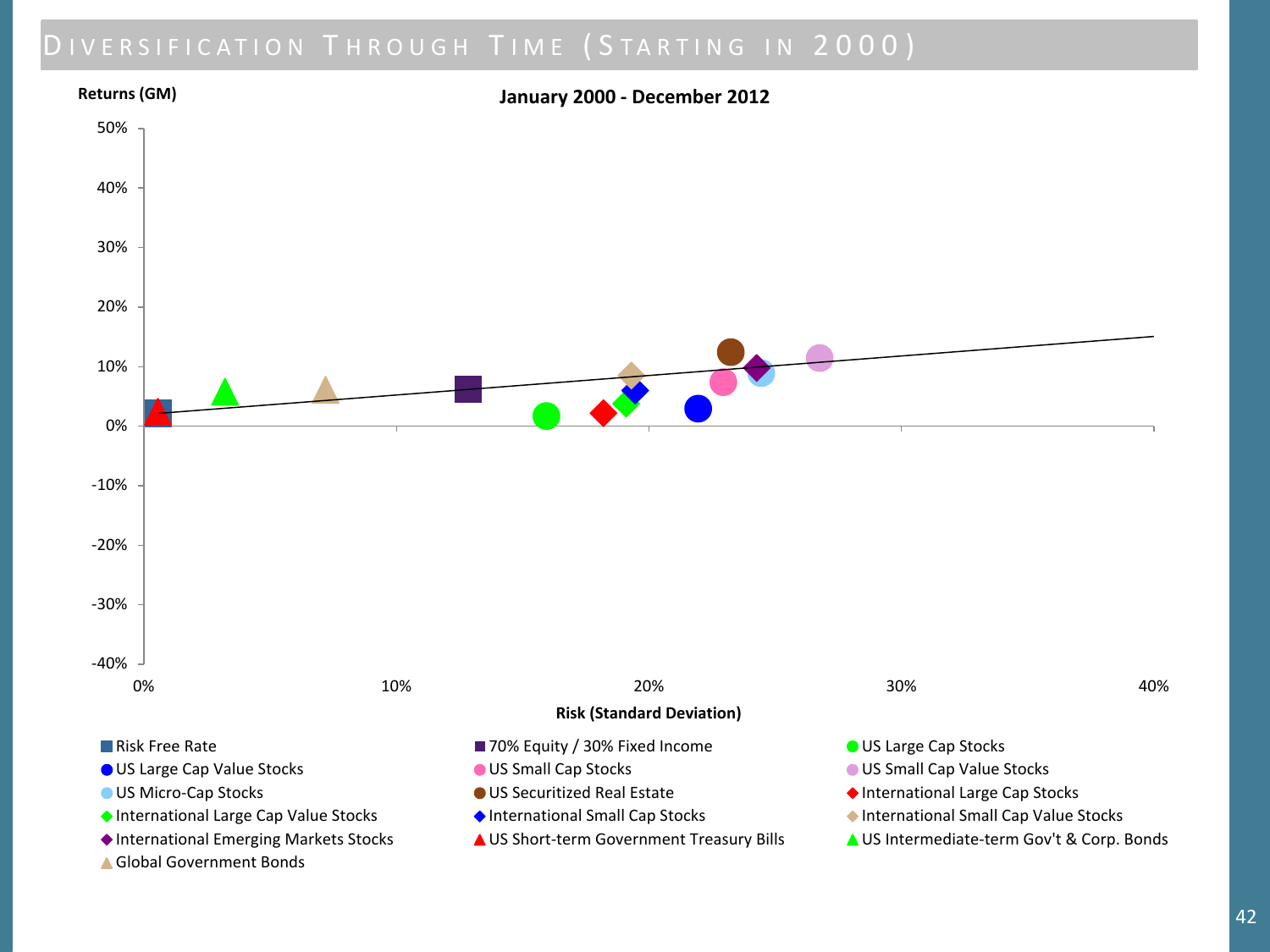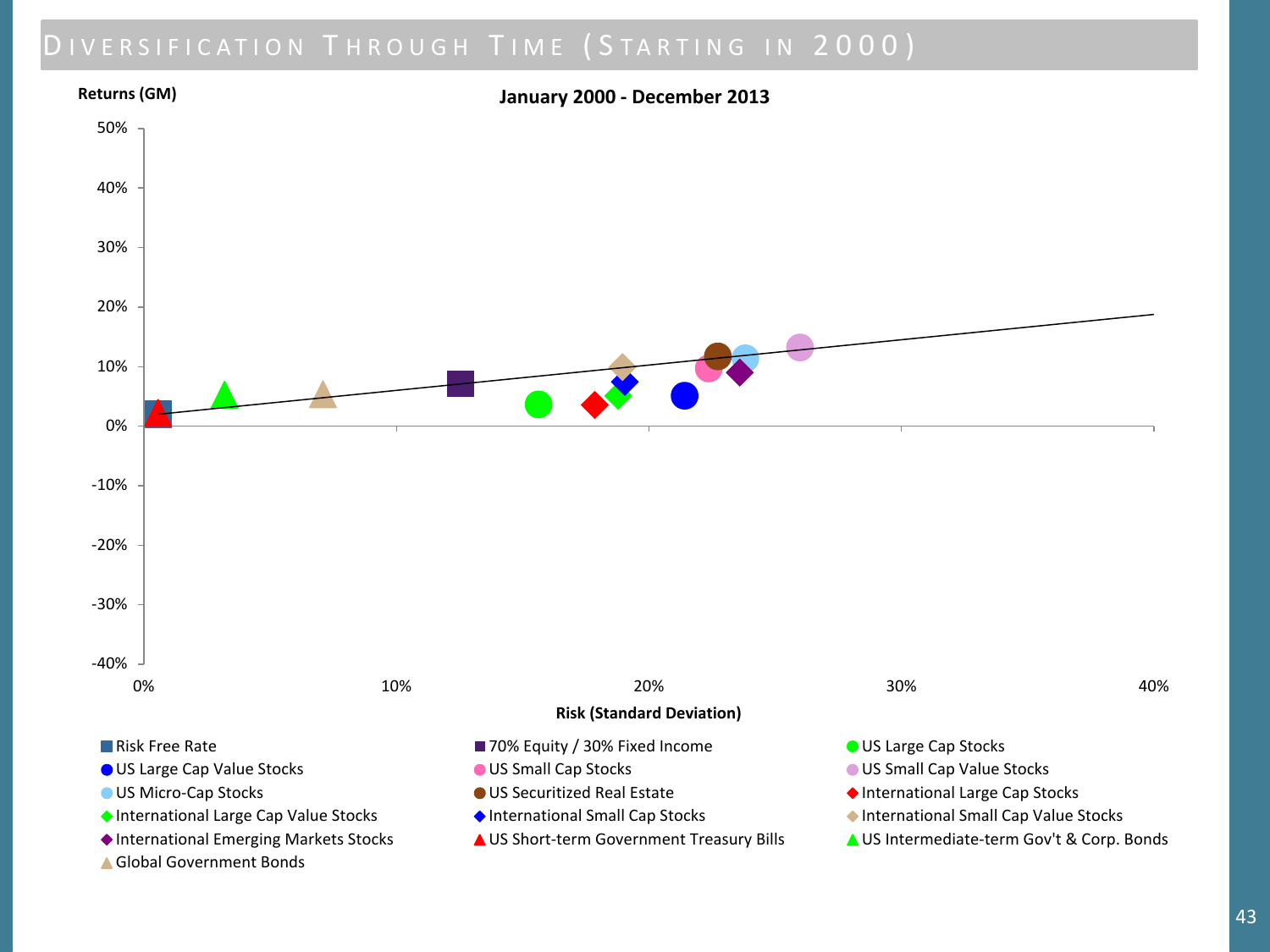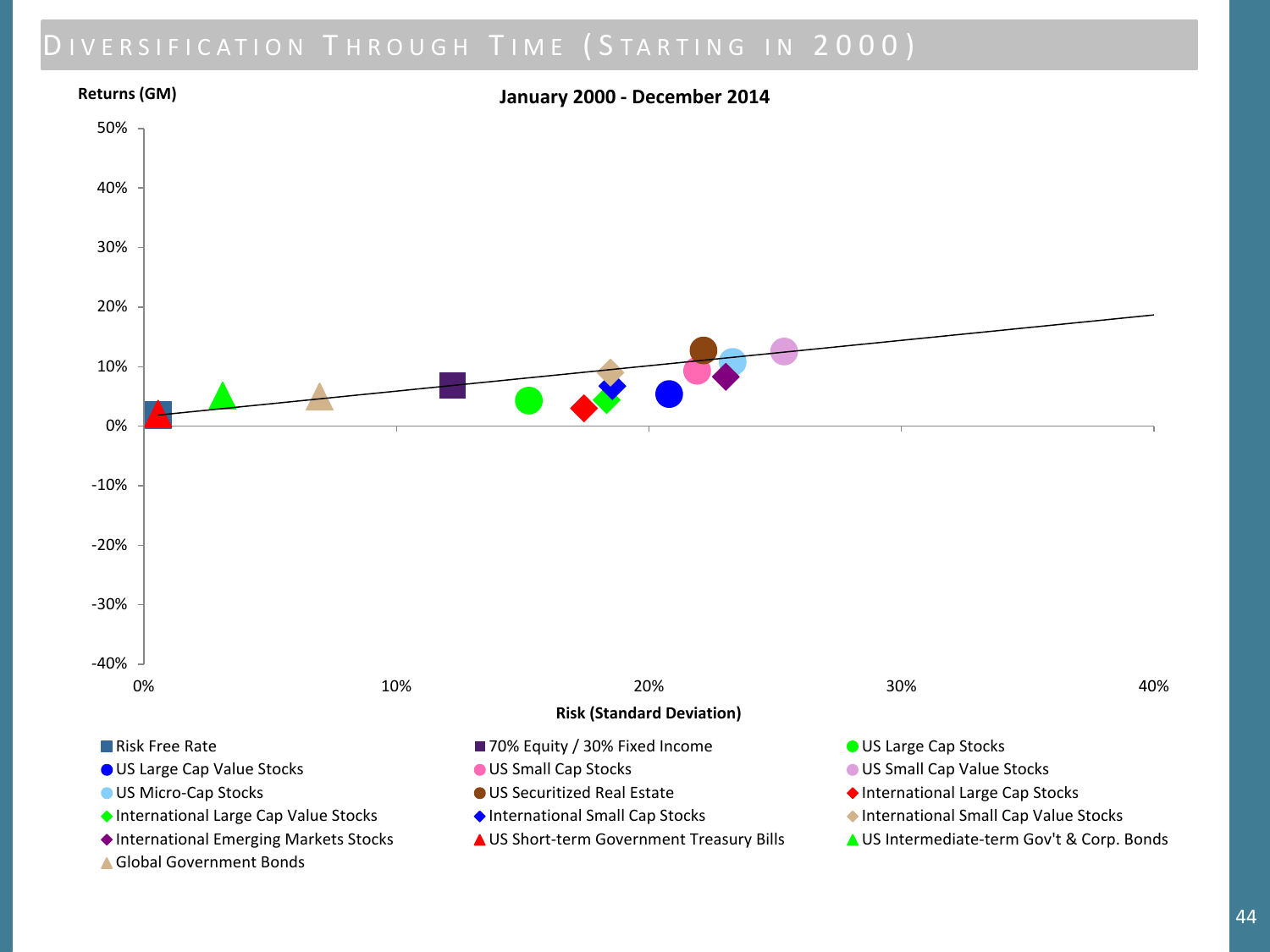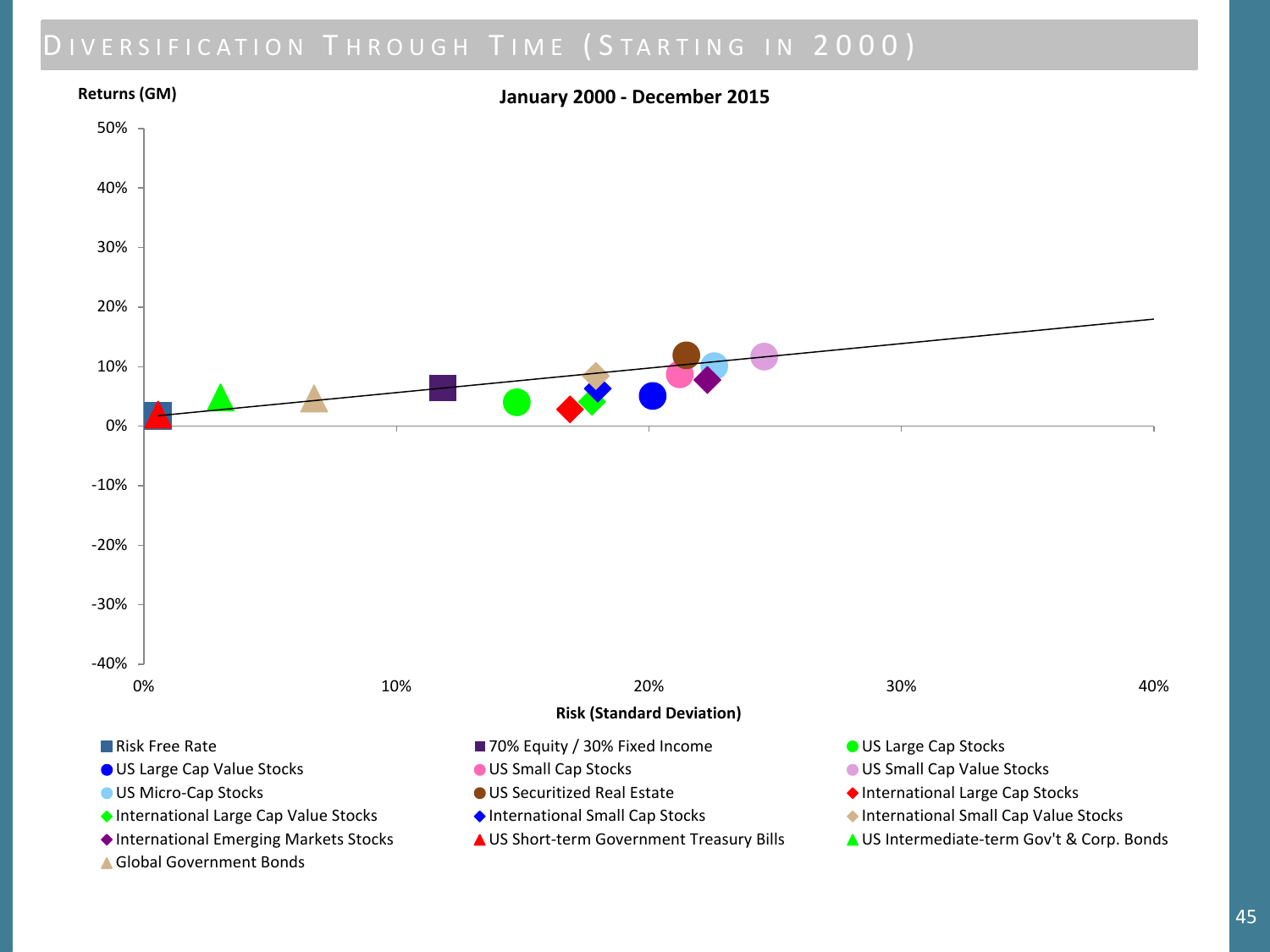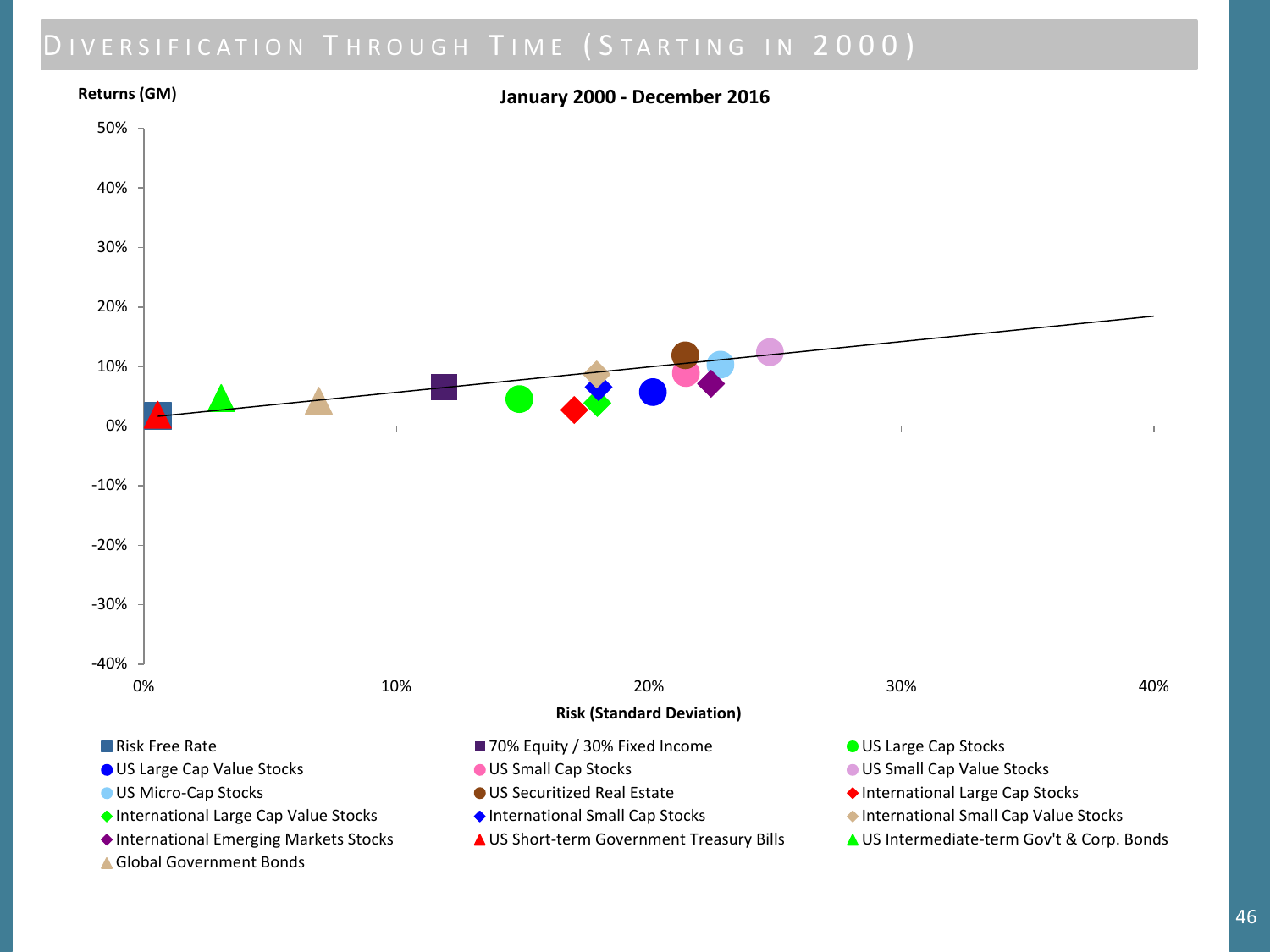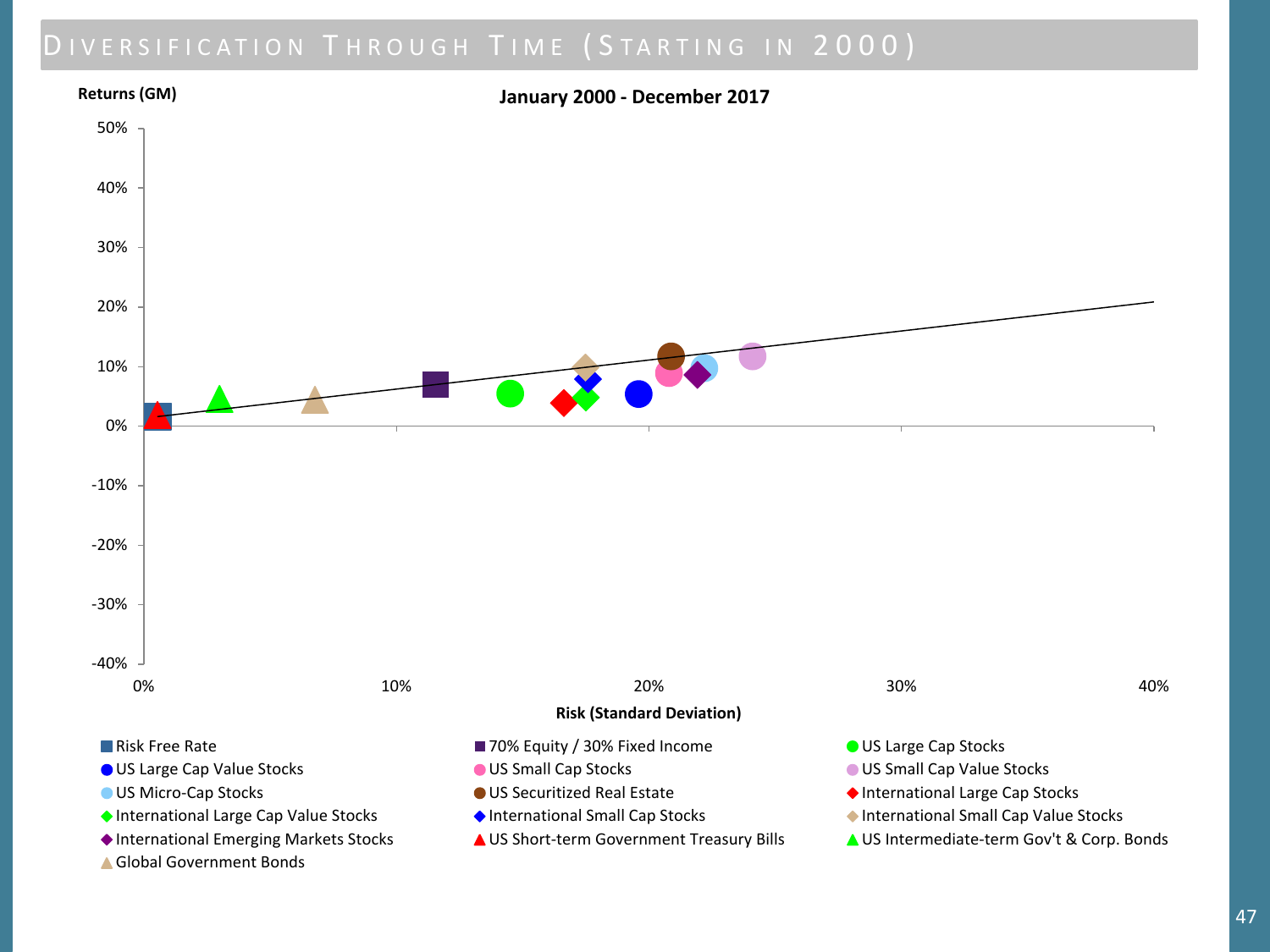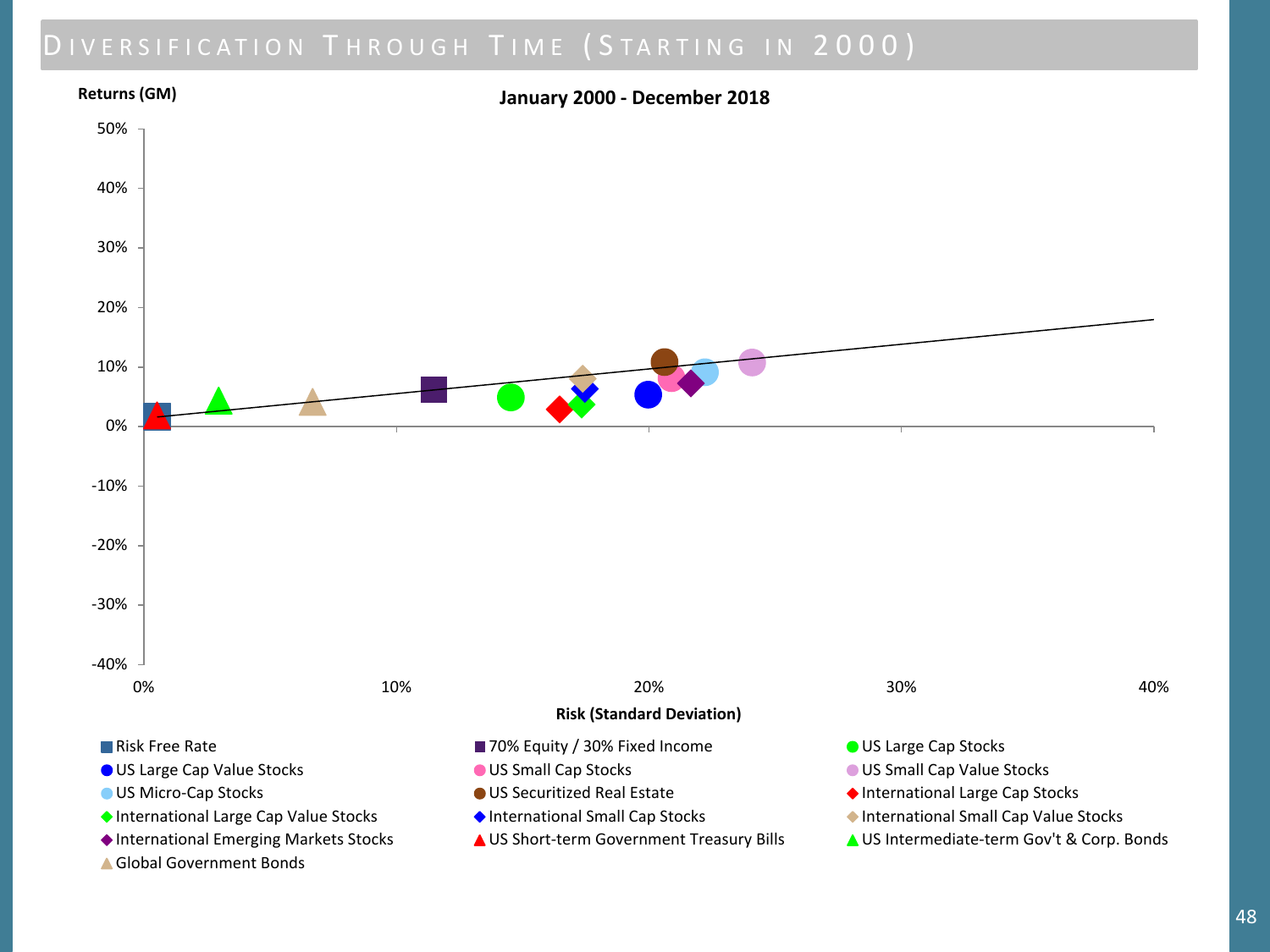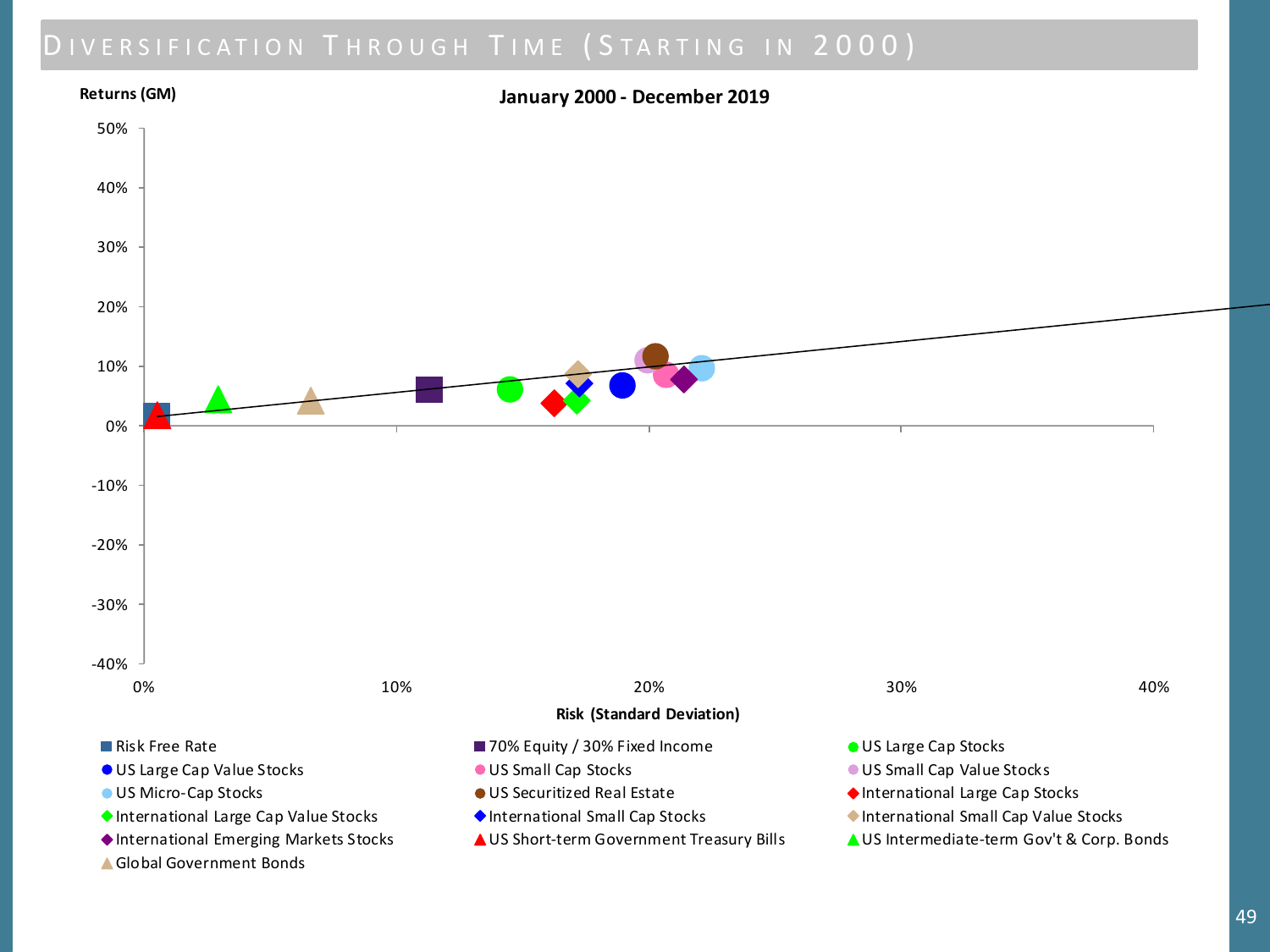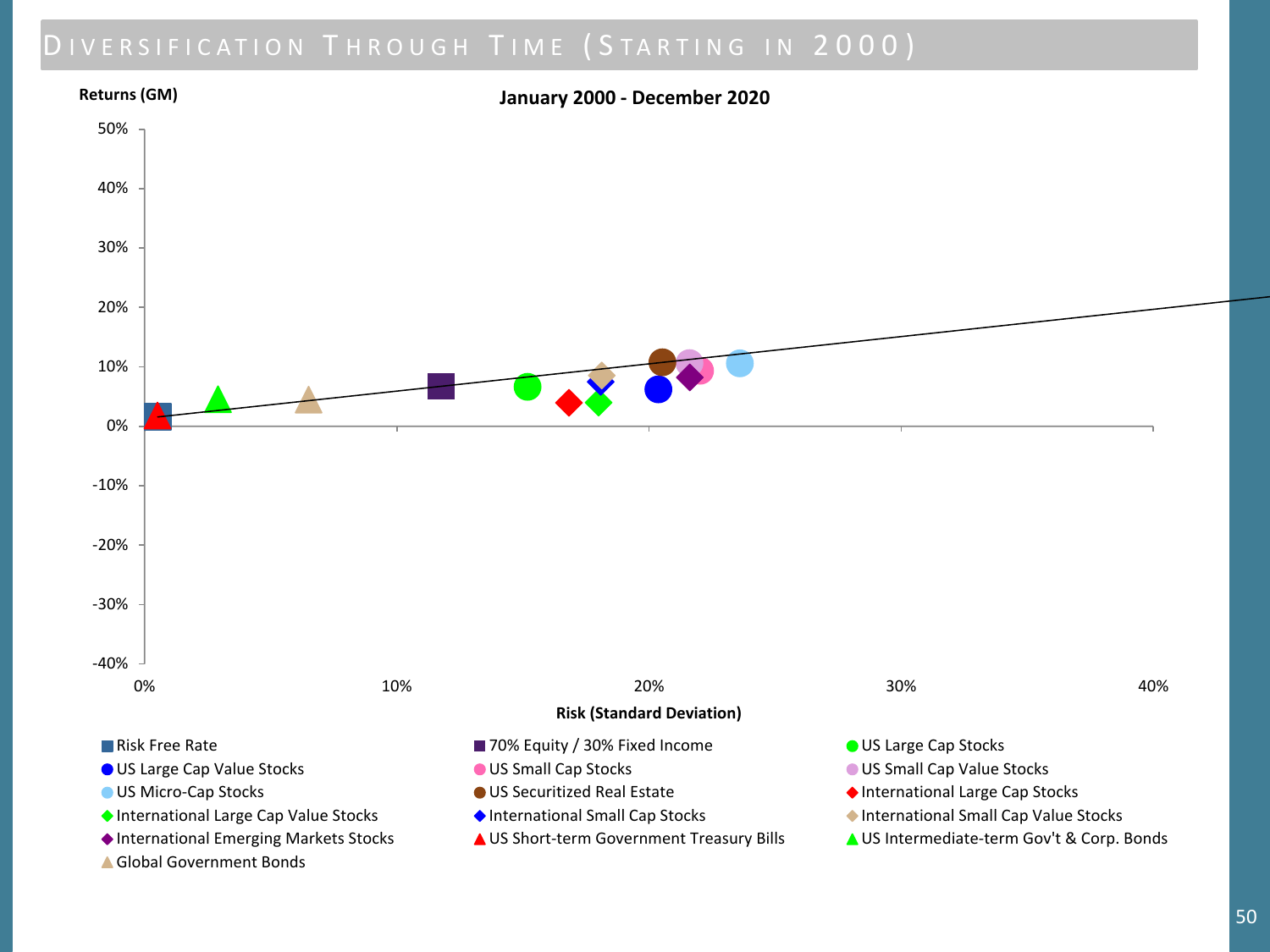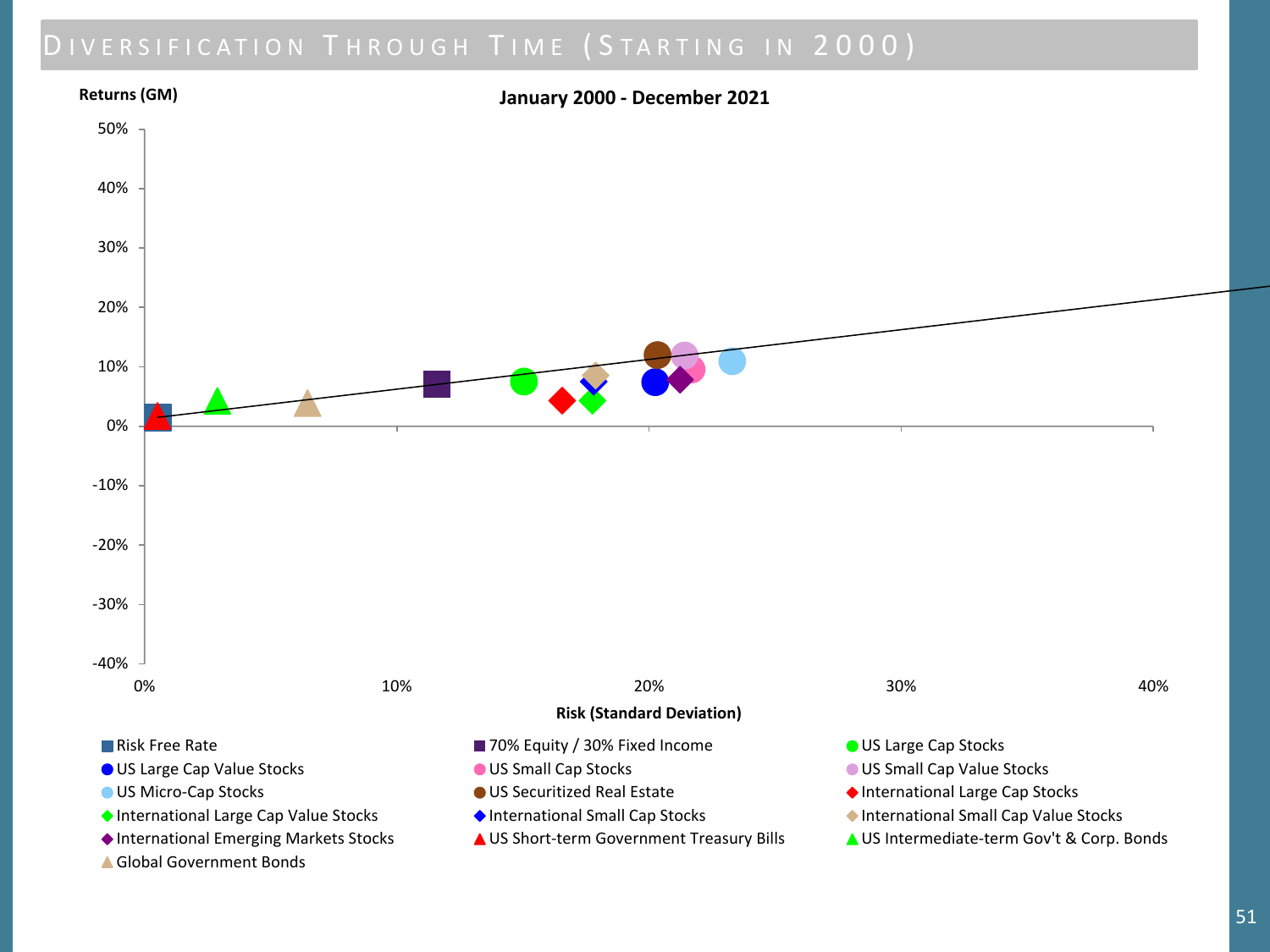The following graphs reveal the interaction of three key dimensions: return, risk, and time. It plots a 70-30 Model Portfolio performance in risk/return space starting on January 1, 2005. The 70-30 Model Portfolio is comprised of 70% equity indices and 30% fixed income indices. Please view the appendix on the final page for a complete breakdown of the indices that make-up the 70-30 Model Portfolio. The horizontal axis [risk] measures the standard deviation of returns, the vertical axis [geometric return] measures the compound annual return for the period under consideration.

A solid black line connects the point of zero risk (the risk-free rate of a T-Bill) with the Portfolio. The steeper the positive slope of the line, the better the reward to risk tradeoff (Reward to Risk Ratio) for the Portfolio. During the period under evaluation, asset classes plotting above the line had better risk-adjusted returns, while assets plotting below the line had worse.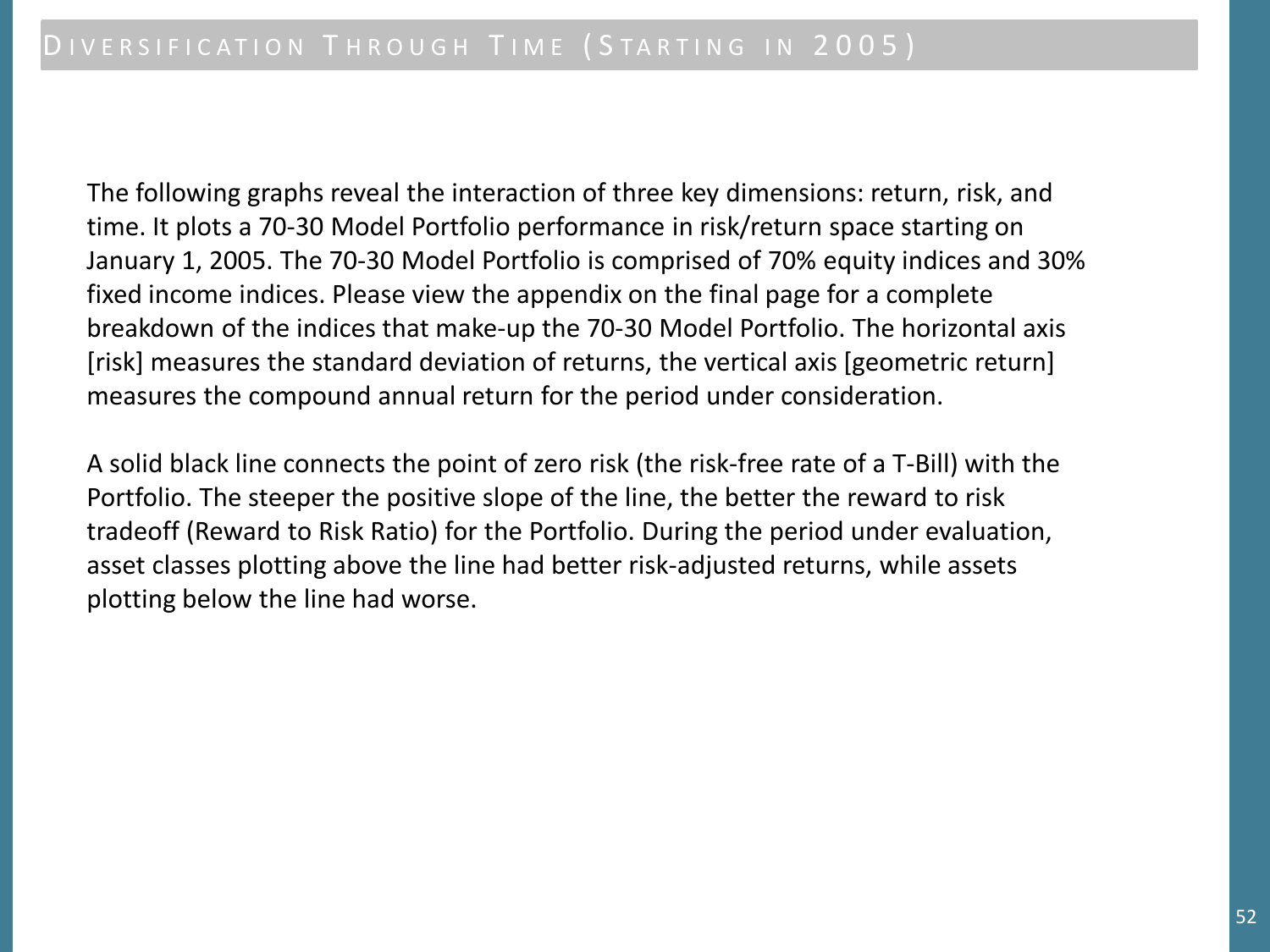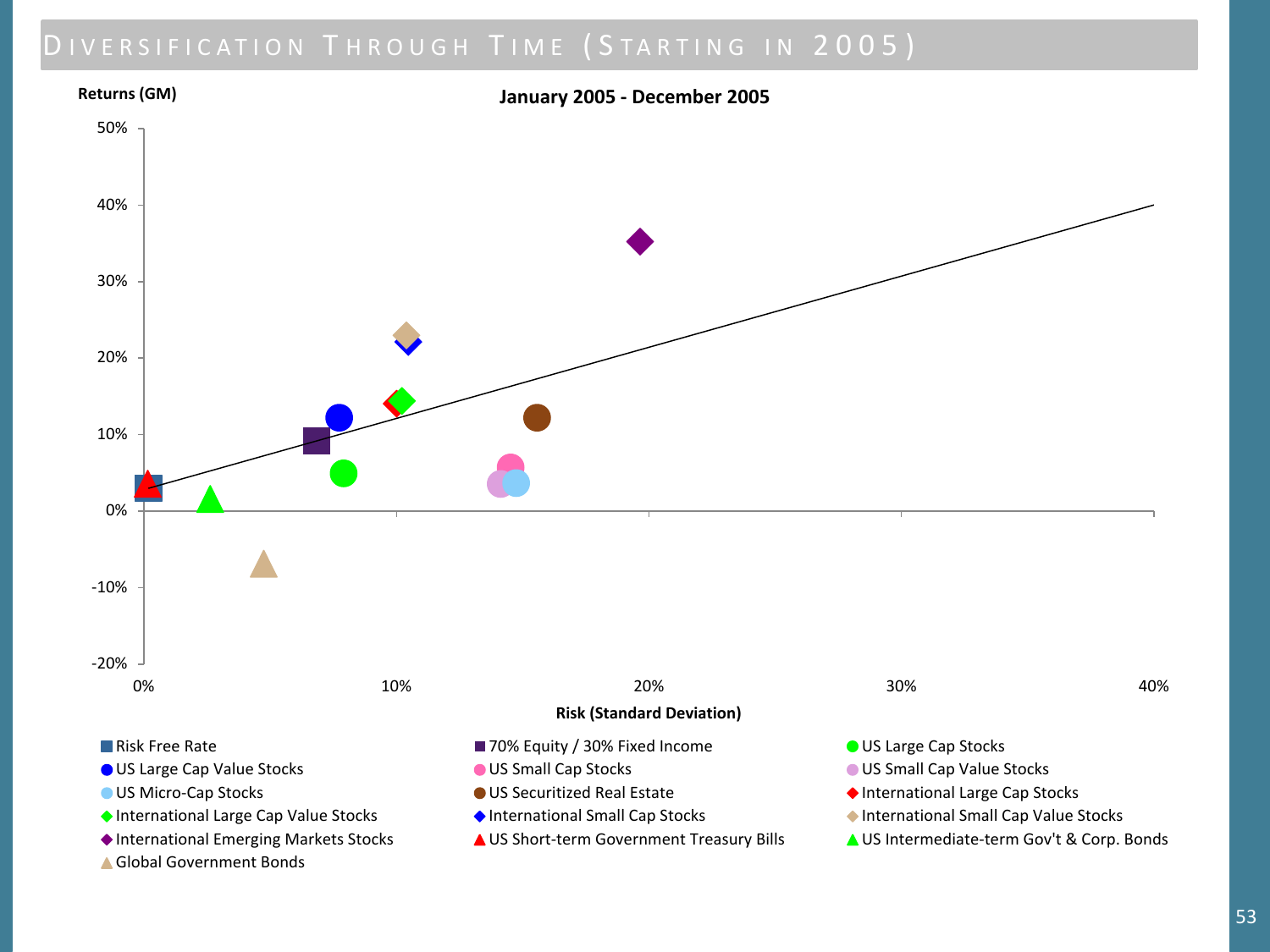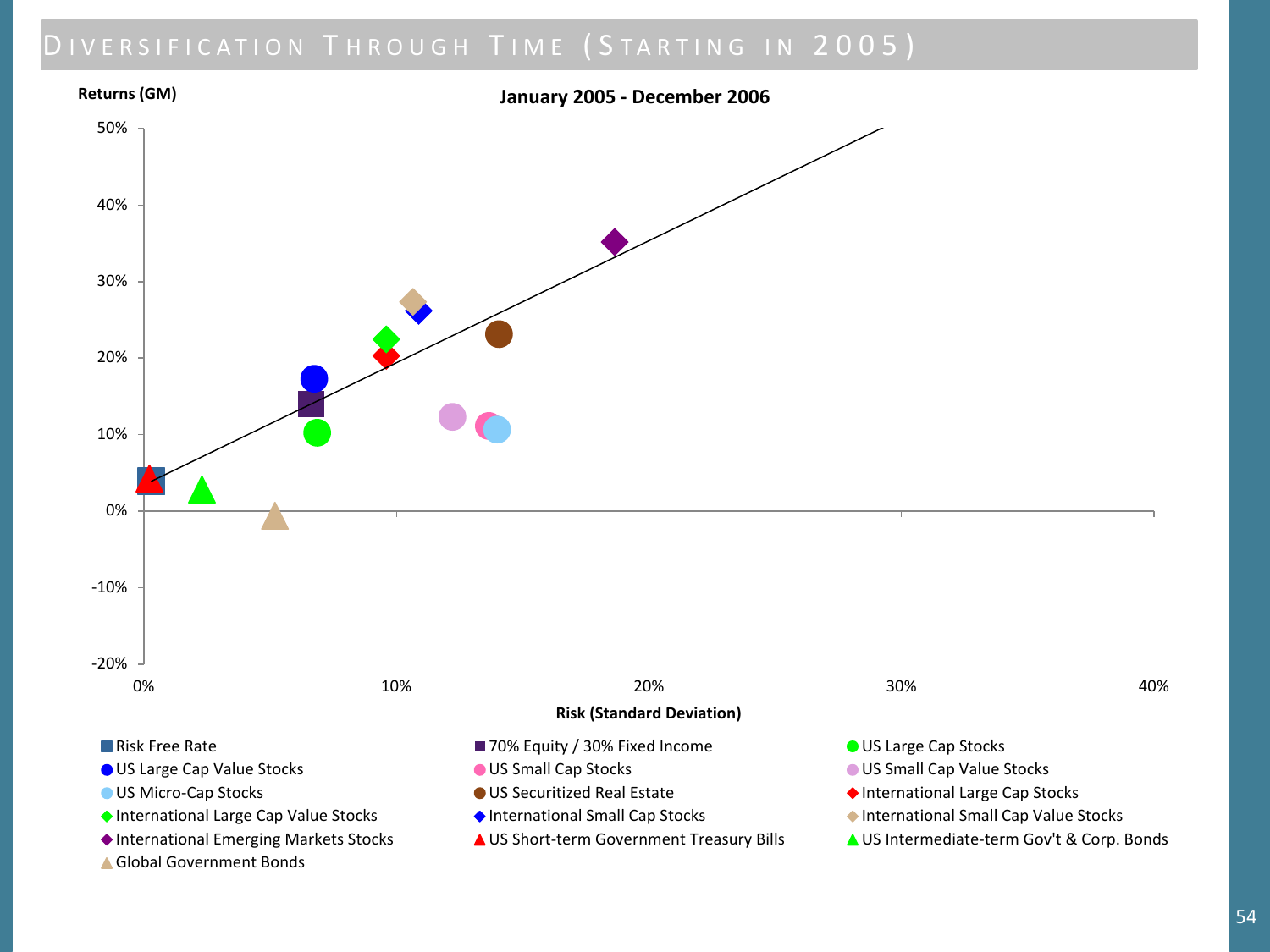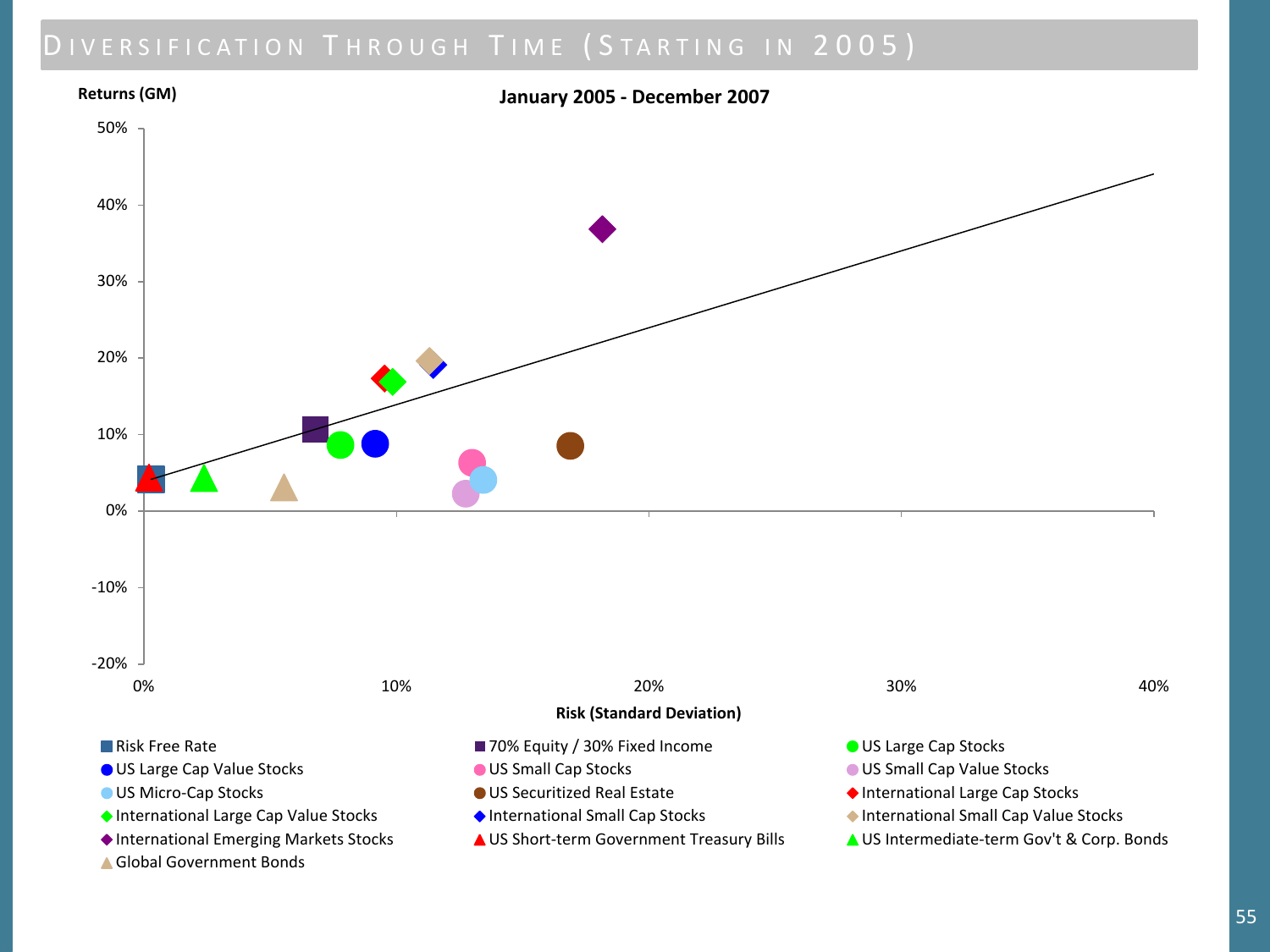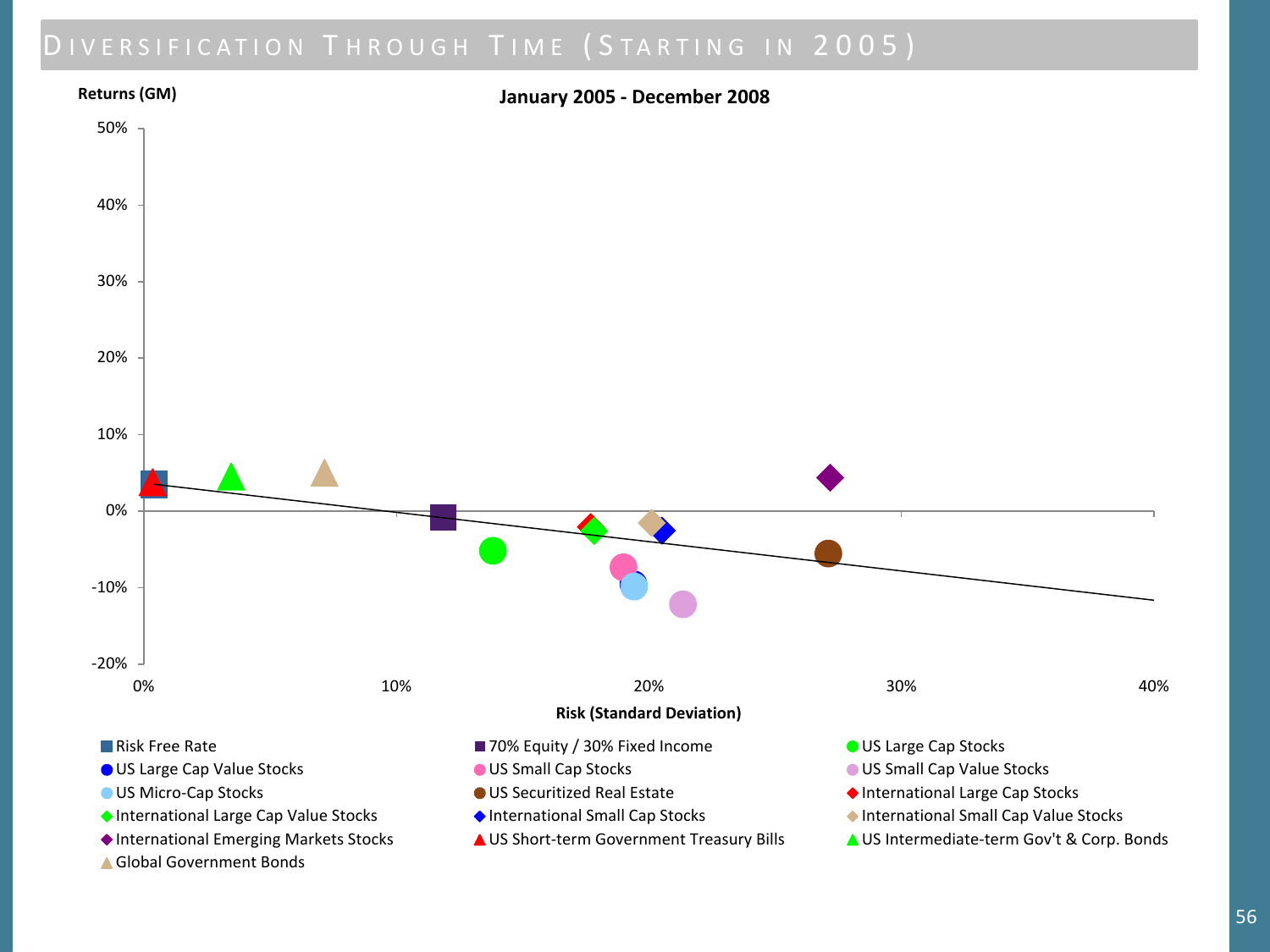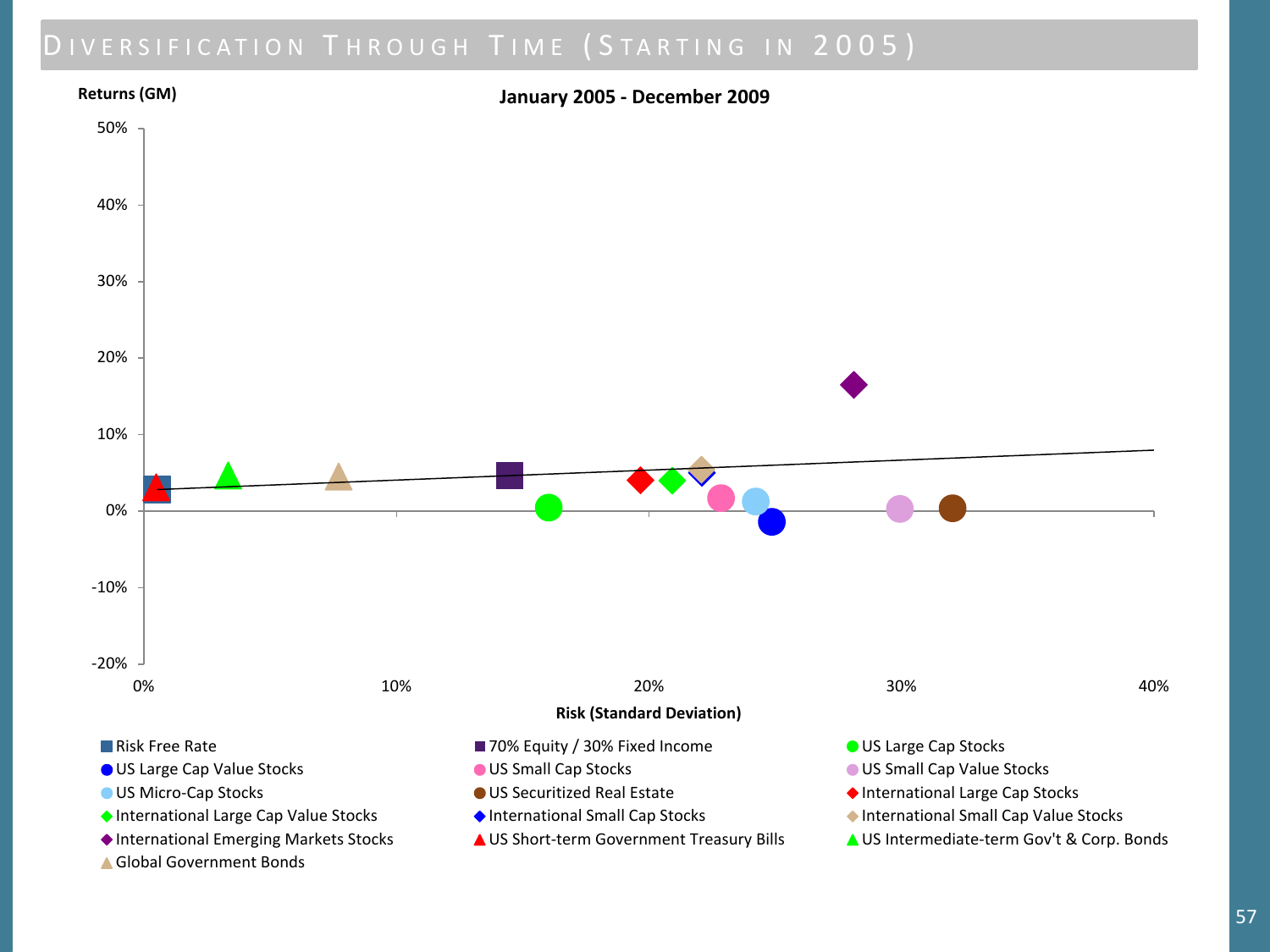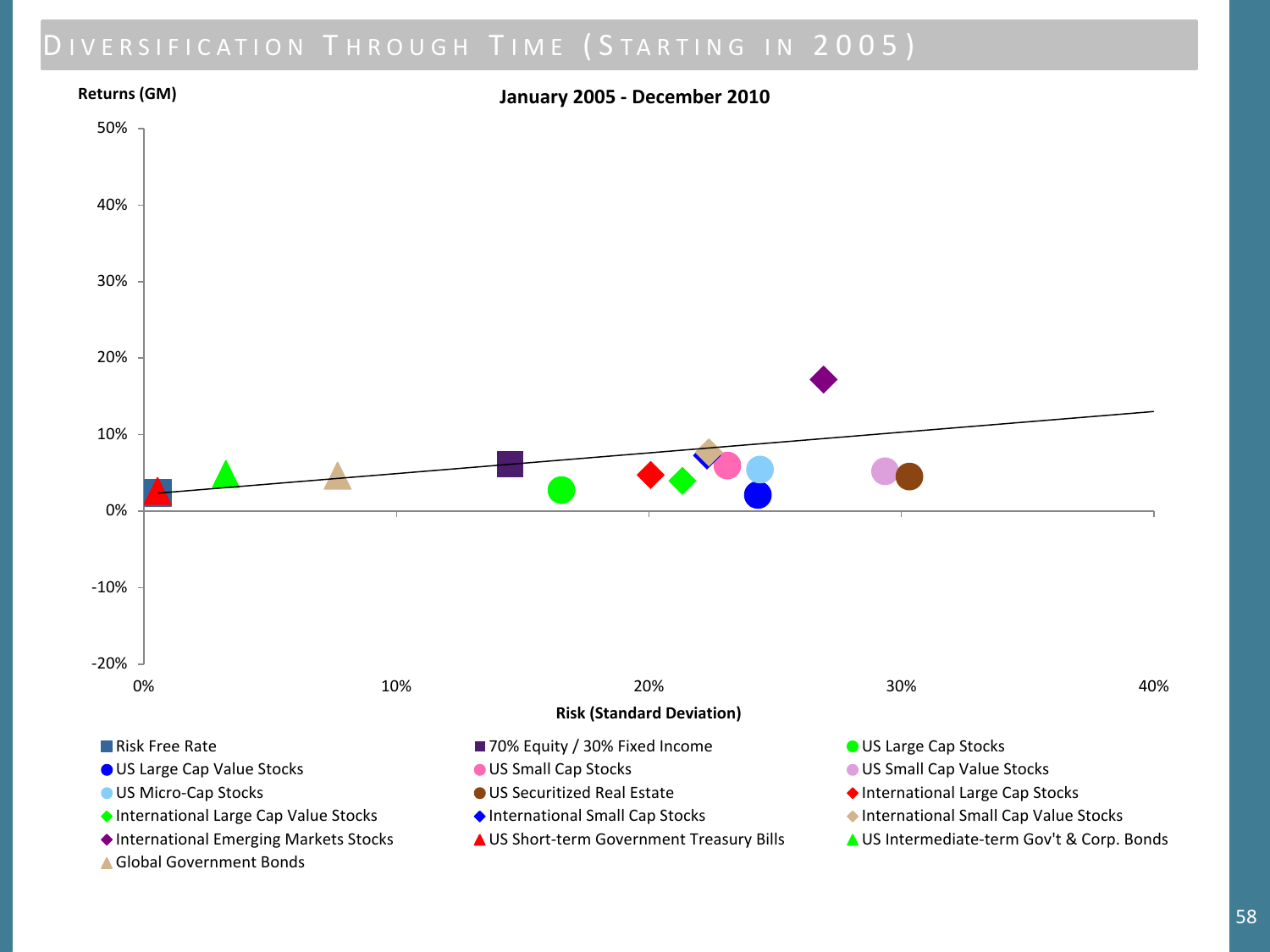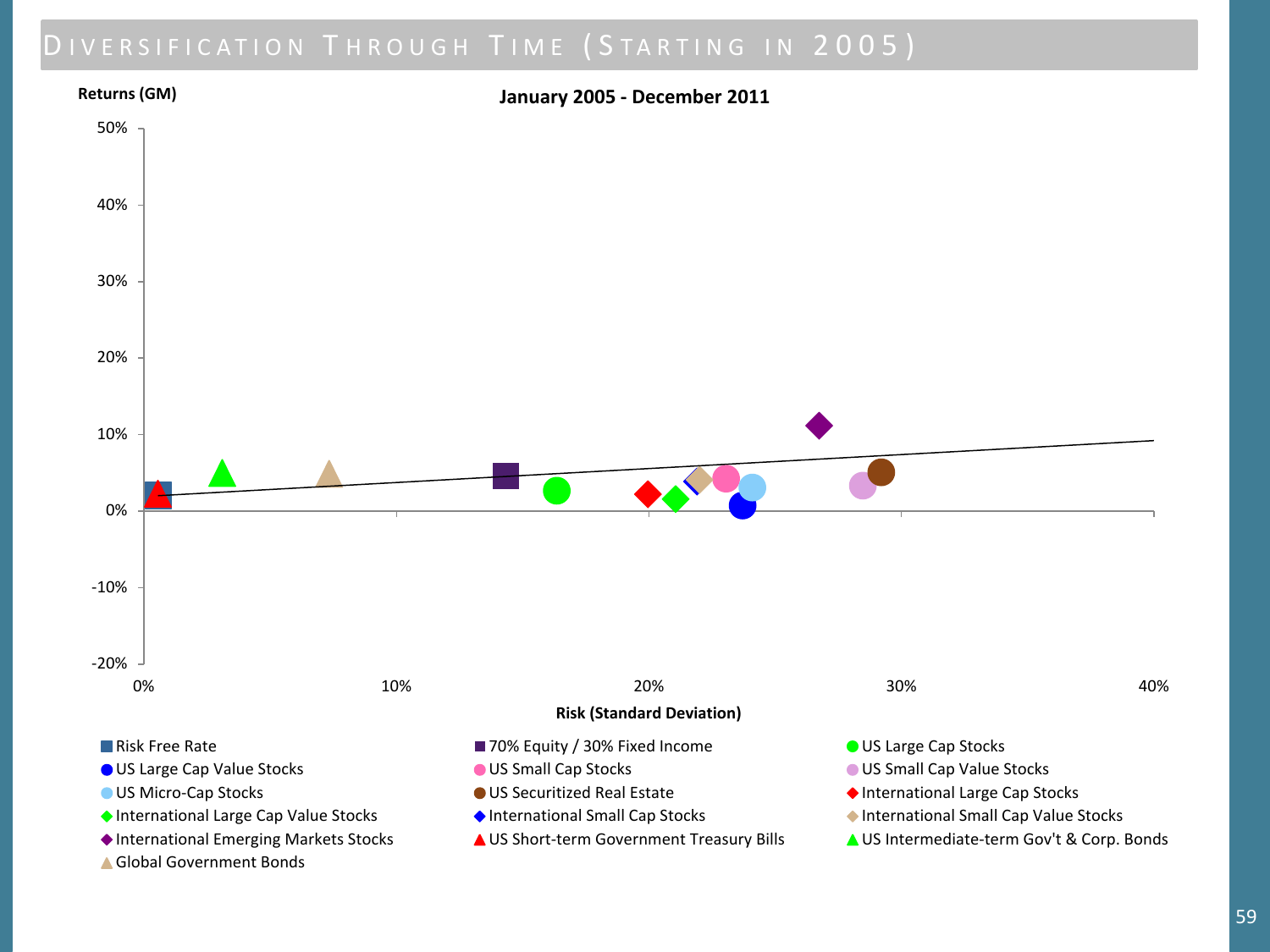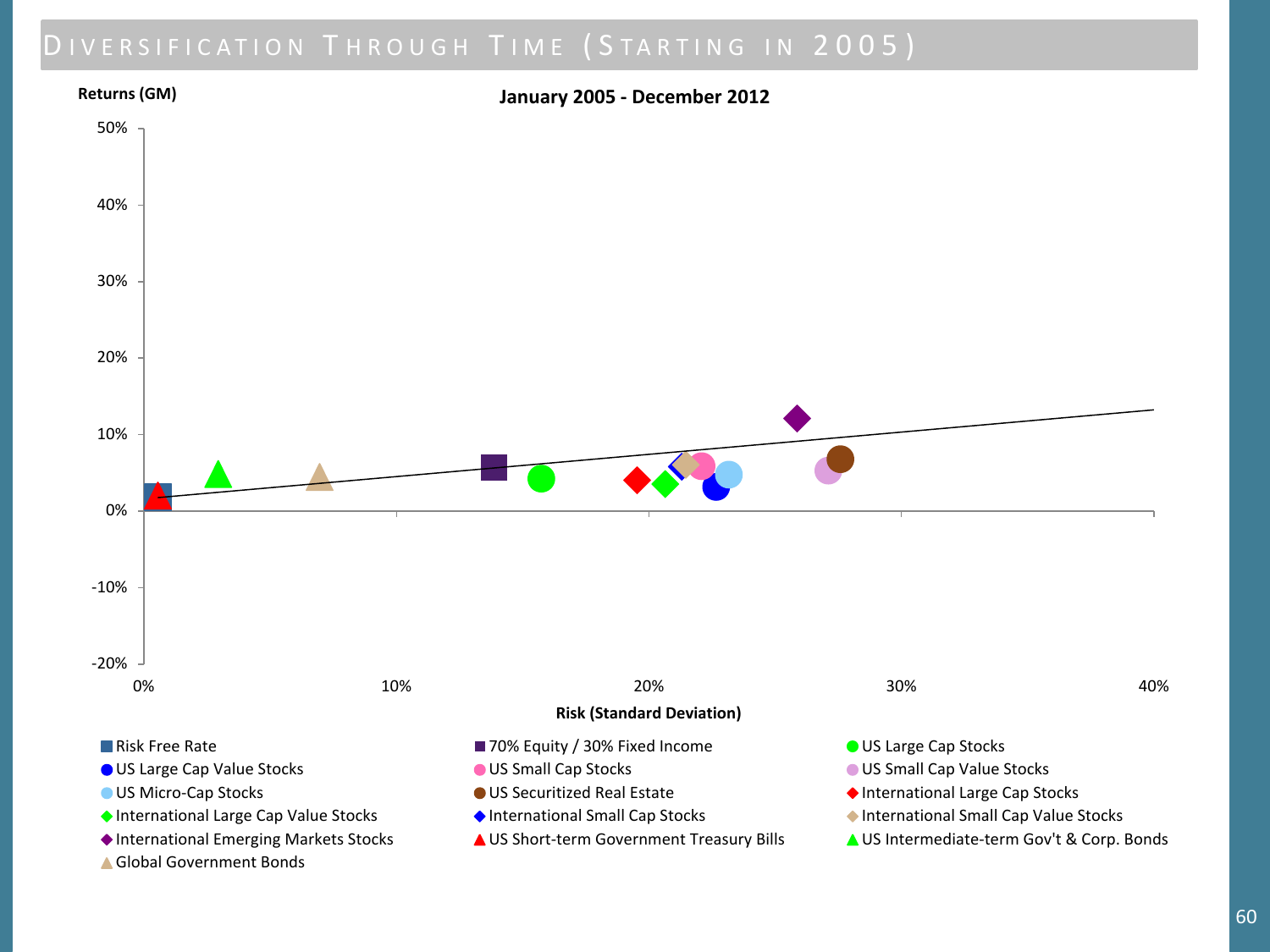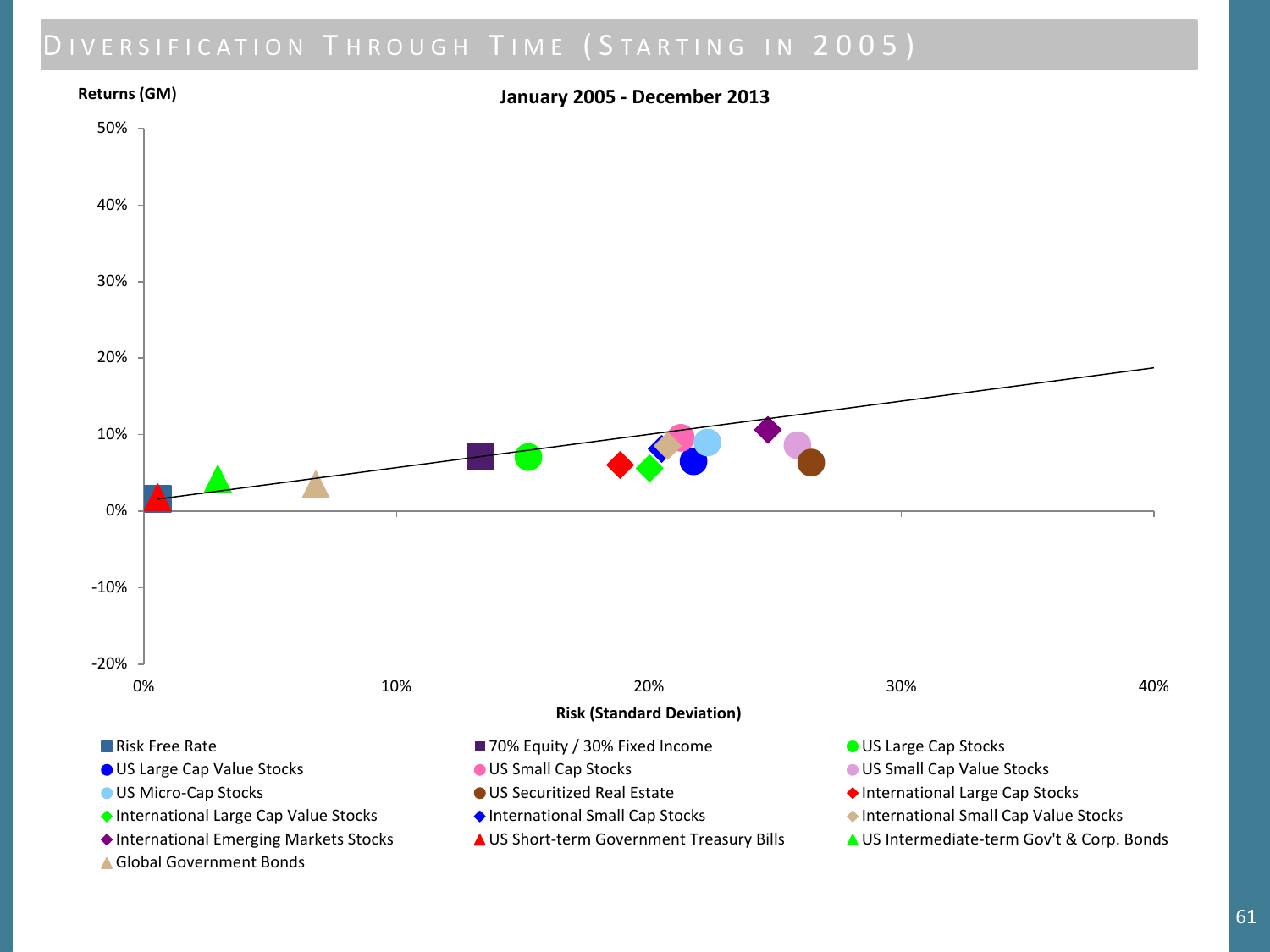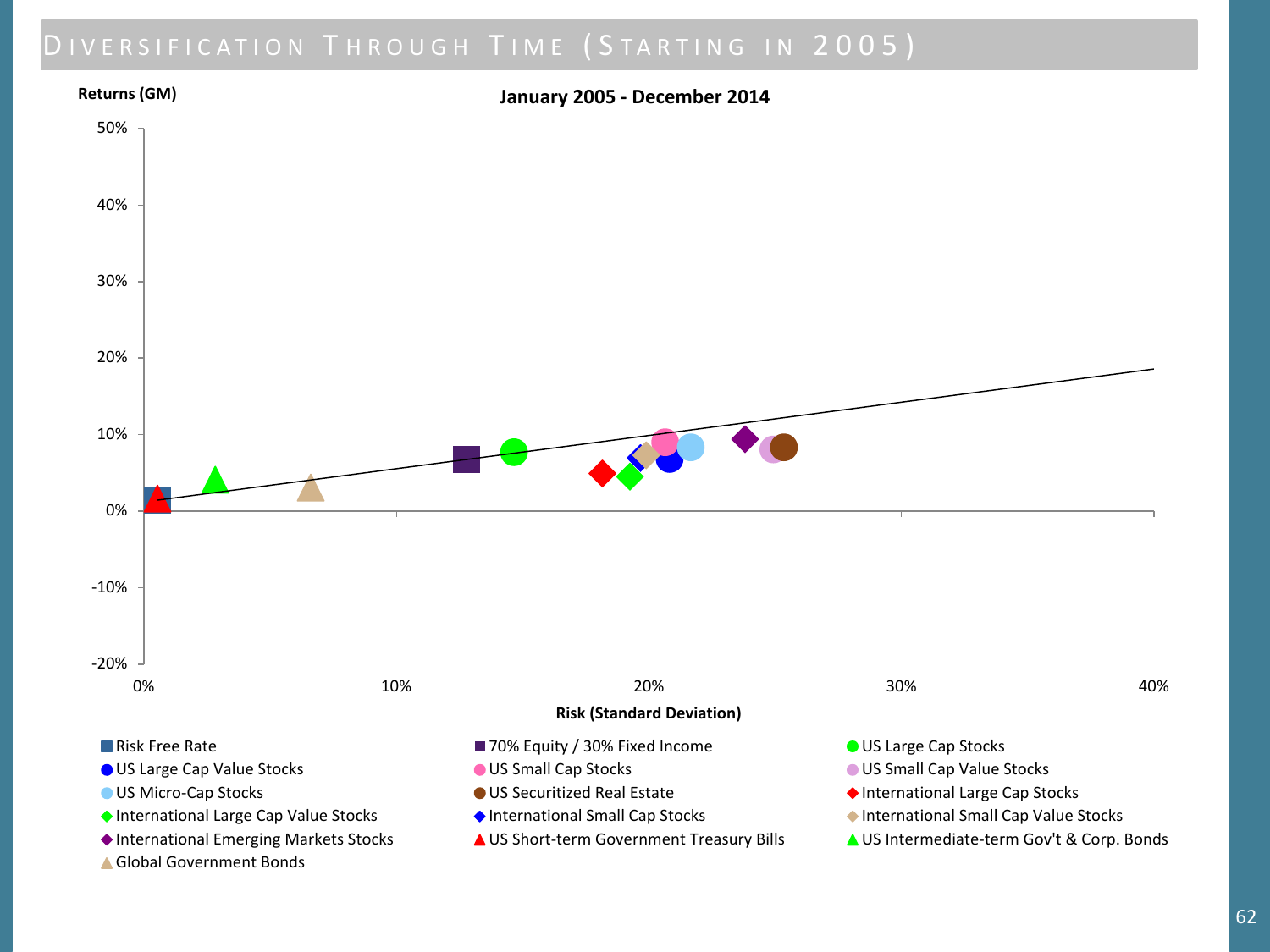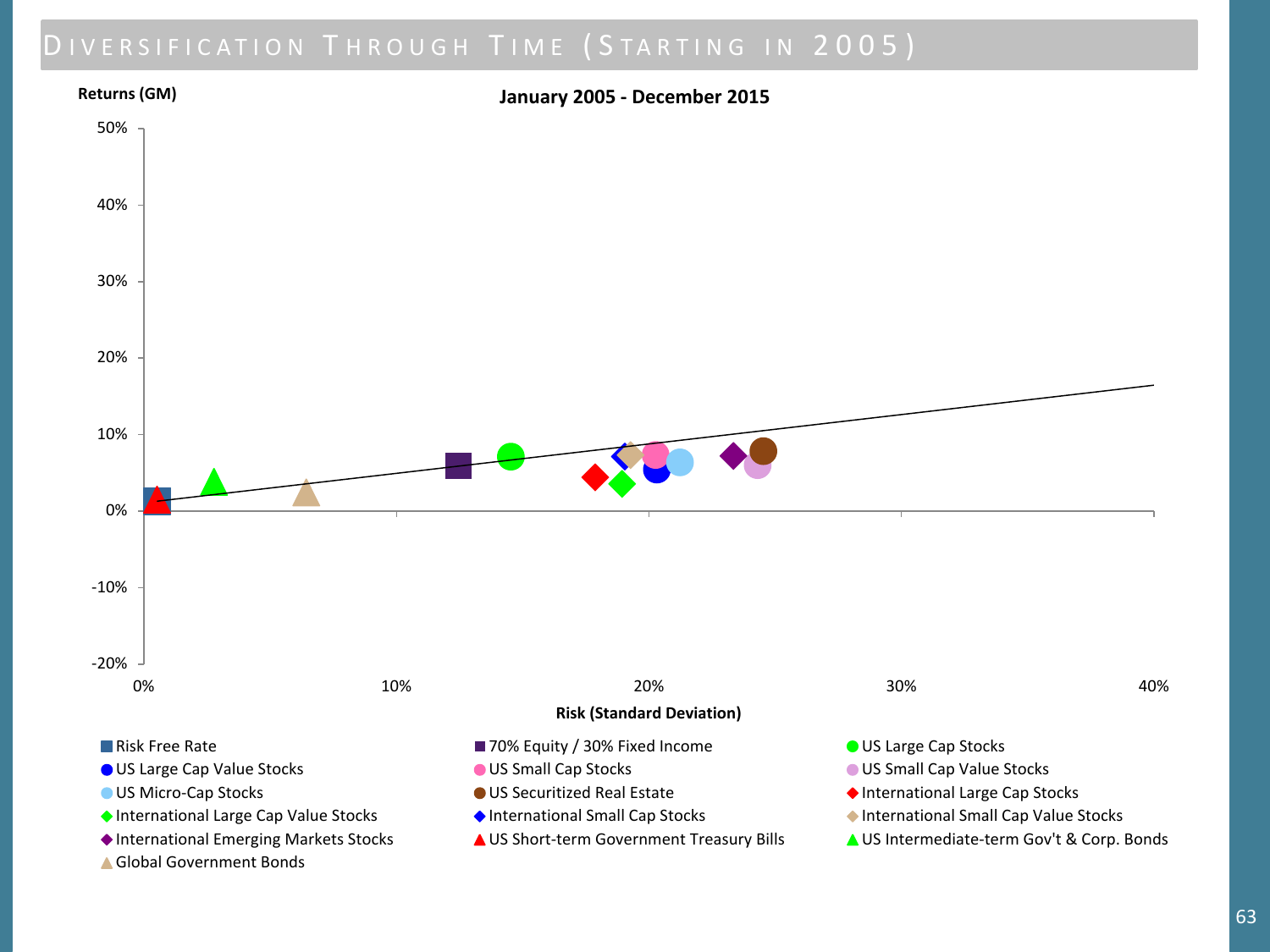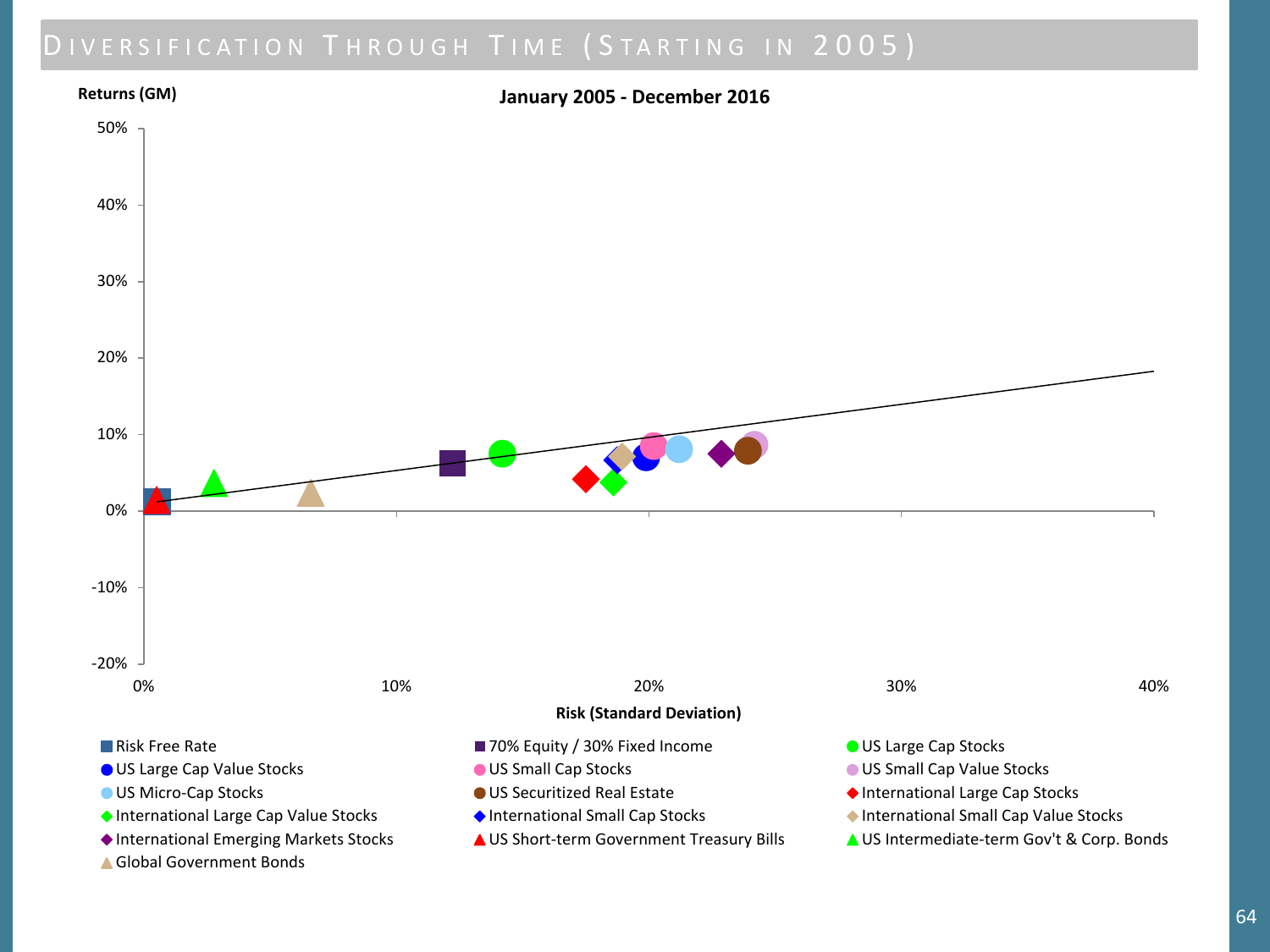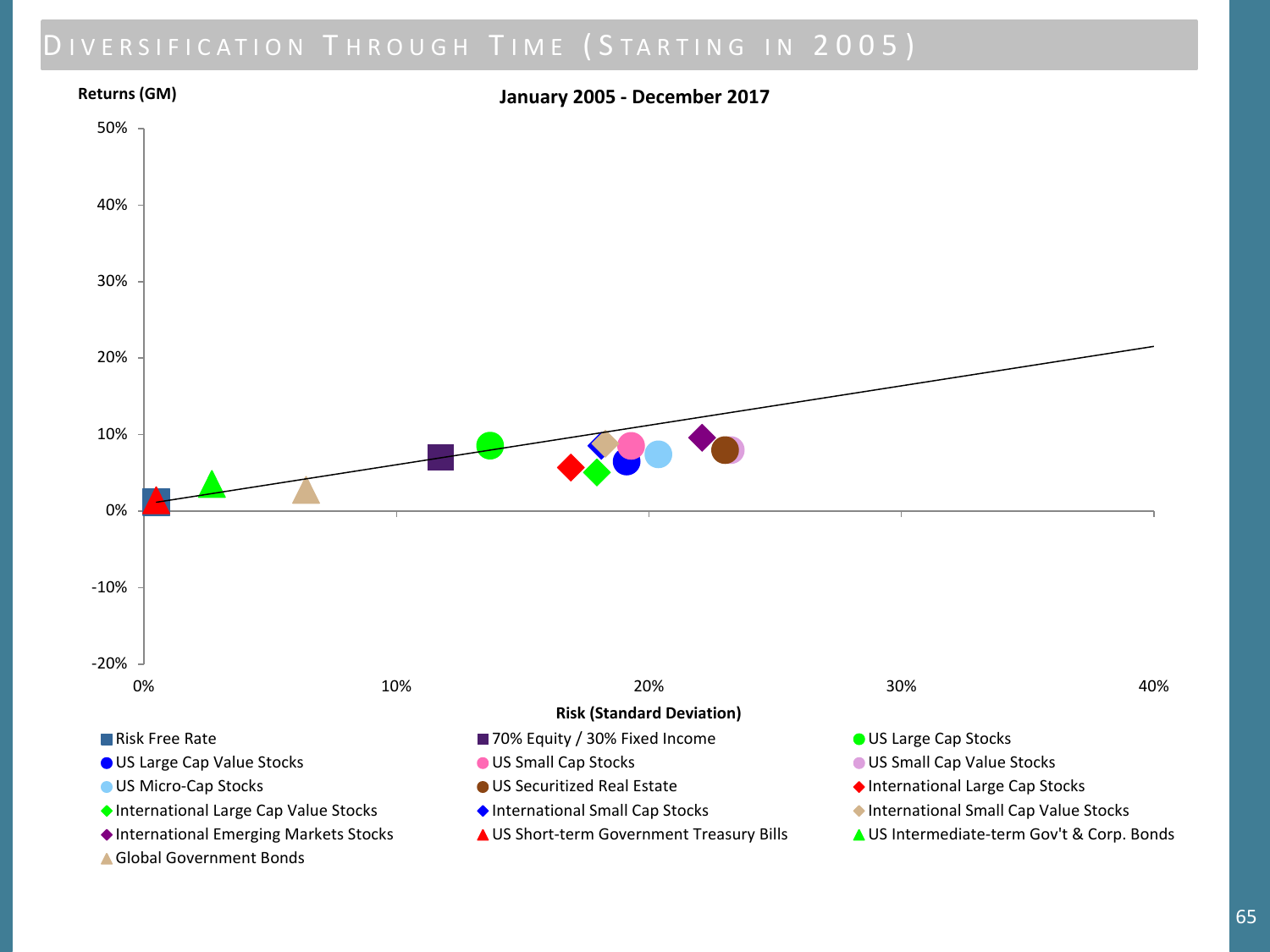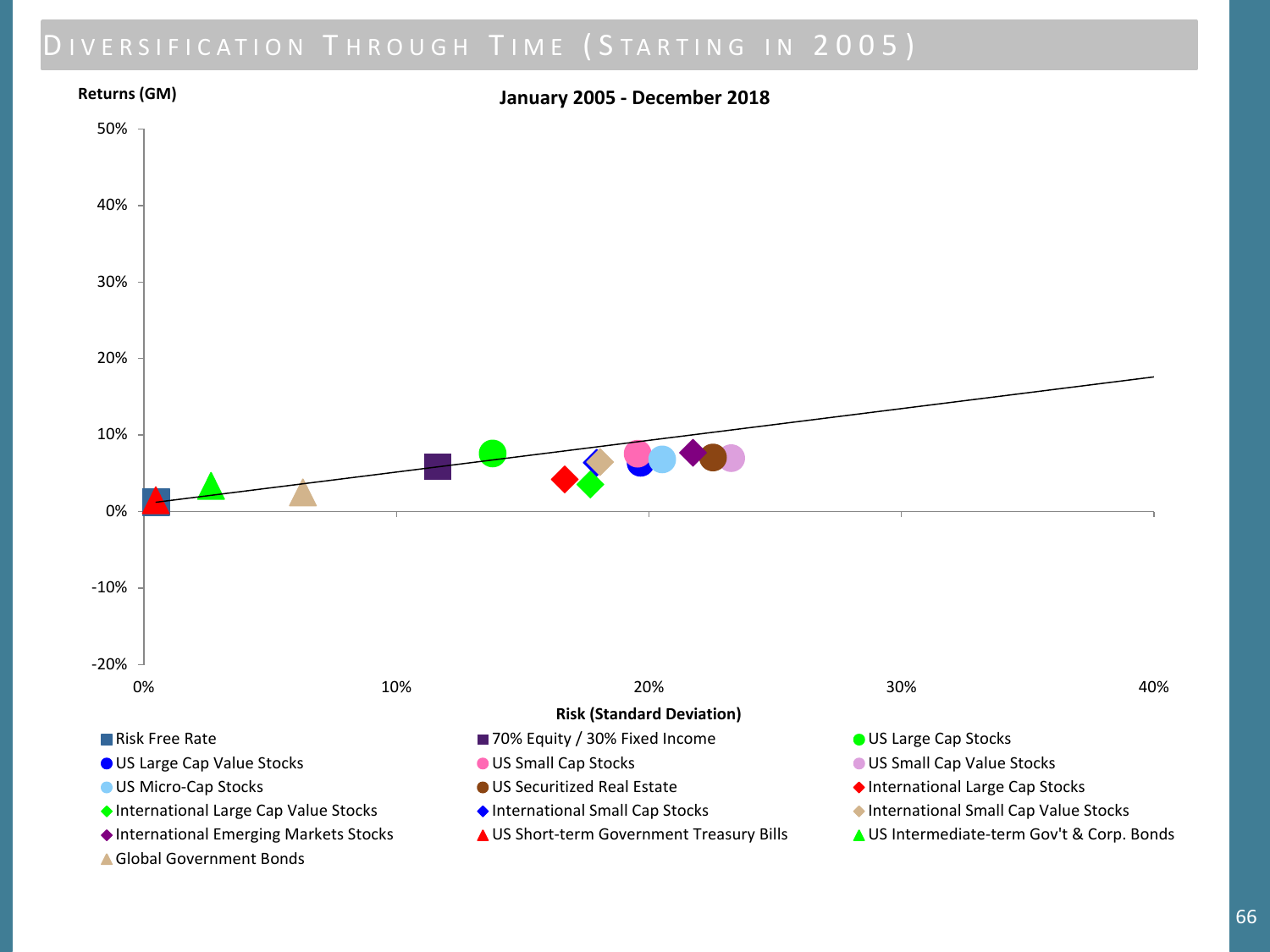

Global Government Bonds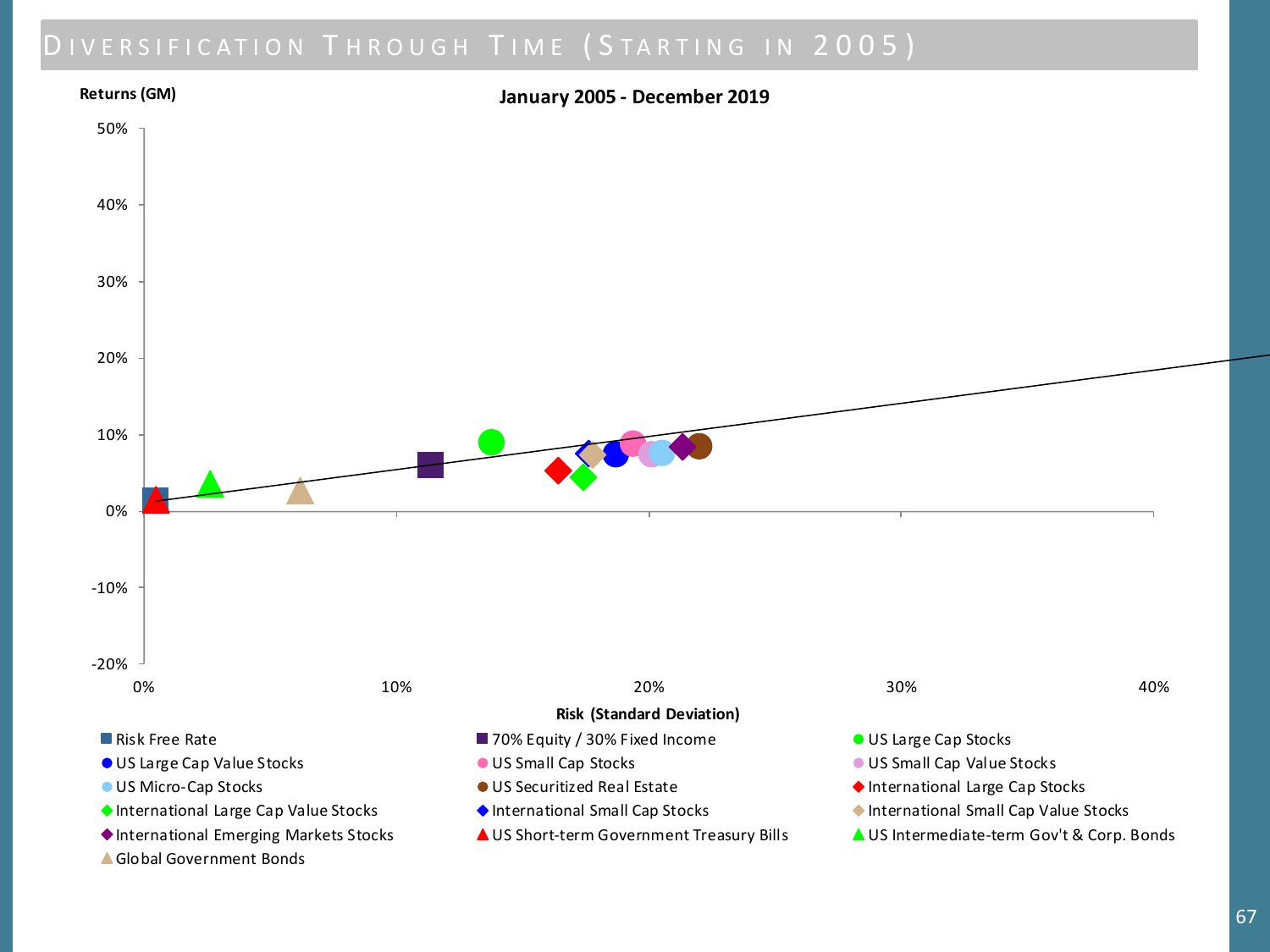

▲ Global Government Bonds

68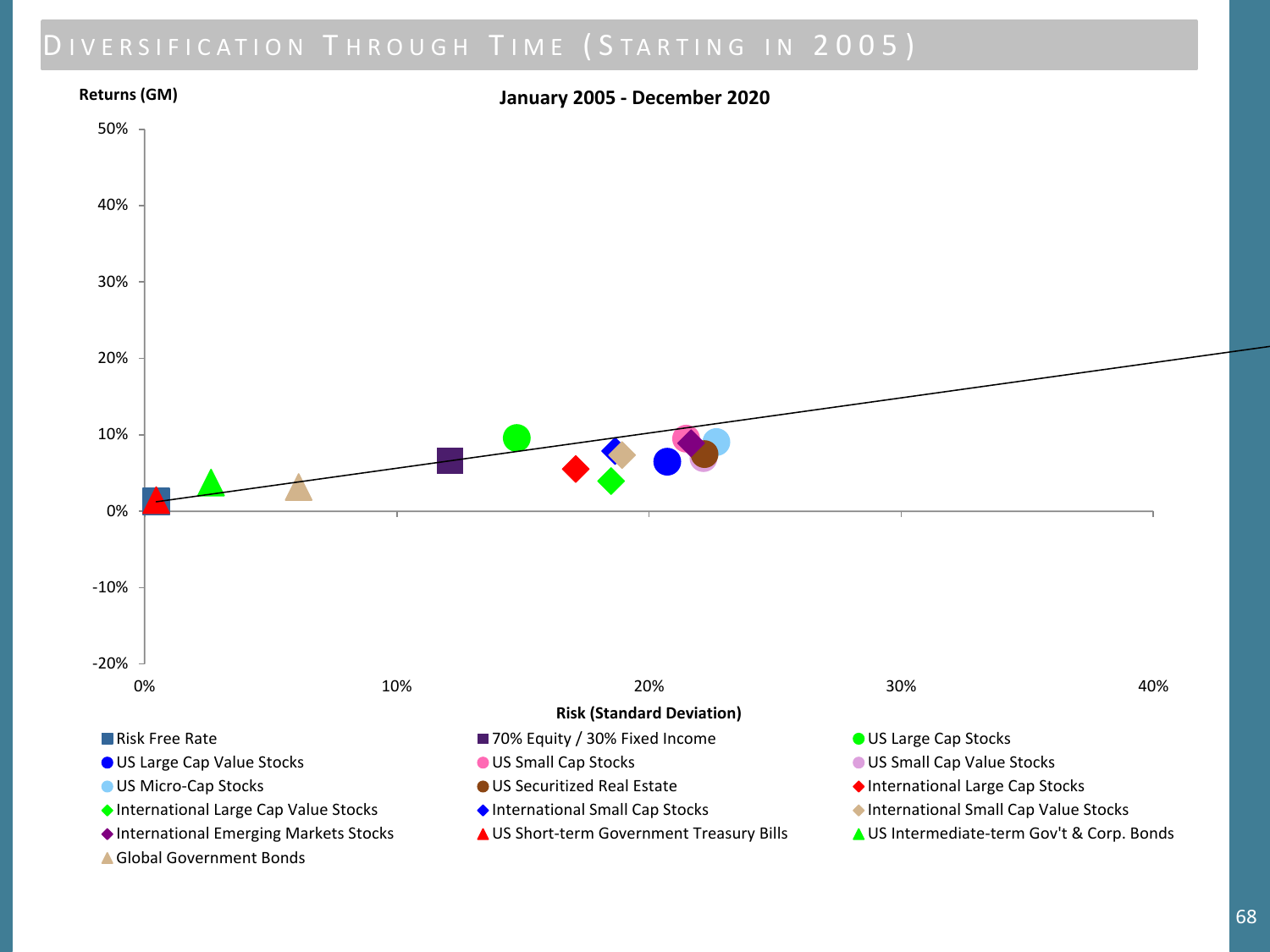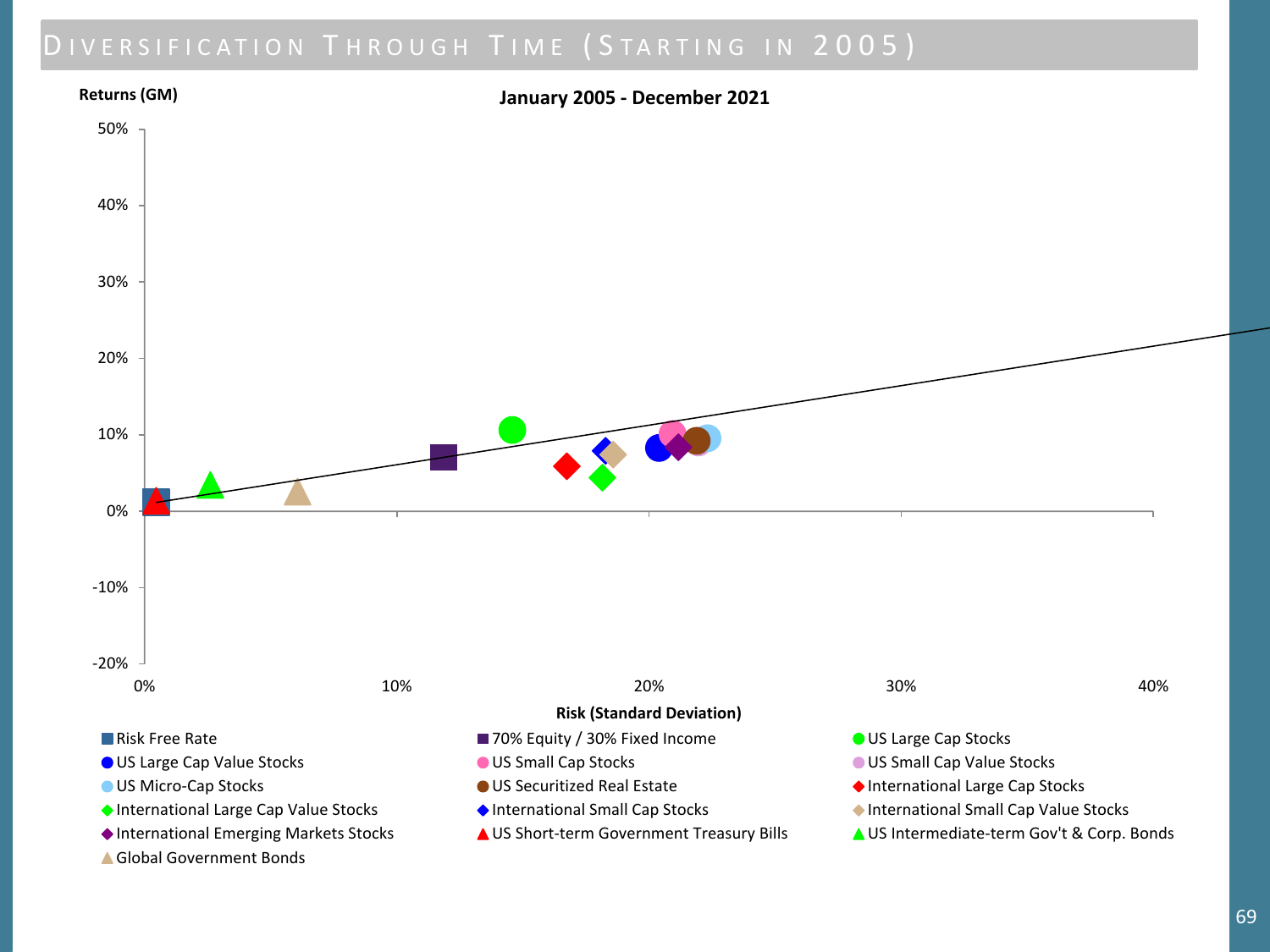# DIVERSIFICATION THROUGH TIME

#### Data Sources

| <b>Label Name</b>                              | <b>Representative Index</b>                | Weighting |
|------------------------------------------------|--------------------------------------------|-----------|
| <b>US Large Cap Stocks</b>                     | <b>S&amp;P 500 Index</b>                   | 11%       |
| <b>US Large Cap Value Stocks</b>               | Fama-French Large Value                    | 9%        |
| <b>US Small Cap Stocks</b>                     | CRSP 6-10 Index                            | 6%        |
| <b>US Small Value Cap Stocks</b>               | <b>Fama-French Small Value</b>             | 4%        |
| <b>US Micro-Cap Stocks</b>                     | CRSP 9-10 Index                            | 4%        |
| <b>US Securitized Real Estate</b>              | FTSE NAREIT Equity REITs                   | 5%        |
| <b>International Large Cap Stocks</b>          | <b>MSCI EAFE</b>                           | 10%       |
| <b>International Large Cap Value Stocks</b>    | <b>MSCI EAFE Value</b>                     | 8%        |
| <b>International Small Cap Stocks</b>          | <b>S&amp;P EPAC Small</b>                  | 4%        |
| <b>International Small Cap Value Stocks</b>    | <b>S&amp;P EPAC Small Value</b>            | 4%        |
| <b>International Emerging Markets Stocks</b>   | <b>IFCI/S&amp;P Emerging Composite</b>     | 5%        |
| <b>US Short-term Government Treasury Bills</b> | U.S. 1 Year Constant Maturity              | 15%       |
| US Intermediate-term Gov't & Corp Bonds        | Barclays US Intermediate Government/Credit | 8%        |
| <b>Global Government Bonds</b>                 | FTSE World Government Bond Index           | 7%        |